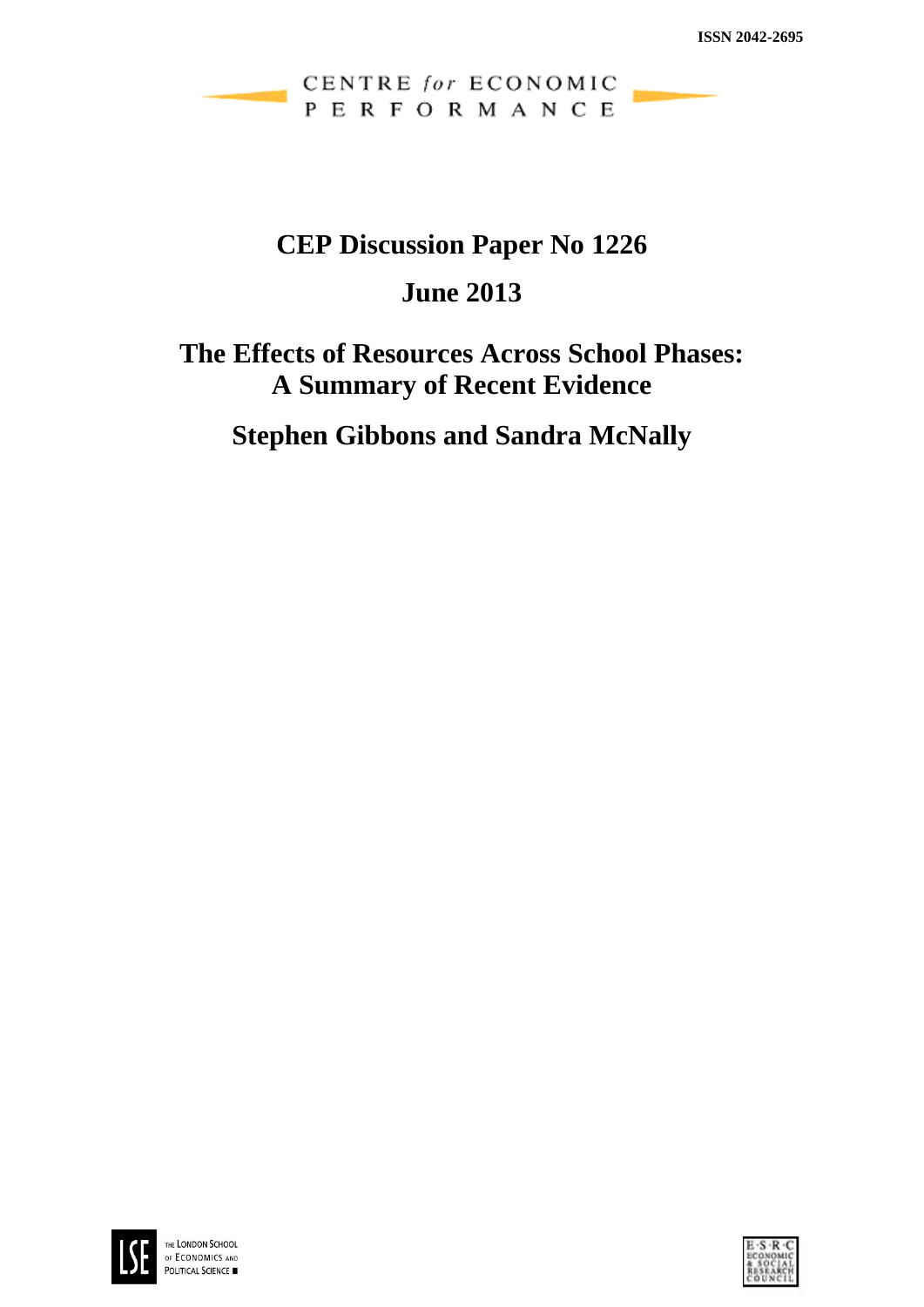#### **Abstract**

This report provides an overview and discussion of the past decade of academic evidence on the causal effects of resources in schooling on students' outcomes. Early evidence lacked good strategies for estimating the effects of schools resources, leading many people to conclude that spending more on schools had no effect. More recent evidence using better research designs finds that resources do matter, but the range of estimates of the impacts is quite wide. The review devotes special attention to differences across the early years, primary and secondary phases. Theoretical work has indicated that interventions early in a child's life may be more productive than interventions later on. However, although there are more examples of good quality studies on primary schooling, the existing body of empirical work does not lead to a conclusive case in favour of early interventions.

Keywords: education, school resources, government policy, pupil premium, education funding, inequality, OECD

This paper was produced as part of the Centre's Education and Skills Programme. The Centre for Economic Performance is financed by the Economic and Social Research Council.

#### **Acknowledgements**

This work was commissioned by Ofsted as part of the "Access and Achievement in Education -20 Years On" project.

Stephen Gibbons is a Research Associate of the Centre for Economic Performance, London School of Economics. He is also Research Director of the Spatial Economics Research Centre (SERC) and Senior Lecturer in Economic Geography, London School of Economics. Sandra McNally is director of CEP's research programme on education and skills and professor of economics at the University of Surrey.

Published by Centre for Economic Performance London School of Economics and Political Science Houghton Street London WC2A 2AE

All rights reserved. No part of this publication may be reproduced, stored in a retrieval system or transmitted in any form or by any means without the prior permission in writing of the publisher nor be issued to the public or circulated in any form other than that in which it is published.

Requests for permission to reproduce any article or part of the Working Paper should be sent to the editor at the above address.

S. Gibbons and S. McNally, submitted 2013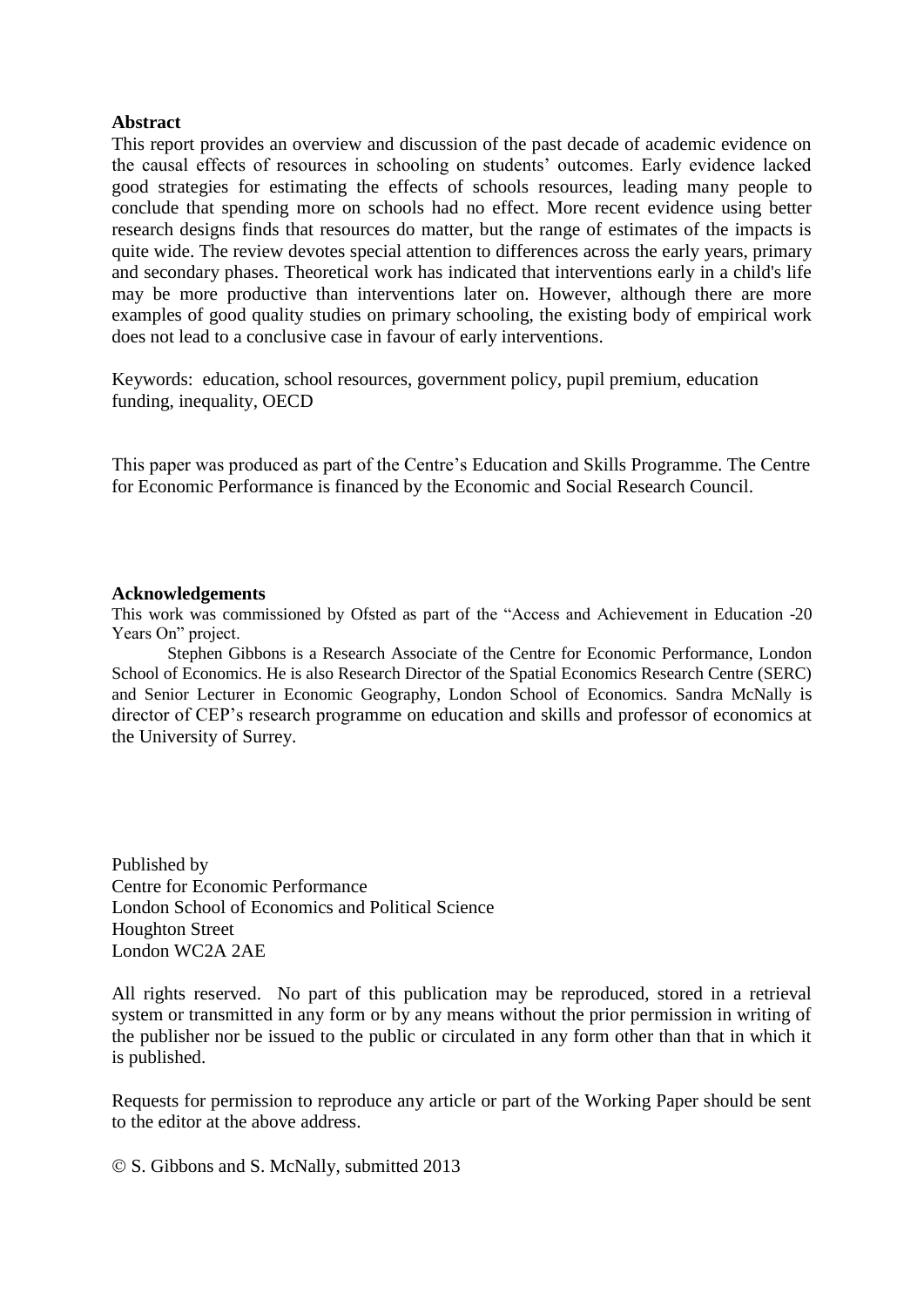## **Introduction, Background and Scope**

 $\overline{a}$ 

By 2009, Britain was well above the average amongst OECD countries in terms of the share of national income spent on primary and secondary schooling, spending about 4.5% of GDP compared to an OECD average of 4.0% and the EU average of 3.8% (OECD, 2012). At the same time, Britain's performance in the OECD PISA international student assessment was broadly similar to the rest of Europe and the OECD as a whole  $(OECD, 2011)^1$ . As Figure 1 shows, real total public expenditure in England increased substantially in both the primary and secondary phases up to 2009, rising from around £13 billion in 2005 up to around £14.5 billion in 2009 for each phase (all in 2005 prices). Prior to this period there were even more dramatic increases in public funding, with primary and secondary per-pupil spending increasing in real terms by over  $47\%$  in real terms between 2000 and  $2007^2$ . Since 2009, expenditure has levelled off but still stands at around £15 billion in each of the primary and secondary phases (expenditure on nursery education is considerably less, because coverage is not universal; see Figure 1 below).

A key question then, especially in times of austerity in the wake of the 'Great Recession', is whether this is a good use of resources. A superficial look at academic results at the end of compulsory education suggests considerable payoff to expenditure increases over the decade, with the proportion achieving 5 or more A<sup>\*</sup>-C GCSEs increasing from 49% in 2002 to 64% in  $2008$  (DfE figures<sup>3</sup>). Primary school performance has shown less improvement with the proportion reaching the target Level 4 grade rising by only 5% from 75-80% after 2002, and higher achievement at Level 5 staying roughly constant at around 30%. However, many commentators raise doubts over to what extent any gains in these national tests represents a genuine improvement in standards, given that UK students showed almost no change in performance in the OECD international student assessment (PISA) reading, science tests or maths tests between 2006 and 2009<sup>4</sup>. Businesses and universities also remain perennially disappointed in the capabilities of students leaving the educational system, and the public perception is of low standards despite the good league table results.

A more nuanced consideration is to what extent the allocation of resources across the education phases is optimal in terms of benefits for student outcomes, and whether rather than increasing resources overall, a redistribution across the phases would generate benefits. According to OECD figures, spending per pupil is fairly well balanced across the primary and secondary phases (\$US 9000 and \$US 10000 respectively in 2009). Compared to other OECD countries, spending per pupil on primary education is high in Britain relative to spending other phases. We spend 10% more per pupil on secondary education than primary education, whereas the OECD average is 20%. We spend 25% less per pupil on nursery education than on primary education, compared to 11% less in other countries. The general

<sup>&</sup>lt;sup>1</sup> In 2009, the UK was 1 point above the OECD average and 2 points above the western Europe average in Reading (494, 493, 492, respectively), 4 points below the OECD average and 8 points below the western Europe average in Maths (492, 496 and 500 respectively), and 13 points above the OECD average and 11 points above the western Europe average in Science (514, 501 and 503 respectively). Averaging across all the subjects, the UK was 1 point above the western Europe average and 3 points above the OECD average (500,497,499 respectively). The standard deviation of scores across countries is 25.5.

<sup>&</sup>lt;sup>2</sup> [http://www.education.gov.uk/researchandstatistics/statistics/allstatistics/a00196759/spending-per-pupil-in](http://www.education.gov.uk/researchandstatistics/statistics/allstatistics/a00196759/spending-per-pupil-in-cash-terms) $\frac{\text{cash-terms}}{\text{3 httm}}$  $\frac{\text{cash-terms}}{\text{3 httm}}$  $\frac{\text{cash-terms}}{\text{3 httm}}$ 

[http://www.education.gov.uk/researchandstatistics/statistics/allstatistics/a00196904/gcse-attainment-by](http://www.education.gov.uk/researchandstatistics/statistics/allstatistics/a00196904/gcse-attainment-by-eligibility-for-free-school-mea)[eligibility-for-free-school-mea](http://www.education.gov.uk/researchandstatistics/statistics/allstatistics/a00196904/gcse-attainment-by-eligibility-for-free-school-mea)

<sup>&</sup>lt;sup>4</sup> Reading scores were 3 points above the OECD average at 495 in 2006, and 1 point above the OECD average in 2009. Maths scores were 3 points below the OECD average at 495 in 2006, and 4 points below the OECD average at 492 in 2009. Science scores were 15 points above the OECD average at 515 in 2006 and 13 points above the OECD average in 2009.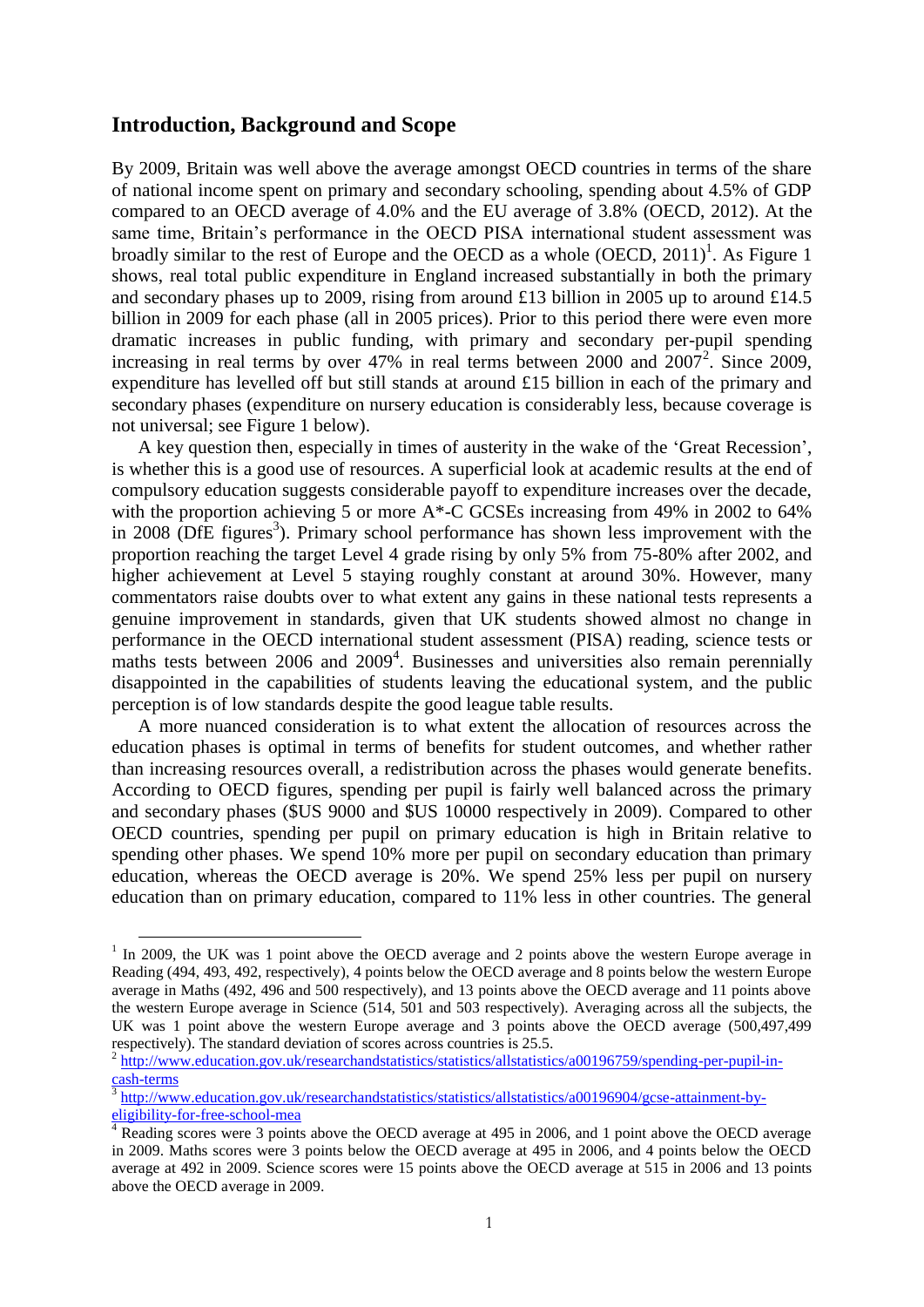patterns are illustrated in Figure 2, which plots nursery and secondary education expenditure per pupil against primary expenditure. Red labels show nursery spending, and the majority of labels below the 45 degree line indicate that countries spending less on nursery education (per pupil) than primary education. Blue labels show secondary spending, with the majority above the 45 degree line. Evidently there is considerable variety amongst countries in terms of expenditure policy across the phases.

It is of course inappropriate to draw inferences about the impacts of expenditure or other policy variables by simply comparing changes in expenditure with changes in performance over time, or by simple comparisons across countries. Changes in student achievement within countries over time, and differences between countries arise through a myriad of other channels. Deeper research is needed. With these questions in mind, this report provides a summary of recent academic evidence on the causal effects of resources in schooling on students' outcomes.<sup>5</sup> The review and discussion makes special reference to the differences in effects at different phases of schooling from early years, through primary to secondary schooling.

The survey looks at empirical work on the impact of additional resources on the outcomes of students, in terms of school achievements and qualifications. We also consider longer run outcomes, including continuation to higher education and subsequent labour market earnings, where evidence is available. By 'educational resources' we mean increases in general expenditure per student, or resource-based educational interventions and policy changes which explicitly involve additional resources, rather than changes in pedagogic methods. These resource-based interventions can involve additional spending on technology, infrastructure or other material resources. But usually, 'resources' are linked to staff costs either through employment or pay. In particular, general increases in expenditure per pupil are most commonly linked to reductions in pupil/teacher ratios or class sizes, so the survey will also describe the extensive literature on the effects of class-size reduction, which has been a fertile area for research.

The evidence presented in the report is drawn mainly from the literature in economics and economics of education. Researchers in this field have an interest in the costs and benefits of education policy. Therefore, estimation of the impacts of spending on outcomes, both for students and the wider economy has been a natural focus of research attention. A natural take off point for a survey of recent evidence in this discipline is the debate featured in a special issue of the Economic Journal in 2003. The centrepiece of this issue was two articles, one by Eric Hanushek and one by Alan Krueger (Hanushek, 2003; Krueger, 2003), which set out what was, at the turn of century, and is still, a central question over the interpretation of the evidence on the link between resources and outcomes in schooling. One view that has become widespread amongst economists and some other social scientists (epitomised by Hanushek's work based on meta-analyses of earlier studies) is that the available evidence, on balance, shows no benefits from additional spending in schools, at least at the margin available to policy makers in developed economies. The alternative view (set out by Krueger) is that much of the traditional statistical evidence is of poor quality, and that reliable estimates require careful experimental or experiment-like research designs. Emerging evidence from studies of this type is much more favourable to resource-based school interventions like class-size reductions. These general arguments still shape the landscape of research on school resources, and it is from this point that our survey picks up the debate, covering evidence that has emerged since then and spanning the decade since the Krueger/Hanushek articles which summarised the state of play in 2003.

 $\ddot{\phantom{a}}$ 

 $<sup>5</sup>$  The review was commissioned by Ofsted as part of a project on evaluating the effectiveness of educational</sup> policy across all schooling phases.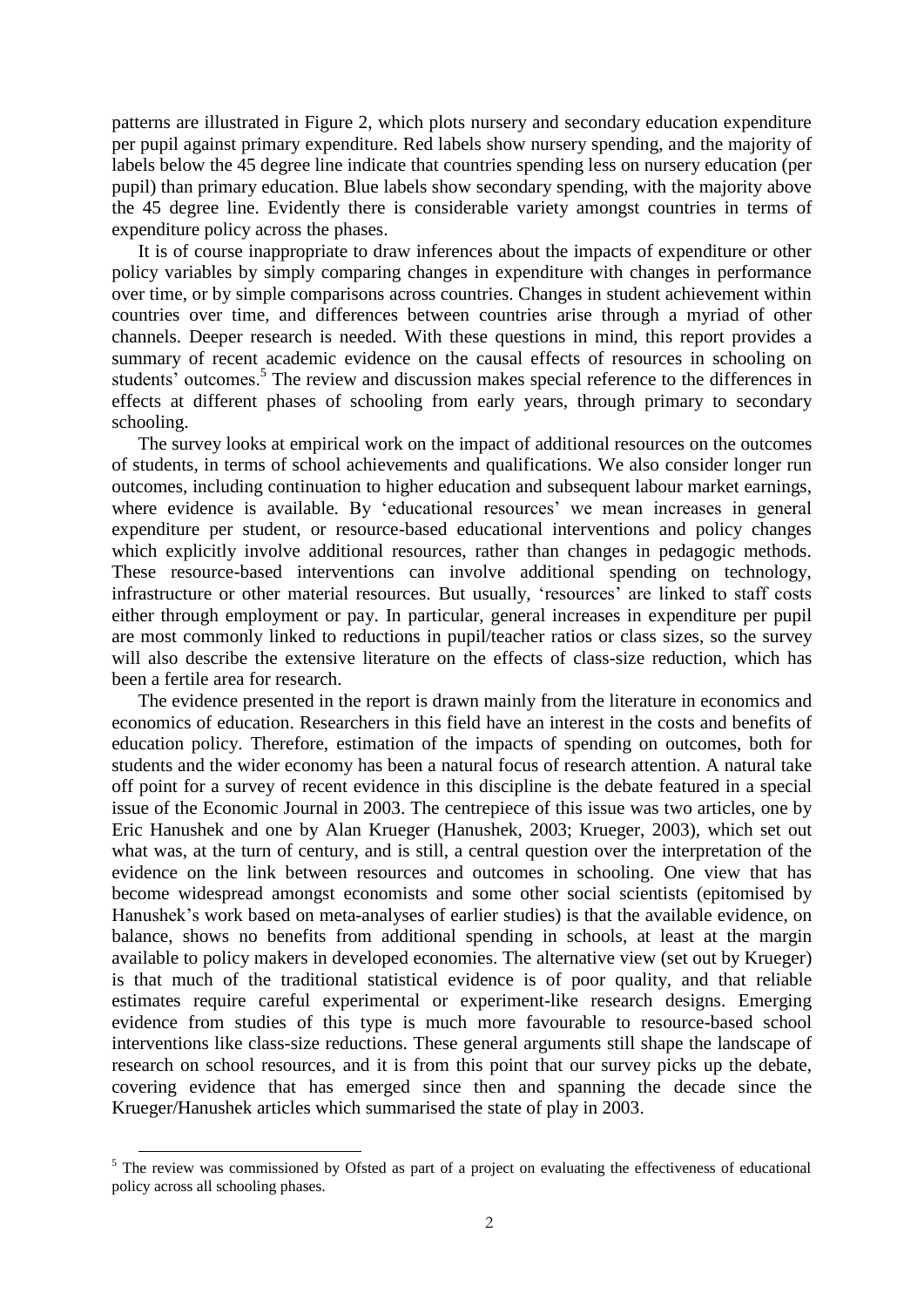Recent research in this field has paid close attention to issues of 'causality' i.e. establishing a causal connection running from changes in spending to changes in outcomes, rather than correlations and other statistical associations, because of the importance of causal estimates in informing policy. There have been many advances in the understanding of the challenges in measuring these causal effects of school resources and these advances have led to a better appreciation of the limitations of early evidence. In response, there has been more widespread adoption of improved estimation methods and research designs in empirical research. Greater data availability has also assisted this development. The review is set against this background of improvements in practice and data, which also help define its scope. Our review is selective in the sense that it highlights evidence based on what we consider good practice in empirical methods aimed at estimating the causal link between spending in schools and student outcomes. We make use of the many existing surveys that summarise the state of the literature recently, and prior to 2002. In addition, we highlight specific recent studies in more depth where we judge these examples to be of particular relevance or importance. In some cases we highlight studies which, while not exhibiting best practice in terms of data and methods, may be of interest because they look at special issues not covered elsewhere, or cover contexts where better data and methods are simply not available.

The structure of the report is as follows. The next section outlines the methods used in the empirical work that is covered by the review, in order to highlight both the limitations of some types of study, and the strengths of others, to assist the reader in making their own evaluations of the evidence. The main body of the survey splits the material into sections covering the effects of expenditure in two school phases: early years and primary school in Section 3 and secondary school in Section 4. Within each section, the material is organised into sub-sections relating to geographical coverage, firstly the UK, and then international evidence from other developed countries. Section 5 looks briefly at evidence from developing and less developed countries, where there has been a surge in evidence from policy changes and field experiments. Section 6 outlines the literature on the links between school resources and aggregate (country, regional) outcomes like growth and GDP, although given the limitations of this line of research we do not discuss specific studies in depth. Following this outline of the literature, Section 7 draws together the findings to summarise the limitations of the evidence, and what policy makers can learn given the current state of knowledge in this field, paying particular attention to the relative benefits of expenditure at the various educational phases.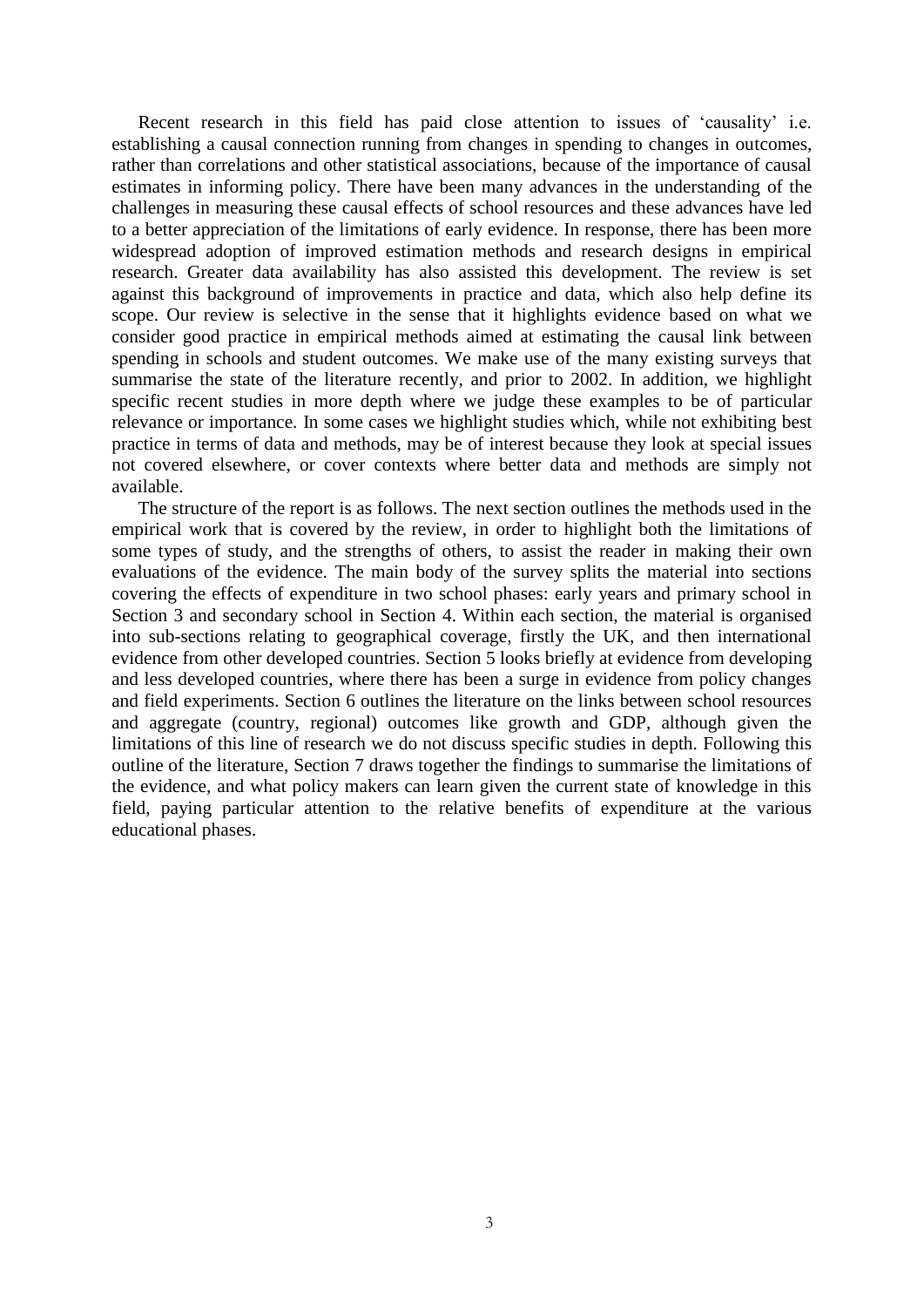

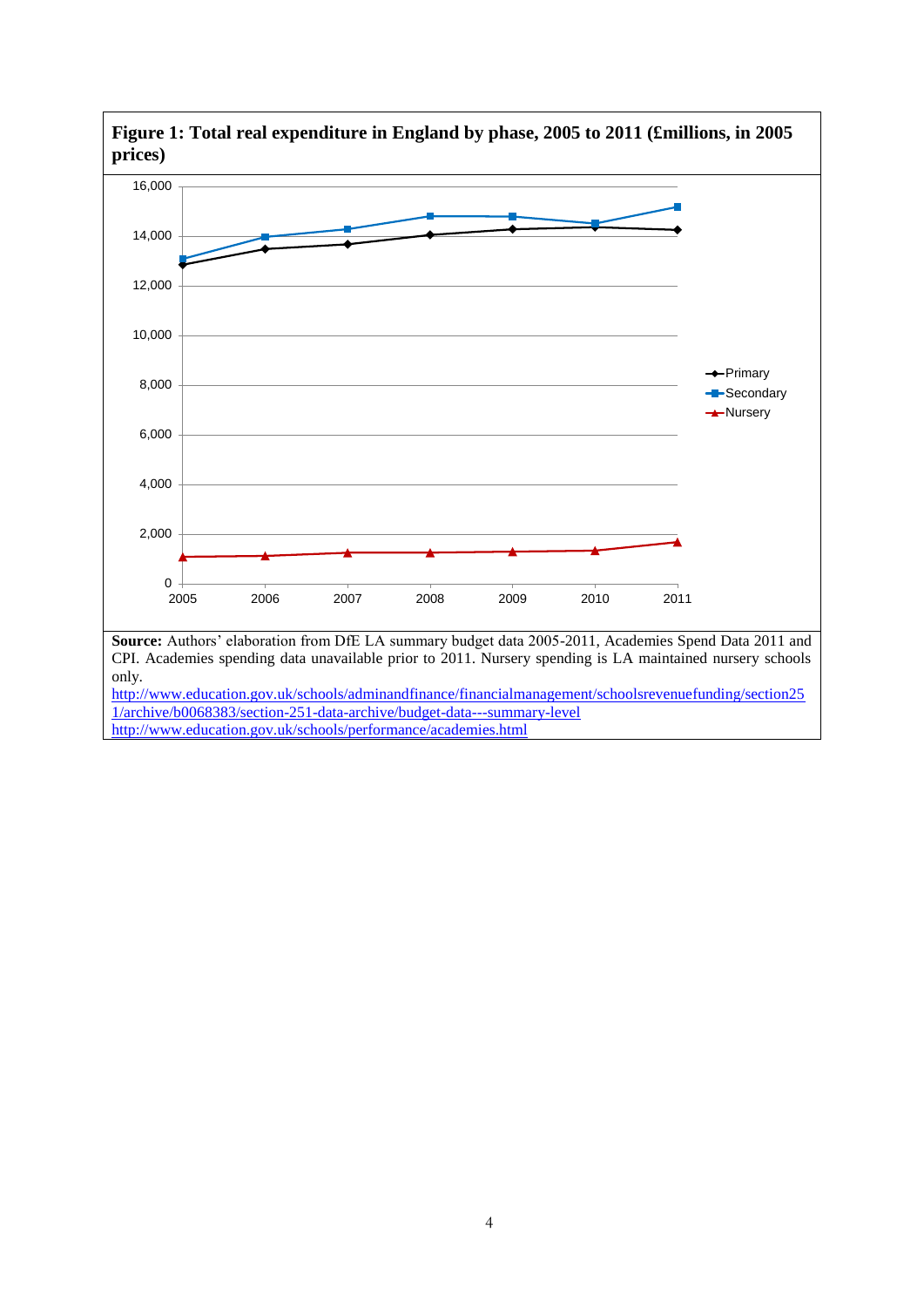

## **2. Methods Used in Empirical Studies of Schooling and Resources**

All studies that we consider in this survey investigate the effects of school resources on student outcomes by measuring the statistical association between measures of school resources devoted to schooling and student outcomes – typically test scores or qualifications. As is well known, correlation need not imply causation, so the main challenge to this research program is establishing that these estimated statistical associations are the result of a causal link between resources and student outcomes. By a 'causal estimate' of the effect of resources on e.g. test scores, researchers usually mean an estimate of the change in test scores that would be expected (on average) in a group of students, from a change in the resources spent in school on their education. The challenge in empirical work is to determine whether a statistical association between school resources and student performance occurs because a change in school resources causes a change in student performance – the policy-relevant causal question - or whether a change in student performance leads to more or less resources, or whether changes in student performance and resources are simultaneously affected by something else.

The basic research design used to answer this question is a regression analysis of student outcomes on a chosen measure of resource expenditure. Micro-level analyses use data at the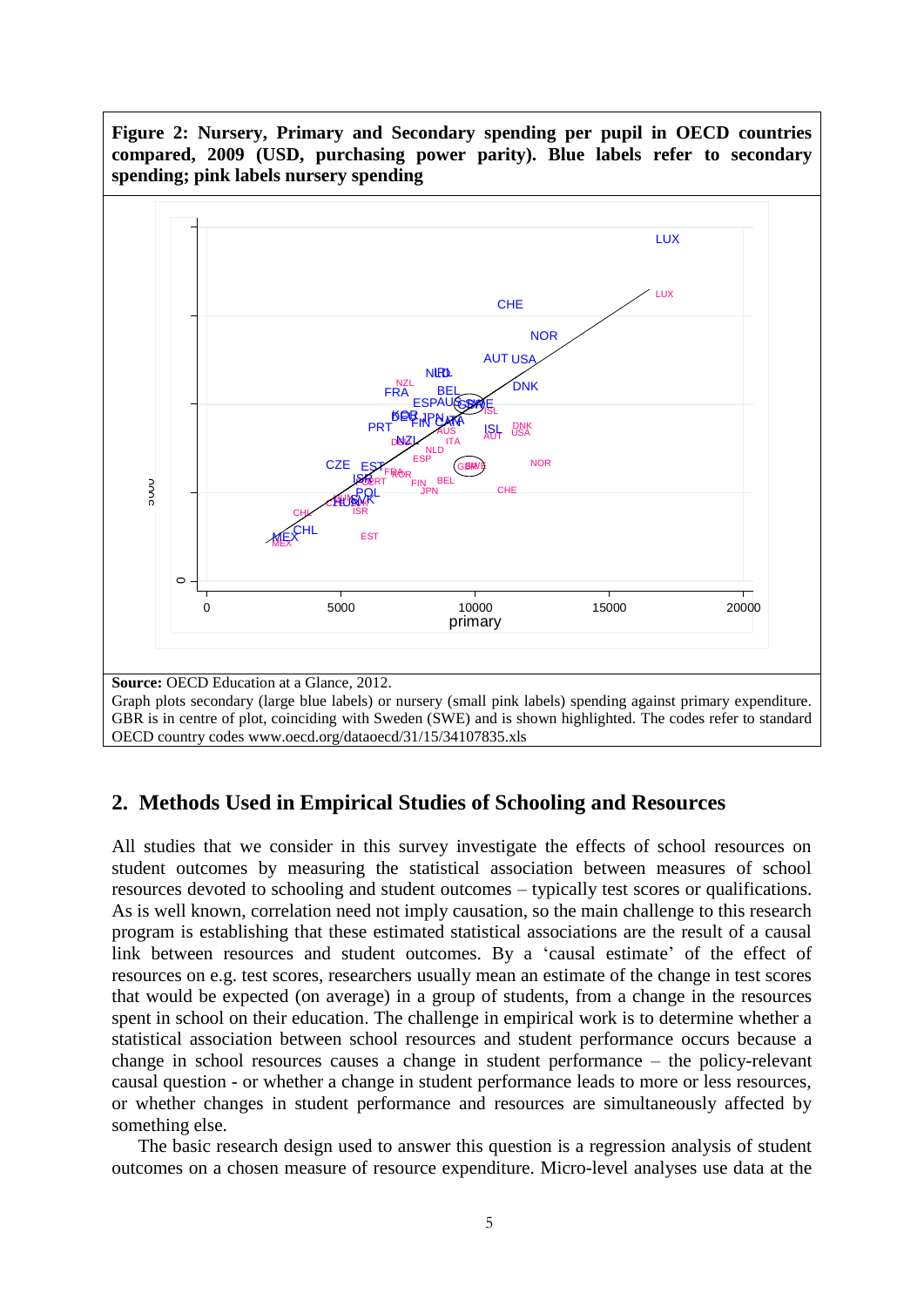student, class, school level for estimation. The underlying problem with this is that resource expenditure is potentially correlated with student performance for many reasons other than a causal link running from resources to student outcomes. In general, the issue is that pupil and school characteristics (e.g. ability, teacher quality) in schools or classes with more resources are not necessarily comparable to pupil and school characteristics in schools or classes with fewer resources. These pupil and school characteristics may have a direct effect on achievement, and are not necessarily observable to the researcher in their data. These omitted or confounding factors lead to upward or downward biases in the estimation of causal resource impacts. The principal reasons behind these differences in characteristics between high and low-resource schools are documented in Appendix A, but primarily relate to dependency of funding on school and student characteristics, and the sorting of students and teachers of different types into different schools:

To overcome these problems, research designs need to ensure that comparisons are made between students or schools that face different levels of resources, but are otherwise comparable on a like-for-like basis. The traditional method of achieving this was to use statistical regression techniques to adjust for differences in observable (i.e. recorded in the data) characteristics of students and schools. In these regressions, student outcomes are the 'dependent' variable, measures of school resources are the main explanatory variables, and a wide range of school, student and teacher characteristics are included as additional control variables. These control variables are intended to represent schooling inputs, other than financial resources, but which may be correlated with financial resources. These regression models are called 'educational production functions'. Often these production functions are estimated using test score or achievement gains – value-added – as a dependent variable, or (roughly equivalently) use test scores as a dependent variable and control for prior test scores as an additional control variable. The point of this value-added approach is to ensure that comparison are made between outcome achievements of students with similar levels of prior achievement (which is partly determined by ability and background), thus improving the chances of making valid like-for-like comparisons between students or schools.

The key underlying limitation of the general application of education production function regression models of this type is that they do not specify any explicit source of variation in resources. Estimates are implicitly based on residual differences in resources between students that arise due to factors other than those represented by the control variables in the regressions (school, student characteristics etc.). The problem then is that the results will tend to vary according to the set of control variables available, and it is never clear whether a sufficient number of factors, or too many factors are included. Too few control variables increases the probability of bias due to omitted/confounding factors. But as more and more control variables are added it becomes less and less clear why the students being compared are receiving different resources. For example, a regression of mean student test scores on expenditure per pupil using school level data might control for a wide range of family background characteristics. But if expenditure per pupil is determined by funding rules that depend primarily on students' family background then comparing schools with the same average family background makes little sense, because these schools will have similar levels of resources. There are also common cases of mis-specification where researchers include various interrelated measures of resource differences in the regressions – e.g. expenditure per pupil and pupil teacher ratios. Causal interpretation of these estimates is difficult, because the regression estimates of the effect of the pupil-teacher ratio imply the effect of this increase holding expenditure per pupil constant. Given expenditures per pupil depend heavily on pupil teacher ratios, this implies that the comparison being made is between schools with high pupil teacher ratios and more spending on non-teacher inputs, and schools with low pupil teacher ratios and less spending on non-teacher inputs (in order to hold expenditure per pupil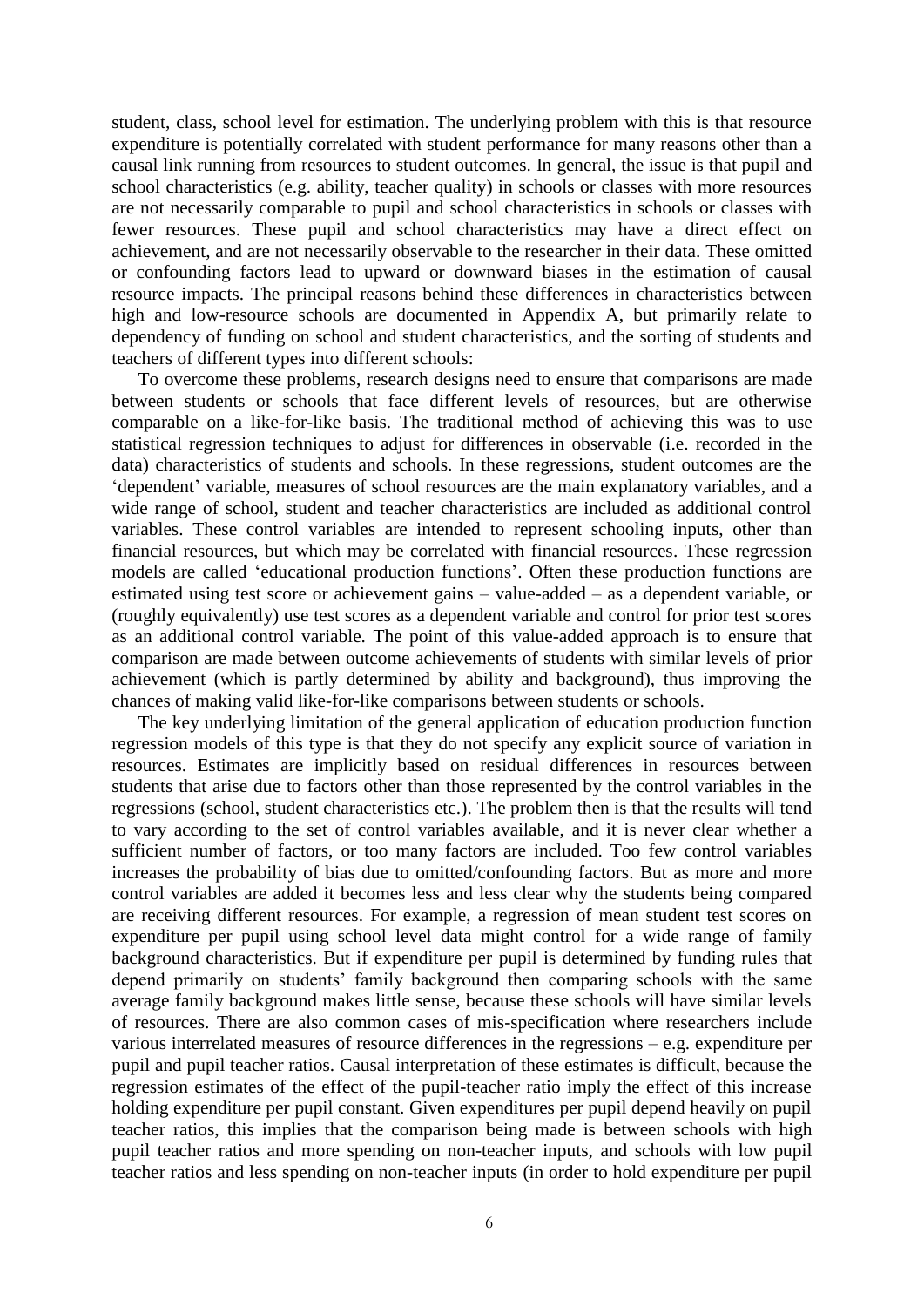constant). This is clearly not a 'like for like comparison'. These issues are discussed in greater detail in Todd and Wolpin (2003).

In order to try to overcome these problems, modern research still applies regression techniques, but aims to identify specific sources of variation in resources or class sizes across schools and/or make the comparisons that are being made more explicit. The emphasis has been on finding potentially random differences in resources or class sizes, which are uncorrelated with other student and school characteristics. This means that no, or very few, control variables are required and it is easier for people reading the research to assess whether to have confidence that the estimated relationship is causal. One ideal way to achieve this is to set up a dedicated experiment to investigate the effects of resources or class sizes, randomly assigning children to classes with different levels of resourcing. Randomisation ensures that students getting different levels of resources are, on average, comparable on other dimensions. The Tenessee Project STAR experiment is the most often cited example (see below Section 3.3) of this type of randomised control trial. Rockoff (2009) reports on the findings of a number of other class size experiments conducted prior to World War II. Such experiments are, however, rare and costly to implement, and have their own specific set of problems related to the generalizability of the experiment to the real world, and the possibility that participation in the experiment causes behavioural changes that would not be replicated outside the experiment. Therefore researchers more commonly look for existing settings and contexts where differences in resources can be considered random, due to policy design or natural variation that arises through demographic processes. These 'quasiexperimental' or 'natural experiments' are the backbone of modern applied research in this field.

There are some common standard strategies in the school resource literature. Firstly, natural variation in birth rates generates changes from year to year in school enrolment, which in turn leads to variation in class sizes (assuming teachers are not hired and fired to maintain class sizes constant). Thus, studies can compare outcomes in the same school in different years as enrolment numbers and class sizes change. Hoxby (2000) is usually credited with this idea. The most basic way of doing this is to set up a panel dataset with the same set of schools observed in multiple years. A regression of changes in outcomes from year to year within a school on changes in class sizes from year to year within a school, then provides an estimate of the effect of class size changes taking account of fixed-over-time differences between schools, including those induced by permanent differences in teaching quality and student sorting. This kind of 'fixed effect' design is widely applied, and has been used to look at the effects of expenditure changes (Holmlund, McNally and Viarengo, 2010), variation in peer group quality (Lavy and Schlosser, 2012), student mobility (Gibbons and Telhaj, 2011) and many other factors. Another common method uses class size rules (so called 'Maimonides rules', Angrist and Lavy, 1999) that impose strict limits to class sizes. This means that as enrolment increases from zero, a single class can vary in size up to a maximum threshold, beyond which it is split into two classes. Thus two schools with very comparable enrolmentsments e.g. 28 and 32 will have widely different class sizes (28 and 16) when the maximum class size is 30. Designs of this type are called 'regression discontinuity' designs, because they are based on a discontinuity in class sizes at some enrolment threshold. In the class size studies, this design is typically implemented by predicting class sizes using the class size rules, and using these predictions as a source of random variation in class sizes (an 'instrumental variables' procedure). Other common designs make use of specific policy interventions that allocated more money or teachers to particular sets of schools, comparing outcomes of students in these schools with similar schools not subject to the intervention. One study (Gibbons, McNally and Viarengo, 2012) exploits geographical variation in funding rules, and compares similar close neighbouring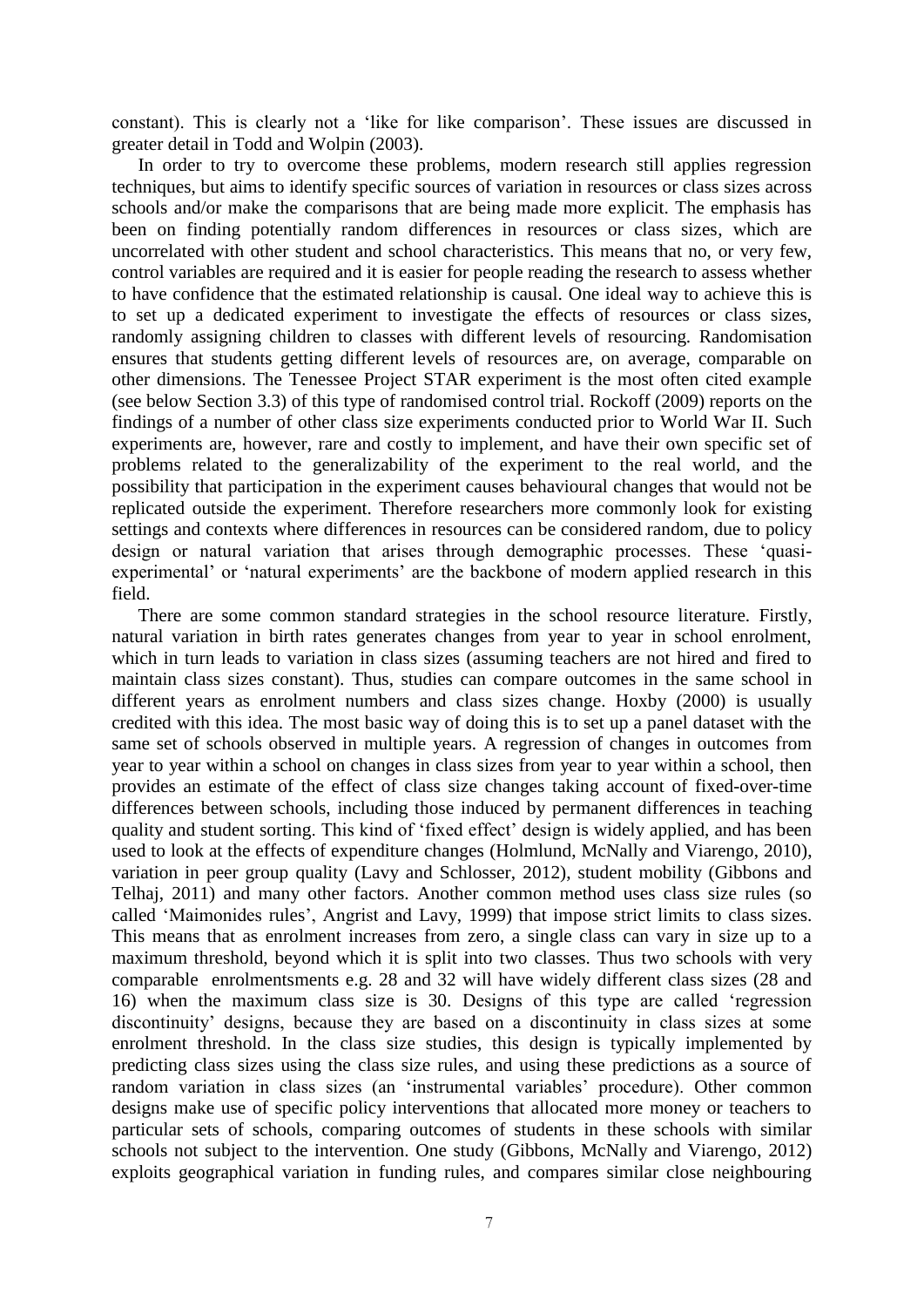schools that are face similar demographics and prices, but are in different funding districts so get different incomes. Others use political voting shares to predict funding differences based on local government political control, on the assumption that variation in funding is caused by local party policy preferences (Jenkins, Levacic and Vignoles, 2006). This strategy is employed in applied papers in many fields, but is subject to the criticism that the left-right balance of political control tends to be related to underlying demographics in the area, so is not self-evidently unrelated to the demographics in the schools concerned. There are various methods of implementing all these 'quasi-experimental' methods in practice – 'fixed effects' and 'regression discontinuity' designs as discussed above, or 'instrumental variables' methods that predict funding differentials from explicit sources of (putatively) random variation, but the details need not concern us here. A more detailed overview is available in Barrow and Rouse (2005).

Another strand of the school resource literature takes a more 'macro' approach and uses data at a geographically aggregated level e.g. district, state, or country. These studies face a slightly different set of problems, although the basic principles and potential solutions are the same. Sorting and selection due to individuals moving classes and schools in response to quality and resource differences may be less of a challenge, assuming that people do not choose which country or state to live based on schooling. However, countries are different from each other on a whole range of unobserved, confounding dimensions which may influence both resources and student outcomes. These differences can be difficult to control for. Most studies of this type use a fixed-effects panel research design in which regions are observed over time in multiple periods, which allows researchers to control for fixed regional differences between regions in the same way as fixed effect panel studies of schools control for unobserved differences between schools (see above).

In the sections that follow, we present an overview of results from key papers over the past decade. One issue is how to present and compare the size of the resulting estimates across different studies. Where possible we report the magnitudes scaled in terms of standard deviations of the outcome variables. For the reader unfamiliar with this scaling convention, a discussion is provided in Appendix B.

## **3. Primary Phase and Early Years**

#### **3.1 Pre-school investments**

It has become increasingly common to argue for the efficacy of early investment in children over investment at a later stage. The Nobel-laureate, James Heckman, has many papers arguing this point. A brief summary of the argument is as follows (in Heckman, 2004): 'early environments play a large role in shaping later outcomes. Skill begets skill and learning begets more learning. Early advantages cumulate; so do early disadvantages. Later remediation of early deficits is costly, and often prohibitively so, though later investments are also necessary since investments across time are complementary. Evidence on the technology of skill formation shows the importance of early investment….'. Heckman's work makes the case that investments in the early years offer higher returns than investments in later years, and that investment is needed in both cognitive and non-cognitive skills. These conclusions are drawn from a dynamic theoretical model i.e. one in which events in one period depend on events in previous periods. From this model, there is an optimal sequence of interventions over the life cycle that delivers the highest returns in terms of later life earnings, which depends on the functional form and parameters of the function that transforms monetary investments (e.g. home or school investments) in to human capital, and hence earnings (Cunha and Heckman, 2007 & 2008). More specifically, the optimal sequence depends on the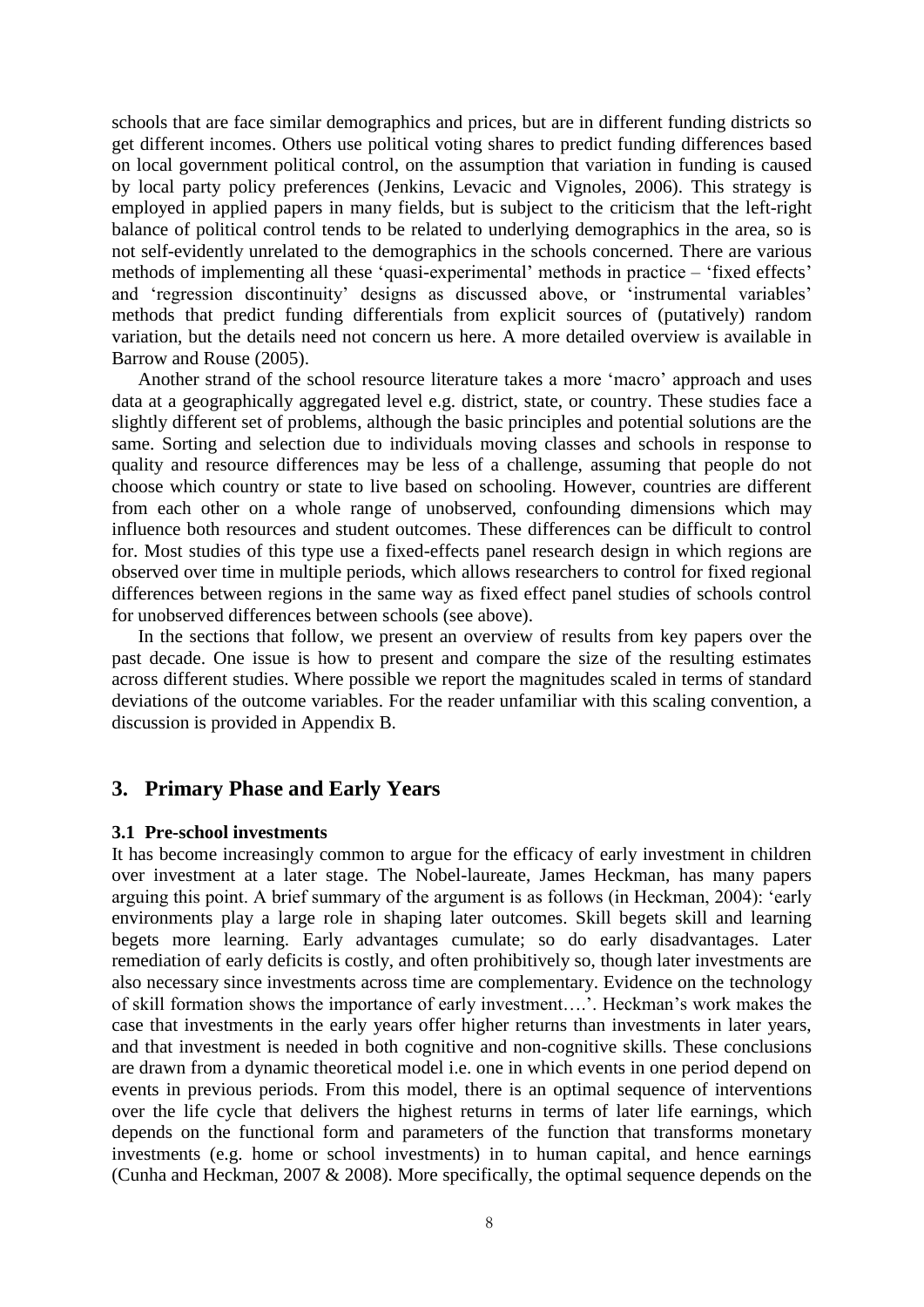extent to which early and late investments in human capital are substitutes or complements in the production of skills, that is whether late investments can fully compensate for lack of early investments, or whether both early and late investments are needed. It also depends on the extent to which early investments make later investments more productive (a 'skill multiplier'). Appendix C illustrates this model in more detail. Cunha and Heckman (2008) provide predictions about the relative benefits of investments at different ages, by calibrating this kind of model using statistical evidence on the associations between parental investments in children, measures of cognitive and non-cognitive skills during child development, and adult earnings. For example, they conclude that early investments in cognitive skills are around twice as productive in early years (age  $6-7$ ) than later (age 8 and beyond). <sup>6</sup> On the other hand, investments in non-cognitive skills appear to have maximum payoffs slightly later at age 8-9. Parental investments are measured by things like number of books at home, access to a musical instrument and newspapers, trips to museums, additional lessons and interactions with teachers. The model does, however, make quite a lot of theoretical and empirical assumptions, and it is quite a big step to conclude from this work that expenditures or interventions outside or inside the home are actually effective at changing the path of children's development over the life cycle.

These arguments are part of the rationale behind the substantial investment in early childcare settings in the recent past (in the UK, as in other countries). The evidence is clear that gaps in skills between children from different backgrounds open up at a very early age, as documented in Cunha and Heckman (2007) for the US and for the UK by Feinstein (2003) and Hansen and Hawkes (2009). For example, Hansen and Hawkes (2009) show that family background factors are the strongest predictors of age 3 vocabulary scores for children in the Millenium Cohort Study. Their Table 3 indicates that a child from parents with less than five A\*-C GCSEs, has pre-school vocabulary scores almost 0.5 standard deviations below a similar child from a family where both parents are degree educated. These estimates are for families that are otherwise similar in terms of age, composition, ethnicity, employment and childcare arrangements.

The hope has been that early education would help close these gaps in skills identified between children from different backgrounds at the start of school. Whether these early investments have helped to close these gaps , and the effect of resources and quality of provision in pre-school settings, is the subject of on-going research. Economic evidence on specific programmes is often about whether children get access to pre-school relative to a situation where families get no formal help (or full-day versus half day pre-school care). Furthermore, specific programmes are often directed to disadvantaged families and not to all families (e.g. Head Start, the Perry Pre-School programme in the US; Sure Start in the UK). Also, the focus of evaluation is whether participation in the programme has an impact on subsequent outcomes and not on whether variation in class size or expenditure has an impact (unlike in the school resources literature).

To give one example, UK's Sure Start local programme has been the subject of a major evaluation looking at age 5 outcomes, comparing outcomes for children in eligible (treatment) and non-eligible (control) areas. Control areas are matched to treatment areas to make them comparable (Institute for the Study of Children, Families and Social Issues, 2010). The main positive effects for children relate to health - those in the treatment group had lower BMI and better physical health. There are mixed findings on outcomes relating to maternal wellbeing and family functioning. There are no differences between the treatment and control groups on seven measures of cognitive and social development from the Foundation Stage Profile (the teacher assessment carried out on entry to school). There is also

<sup>&</sup>lt;sup>6</sup> For example, Table 17a, in Cunha and Heckman (2008) indicates that a 10% increase in investment in cognitive skills raises earnings by 12.5% if invested at age 6-7, but by only 5.5% if invested at age 10-11.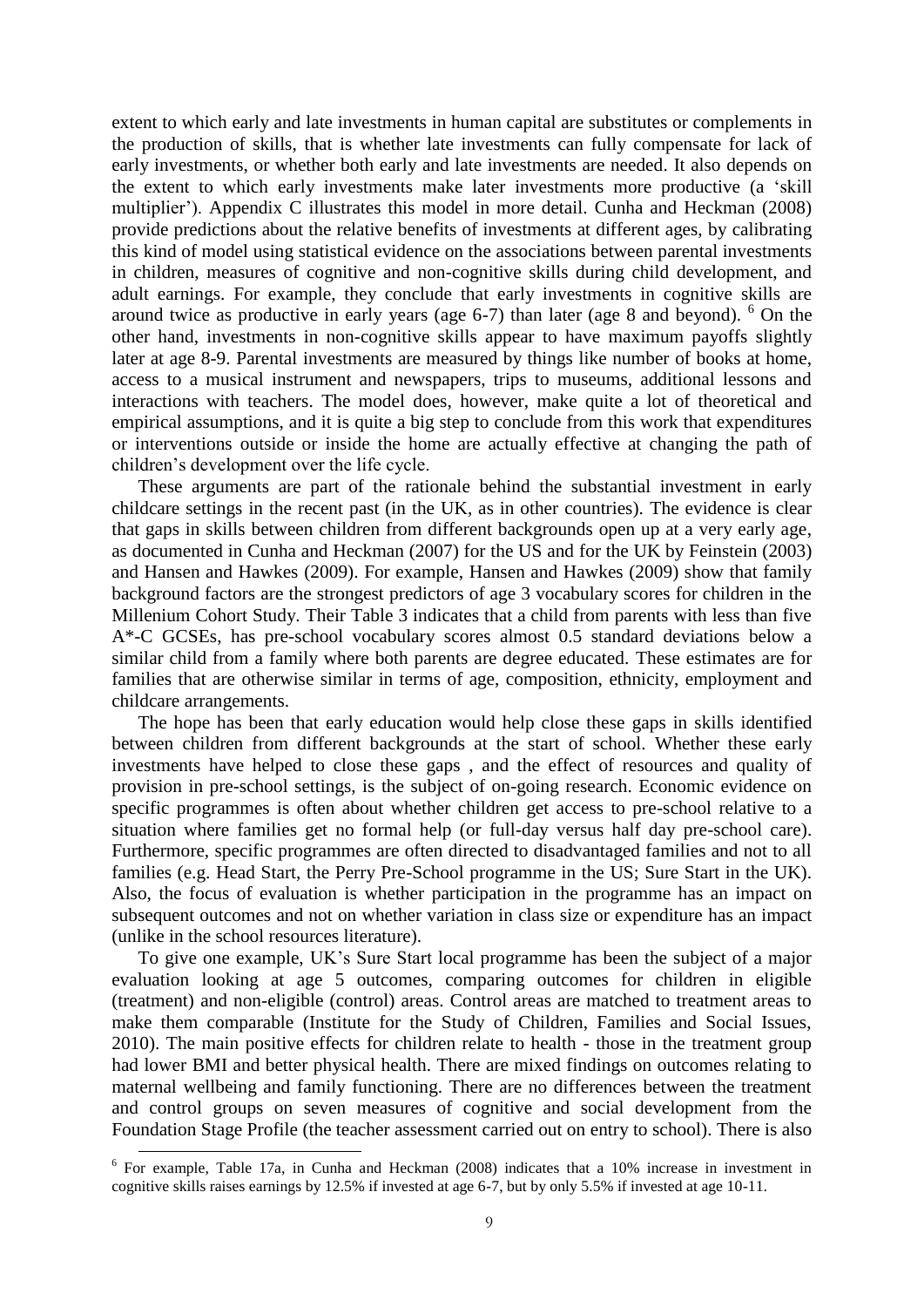a reduction of the proportion of children living in families where no parent was in paid work in the treatment group relative to the control group. The report monetises the effects arising from the fact that parents in eligible areas move into work more quickly (£279-£557 per eligible child), which does not compare favourably to the costs of around £4,860 over the period from birth to the age of four. Of course, these figures do not capture the direct benefits on the child through health, cognitive and non-cognitive skills, and the report emphasises that these benefits may not become apparent for 10-15 years. However, it is not clear why these benefits are not evident in the Foundation Stage Profile, and hence where these large gains in educational attainment are expected to come from.

Given the difficulty in comparing the evidence on pre-school interventions, with the evidence on expenditure and class size during school years, the focus of this review is from age-5 onwards (US kindergarten, UK Year 1) – where we do know something about the effect of school expenditure or class size. However, the evidence is not sufficiently strong to allow one to distinguish between the effects of resources at early versus late stages of primary education.

#### **3.2 UK evidence**

Reviews of the literature for the UK in the early 2000s found there to be few methodologically strong studies (Blatchford et al., 2002; Levăcić and Vignoles, 2002). Furthermore, similarly to many studies in the international literature, little or no relationship was found between class size/school resources and measures of educational attainment. Since that time, available data has become much richer, enabling several studies of higher quality than in the past. In particular, the National Pupil Database (NPD) for England contains pupillevel information on all pupils attending schools in the state system as they progress through education. It is possible to link these data with school-level information on expenditure.

Two studies that have used the NPD to look at the relationship between expenditure and attainment in primary school are by Holmlund et al (2010) and Gibbons et al (2011). The former use data between the early- and late-2000s - a period in which school expenditure increased by about 40%. They look at the relationship between expenditure and pupil attainment at the end of primary school in the Key Stage 2 tests. Their strategy involves controlling for characteristics of pupils and schools – including 'school fixed effects' and allowing for school-specific time trends in attainment. They find evidence for a consistently positive effect of expenditure across the different subjects (English, Maths and Science). The magnitude corresponds to about a 0.03-0.05 standard deviation increase in attainment for an extra £1,000 in per pupil expenditure. In the context of the literature, this is a small effect – although similar to comparable studies looking at secondary schools.

Gibbons et al (2011) use the same data set over a similar time period to look at the same question. However, they confine attention to schools in urban areas that are close to Local Authority boundaries and compare neighbouring schools on different sides of these boundaries. The percentage of economically disadvantaged children in these schools is much higher than the national average (28% are eligible to receive free school meals, compared to 16% nationally). The strategy uses the fact the closely neighbouring schools with similar pupil intakes can receive markedly different levels of core funding if they are in different education authorities. This is because of anomaly in the funding formula which provides an 'area cost adjustment' to compensate for differences in labour costs between areas whereas in reality teachers are drawn from the same labour market and are paid according to national pay scales. The study shows that schools on either side of Local Authority boundaries receive different levels of funding and that this is associated with a sizeable differential in pupil achievement at the end of primary school. For example, for an extra £1,000 of spending, the effect is equivalent to moving 19% of students currently achieving the expected level (or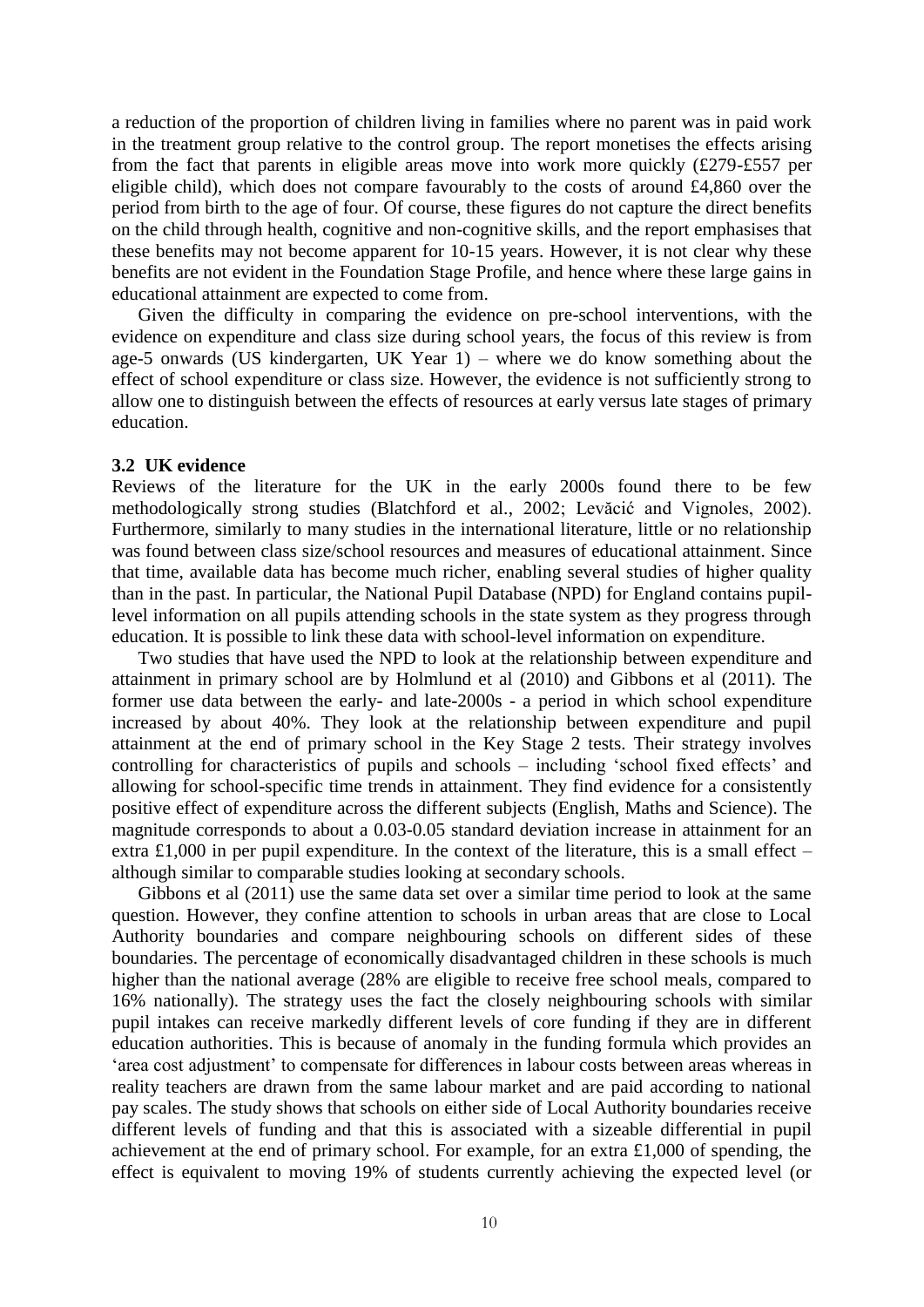grade) in Maths (level 4) to the top grade (level 5) and 31% of students currently achieving level 3 to level 4 (the expected grade at this age, according to the National Curriculum). The magnitude of the effect is much higher than in the study by Holmlund et al (2011). Whereas the latter found a £1,000 increase to lead to an increase in age 11 attainment of about 0.03- 0.05 standard deviations, Gibbons et al find an increase of around 0.25 standard deviations. The main reasons for this difference are two-fold. Firstly, the sample Gibbons et al are using refers to schools in urban areas with many disadvantaged pupils whereas Holmlund et al use all schools in England. Even in the Holmlund et al study, effect sizes were higher for disadvantaged children (by 50-100%). Secondly, the methodology is very different. The Gibbons et al. study has the stronger methodology and shows that without use of a credible identification strategy, estimates for the effect of pupil expenditure show severe downward bias. This is because a high component of how resources are distributed to schools is compensatory. Thus, it is likely that the strategy used by Holmlund et al does not go far enough to remove this source of bias.

There are fewer good studies that look at the impact of class size in the UK. The NPD does not allow one to observe pupils at classroom level (only the number in the year group). Hence the data is not appropriate for investigating this issue. A number of studies have looked at the relationship between class size and later outcomes using cohort studies and found there to be little impact (e.g. Dearden et al., 2002). Iacovou (2002) re-examined this issue using the National Child Development Survey (which relates to a cohort of children born in 1958). She shows that class size and school size are positively related and that for any given size of school, average class sizes in infant schools are larger than in 'combined' primary schools (i.e. schools catering for wider age range). She argues that the interaction between school type and school size can be used as for a predictor of class size at age 7. Her findings show a strong relationship between class size and reading. The estimated effect is around 0.29 standard deviations for a reduction in class size of eight pupils. This is in line with the higher end of effects found in the international literature (discussed below – Angrist and Lavy, 1999; Krueger, 1999). On the other hand, she did not find there to be a significant relationship between class size and maths scores.

Blatchford et al (2002) also investigate the relationship between class sizes in early years (i.e. reception) and age 7 outcomes. However, their study relates to more recent cohorts (starting school in 1996 and 1997). They use multi-level models, which involves examining the relationship between class size and educational attainment after controlling explicitly for potentially confounding factors and taking account of the hierarchical structure of the data. They find class size effects which they view as impressive – particularly for children of low ability. Interpreting the magnitude of effects (with some further extrapolation), they suggest that a decrease of class size of 10 to below 25, is associated with a gain of about one year's achievement for the lowest achieving group and about 5 months for other pupils. This estimate relates to literacy, although the authors also find there to be a strong relationship between class size and attainment in maths. With regard to the estimates cited here, the authors say that they are rough and should be treated with caution.

Studies which make use of 'natural experiments' to uncover the relationship between resources and attainment often give useful insights. One such study by Machin et al (2007) looks at the impact of ICT funding per pupil on average attainment at the end of primary school. They make use of a change in the rules governing ICT funding at the Local Authority level. Their results show that a doubling of ICT funding per pupil led to an increase in the proportion of students reaching level 4 or above in English and Science by 2.2 and 1.6 percentage points (whereas the effects were only 0.2% and not statistically significant for Maths). Although the paper cannot shed light on theoretical channels through which ICT funding raises student achievement, they argue that the reason for these fairly large impacts is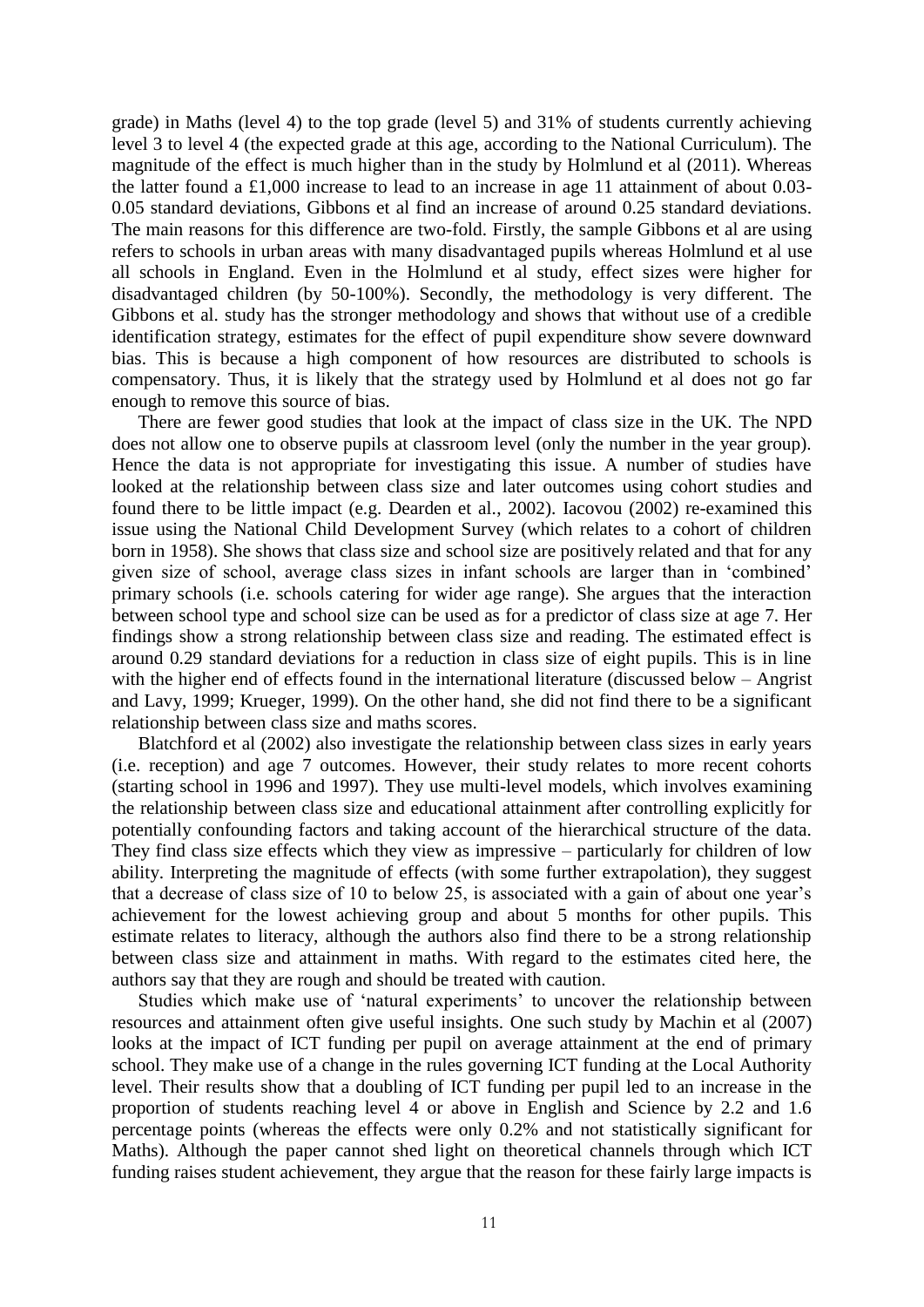that there was a significant redistribution of ICT funding (as well as an overall increase) to more efficient Local Authorities. This stands in contrast to many international studies looking at the relationship between ICT and attainment, which often show no effect.

A broad range of disparate programmes in England under the umbrella title of the National Strategies have received evaluations of various types (in the early years, primary and secondary phases), but none offer a general quantitative assessment of the benefits of the programmes compared to the costs, or the gains per unit of expenditure. Many of the interventions under these programmes are pedagogic or organisational and the resource implications are unclear. One specific strand – the School Improvement Budget paid to LAs – cost £363 million in the last year of the programme, around £50 per pupil. <sup>7</sup> The general summary of subsequent evaluations of the National Strategies from 2007-2011 (DfE, 2011) makes very bold claims that 'investment in the National Strategies has paid major dividends'. However, the general story is told by simply referring to changes in trends in outcomes, and the underlying reports are based on case studies, small scale surveys and qualitative evidence, with no serious attempts to understand the causal impact of the policies. As noted by Ofsted (2010) there is 'little evidence of systematic robust evaluation of specific National Strategies' (p.5). A review of this work is beyond the scope of the current report. One rigorous study (Machin and McNally, 2008) looks at the Literacy Hour component of the National Literacy Project, which was an early pilot of the National Literacy Strategy. They find a significant impact, with a 2-3 percentile (0.06-0.08 standard deviation) improvement in the reading and English skills of primary school children exposed to the policy, compared to children in appropriately selected comparison schools. The policy involved introducing a dedicated, structured hour for literacy and costs of this policy were very low, estimated at only £25 per pupil per year.

Another English primary school programme that has been evaluated is the London/City Challenge programmes which targeted a number of interventions at three metropolitan areas – London, Manchester and the Black Country (see also Section 4.1 below), mostly aimed at low-performing schools. Hutchings et al (2012) report improvements in performance (both on tests and Ofsted inspection ratings) in these metropolitan areas relative to other metropolitan areas and the national averages. They also report positive gains for the schools within each area that were targeted as low-performing. However, their quantitative analysis is fairly unsophisticated in terms of ensuring that treated and non-treated schools are compared on a like for like basis, there is no indication of the costs of the programme, and overall there are few lessons to be learned about the impacts of resources more generally.

We now consider the international evidence more broadly.

#### **3.3 International evidence from developed economies**

There is a huge volume of work about the effects of school resources on pupil attainment – particularly in the US, but increasingly in Europe. There are very different views about how to interpret the evidence. This was strikingly portrayed in the papers published by Eric Hanushek and Alan Krueger in the Economic Journal (published in 2003). Hanushek's (2003) view is based on a meta-analysis of 89 studies published prior to 1995. He argues that, taken a whole, the literature suggests little or no impact between increasing resources (measured in various ways) and improving educational attainment. This view has been very influential and is commonly cited in the literature. On the other hand, others (such as Krueger, 2003) argue against the 'vote counting' used in this methodology and suggest that most attention should be given to studies with the strongest methodological design.

 $\ddot{\phantom{a}}$ 

<sup>7</sup>

[http://www.education.gov.uk/schools/adminandfinance/financialmanagement/schoolsrevenuefunding/section25](http://www.education.gov.uk/schools/adminandfinance/financialmanagement/schoolsrevenuefunding/section251/archive/b0068383/section-251-data-archive/budget-data---summary-level) [1/archive/b0068383/section-251-data-archive/budget-data---summary-level](http://www.education.gov.uk/schools/adminandfinance/financialmanagement/schoolsrevenuefunding/section251/archive/b0068383/section-251-data-archive/budget-data---summary-level)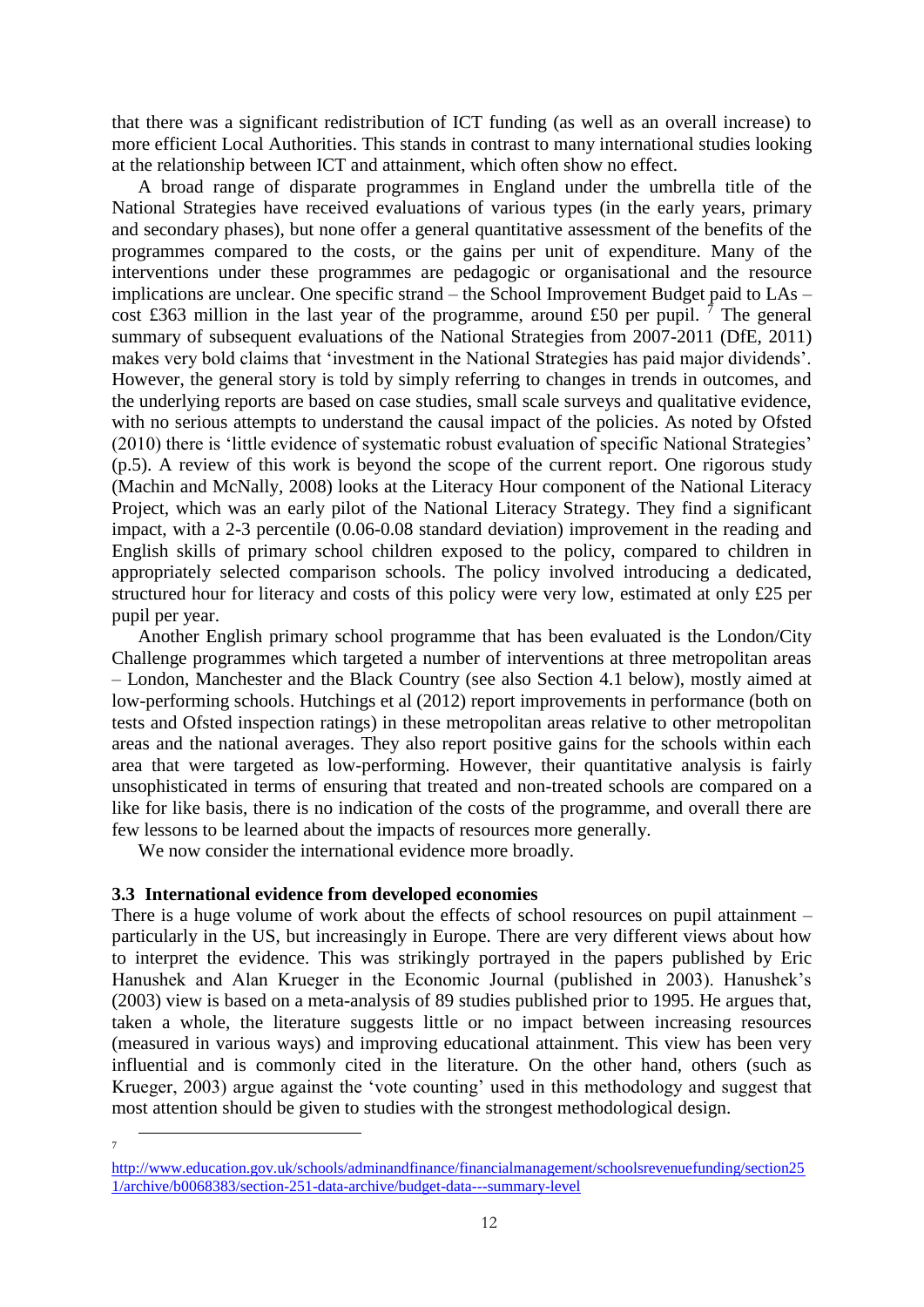However, there are studies with a strong methodological design that have found completely opposite findings (although in different contexts). So there is no end to the controversy as to how one should interpret the literature and weight the different studies. However, there is only one study with the 'gold standard' randomized design. This is the Tennessee 'STAR' (Student/Teacher Achievement Ratio) experiment, which was a large scale randomized trial of lower class sizes for pupils during their first four years in school. The first phase of the study ran from 1985-1989. In this study students and teachers were randomly assigned to a group of 'regular size' (22-25 students, to another group of regular size including a teaching assistant or to a small group (13-17 students)

There have been many papers about the experiment and Schanzenback (2007) provides a good summary of the findings. It was found that students benefited greatly from being allocated to the smaller class compared to the regular-sized class (a reduction of about 8 pupils). The effects were about 0.15 standard deviations in terms of average maths and reading scores (measured after each grade for the four years). The effects were much greater for black than for white students (i.e. 0.24 standard deviations versus 0.12 standard deviations) and this was primarily driven by a larger treatment effect for all students in predominantly black schools. There was also a differential (although less stark) between disadvantaged students (i.e. eligible to receive a free lunch) and other students. In third grade, students eligible for a free lunch gained about 0.055 standard deviations more than other students. In fourth grade, all students went back to regular sized classes. In grades 4 to 8, there continued to be a positive impact of initial assignment to a small class. However the magnitude of the gain reduced to one-third to one half of the initial effect. Again, the impact remained stronger with black and disadvantaged students.

Recently Chetty et al (2011) look at much longer term effects of the STAR experiment. They link the original data to administrative data from tax returns, allowing them to follow 95% of the STAR participants into adulthood. They find that students assigned to small classes are 1.8 percentage points more likely to be enrolled in college at age 20 (a significant improvement relative to the mean college attendance rate of 26.4% at age 20 in the sample). They do not find significant differences in earnings at age 27 between students who were in small and large classes (although these earnings impacts are imprecisely estimated). Students in small classes also exhibit statistically significant improvements on a summary index of other outcomes (home ownership, savings, mobility rates, percent college graduates in ZIP code and marital status).

There has been no class size experiment as thoroughly investigated as the STAR experiment. However, there have been various other credible strategies used to identify class size effects and they do not always come up with results that are consistent with this evidence. One of the strategies used has been to use demographic variation across year groups within a school to identify class size effects. Hoxby (2000) was the first to use this strategy. Specifically, she exploits the idea that (after controlling for a trend) cohort sizes within school districts can be larger or smaller in some years than in others. Using data on elementary school pupils in the state of Connecticut, she is able to rule out even modest effects of class size on pupil attainment. Rivkin et al (2005) employ a similar approach to look at schools in Texas. While they find small class size effects, the magnitude varies across grades and specifications. Cho et al (2012) apply Hoxby's method for students in Minnesota (grades 3 and 5). They also find very small effects. They estimate that a decrease of ten students would increase test scores by only 0.04 to 0.05 standard deviations. Another fairly recent paper (Sims, 2009) looks at the effect of class size reductions in California. However, in this case, he uses a quasi-experiment, where some schools were forced to increase the class sizes of later grades to facilitate the required reduction in class sizes in earlier grades. His estimates for grade 5 are closer to the high end of estimates in the literature, but much smaller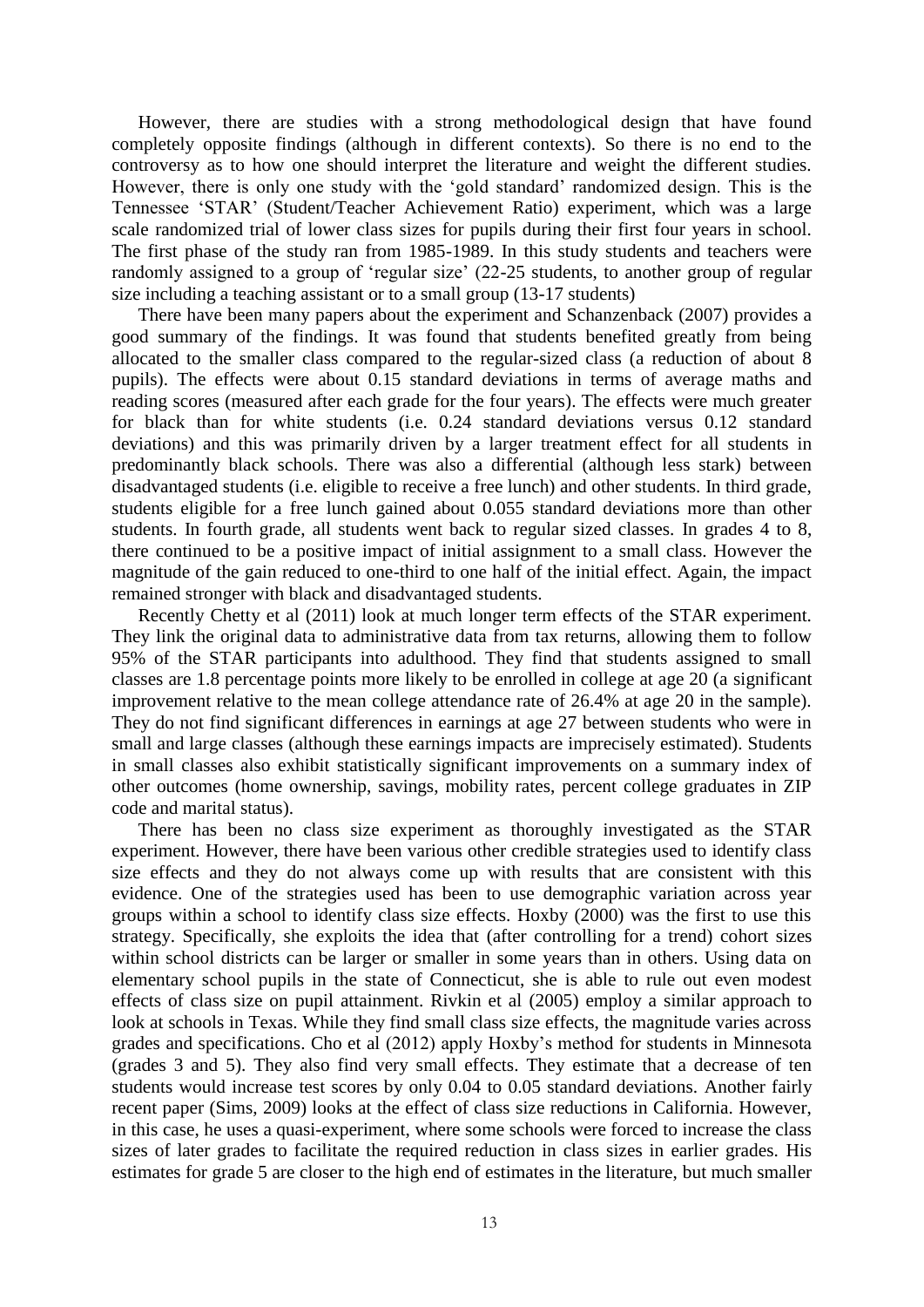(half the size) for grade 4. Jepsen and Rivkin (2009) look at the effects of reducing class size in California on the cohorts directly affected (rather than those at later grades within the school). In their analysis, a ten student reduction in class size is estimated to raise average achievement in maths and reading by 0.10 and 0.06 standard deviations respectively. However, these effects can be completely negated by the effect of having an inexperienced teacher (i.e. a first year teacher as opposed to a teacher with at least two years' experience). This finding points to a consequence of extensive class size reductions in the real world (where other things are not held constant) – a lot more teachers needed to be hired in California to facilitate a class size reduction across the state by roughly ten students per class. On the other hand, this could be just a transitionary problem of moving to lower pupil-teacher ratios, and not one that would persist in the medium term.

There have been several studies about the effects of class size (in primary schools) outside the US. Perhaps the best known is by Angrist and Lavy (1999) for Israel. These authors were to first to use rules on maximum class size to conduct a 'quasi-experiment' about the effect of lower class sizes on pupil attainment. In Israel, a maximum class cannot exceed 40 pupils. Variation in the size of an enrolment cohort generates discontinuities in the class size attended by students. They find large effects of class size on the educational attainment of students in the fourth and fifth grade. They compare their results with the Tennessee STAR experiment by calculating the effect size for a reduction in class size of eight students. Their estimates suggest impacts of about 0.13 and 0.18 standard deviations for test scores in grades four and five respectively. Piketty (2004) uses a similar methodological strategy for France. In the French case, when second-grade enrolment goes beyond 30, another class is opened (in most cases). Hence, the two new classes have an average size of 15 pupils. Piketty uses this discontinuity as an instrumental variable (i.e. predictor of class size differences). He finds that a reduction in class size induces a significant and substantial increase in mathematics and reading scores, and that the effect is larger for low-achieving students. Bressoux et al (2009) use administrative rules in France to argue that effects of class size can be estimated in a subsample of relatively inexperienced teachers. They find effect sizes that are close to those found in the Tennesse STAR experiment. Furthermore, they find that the effect size is higher for classes with a low initial achievement and also in areas of high socio-economic deprivation.

Lindahl (2005) estimates class size effects for  $5<sup>th</sup>$  grade students in Sweden. He tries to identify the effect of class size on achievement by taking the difference between school and summer period changes in test scores. He finds that reducing class size by one pupil gives rise to an increase in test scores by at least 0.4 percentiles. He also find that immigrants' children benefit more from smaller maths classes. He argues that the magnitude of the classsize effect and the result that some disadvantaged groups benefit more from smaller classes are in line with the results of Angrist and Lavy (1999) for Israel and the STAR experiment for the US (Krueger, 1999).

A number of recent papers have looked at the effect of school funding (rather than class size) in primary schools. In most cases, funding per pupil has to be measured at the level of the school (or district) rather than at the level of the class. Guryan (2001) examines the effectiveness of public school spending the context of an effort to equalize funding across school districts within Massachusetts. In particular he looks at variation in funding caused by two aid formulas. He finds that districts that received large increases in state aid as a result of the equalisation scheme had a fairly large increase in  $4<sup>th</sup>$  and  $8<sup>th</sup>$  grade test scores. Specifically, his point estimates suggest that a \$1,000 increase in per pupil spending (about one standard deviation) is associated with a 0.3-0.5 standard deviation increase in test scores (although  $8<sup>th</sup>$  grade results are more sensitive to specification). Chaudhary (2009) investigates the impact of a school finance reform in Michigan. He looks at the effects on test scores in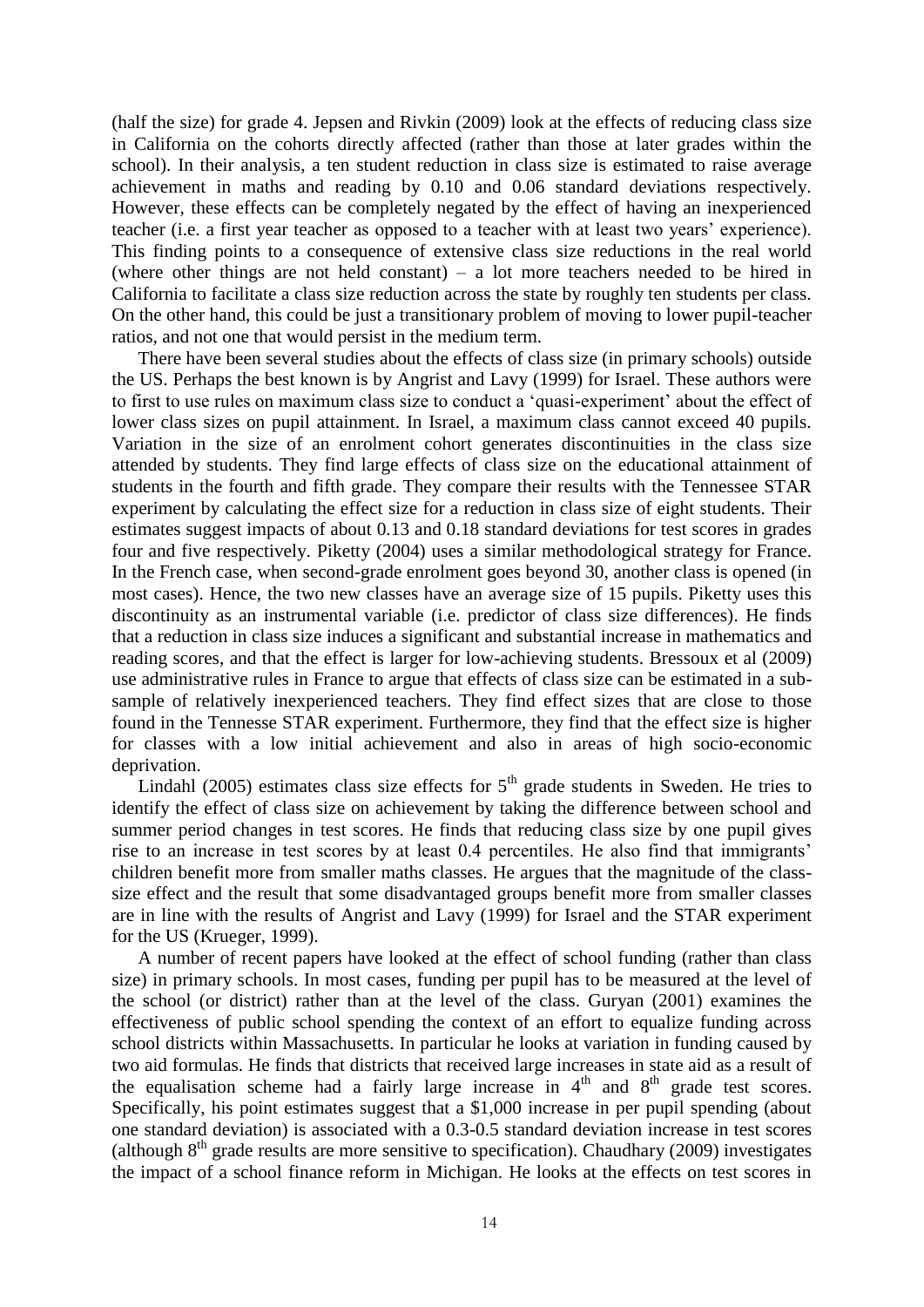the  $4<sup>th</sup>$  and  $7<sup>th</sup>$  grade and finds that effects are only significant for the  $4<sup>th</sup>$  grade. The estimates suggest that a  $10\%$  increase in spending (\$580 on average) would increase  $4<sup>th</sup>$  grade maths scores by 0.10 standard deviations. With the use of another measure, he suggests that a 60% increase in expenditures would increase scores regarded as 'satisfactory' by one standard deviation. Chaudhary suggests that an explanation for the differential effects across grades could be due to targeting of resources within schools or that younger students are more responsive to changes in inputs. However, these data do not allow further exploration of this issue. The findings here are consistent with the earlier study by Papke (2005) about finance reforms in Michigan. She also looks at students in  $4<sup>th</sup>$  grades and finds large effects of expenditure on the pass rate in the Maths test. She says that a rough rule of thumb would be that 10% more real spending increases the pass rate by between one and two percentage points, and more for initially underperforming schools.

While the above studies about the effects of school finance reforms suggest a positive impact of school resources, this is not always the conclusion in the recent literature. For example, Matsudaira et al (2012) is the most recent of many studies looking at the effect of 'Title 1' (i.e. the biggest US Federal government programme targeted towards primary and secondary education). As they discuss, most of the literature on the effects of this programme finds no effect of increasing resources attributable to this funding stream. However, Gordon (2004) found that state and local governments adjust their funding levels in response to the federal grant. Matsuidaira et al (2012) re-examine this issue in a large urban school district. They also find that the federal grant is partly offset by a decrease in funding from other sources. They say that 'given the high variation in per pupil expenditures even among very similar schools, however, Title 1 eligibility results in no statistically significant increase in total direct expenditures'. They also find that Title 1 has no impact on overall school-level test scores and suggest that this is unsurprising given the small amounts of money involved. However, they do not find any impact in the subgroups of students most likely to be affected.

Lavy (2012) is unusual for linking expenditure to particular classes (in  $5<sup>th</sup>$  grade). He uses a particular experiment in Israel about changes in funding rules and shows that this is linked to the length of the school week and with instructional time in different subject areas (Maths, Science and English). His results suggest a modest effect of the policy. For example, increasing instructional time in each subject by one hour per week increases the average test scores in these subjects by 0.053 standard deviations. The effects on students with parents who have below average education are twice as large in maths, 25% higher in science, but 25% smaller in English compared to those with higher than average education. Lavy argues that providing two or three additional hours of maths instruction per week to the low ability group would go a long way to narrowing the gap between socio-economic groups.

Finally, Leuven et al (2007) investigate the impact of two specific subsidies that were targeted at primary schools with large proportions of disadvantaged students in The Netherlands. One subsidy provided extra resources to improve teachers' working conditions and another subsidy provided additional funding for computers and the internet. The authors make use of discontinuities in the entitlement of schools to receive this funding in order to identify the effects. They did not find positive effects of the subsidies in either case. The personnel subsidy was mainly spent on extra payments for current teachers and hiring extra teachers. Leuven et al. interpret the negligible effect of this policy as attributable to (1) the fact that the extra payment was not conditioned on performance, and (2) schools targeted by the personnel subsidy may have already had sufficient numbers of teachers in place (the pupil-teacher ratio was already below 14 in such schools). With regard to the computer subsidy, they argue that traditional instruction methods might be more effective that methods using computers. They point to several other economic studies that also come to this conclusion (Angrist and Lavy, 2002; Goolsbee and Guryan, 2006; Rouse and Krueger, 2004).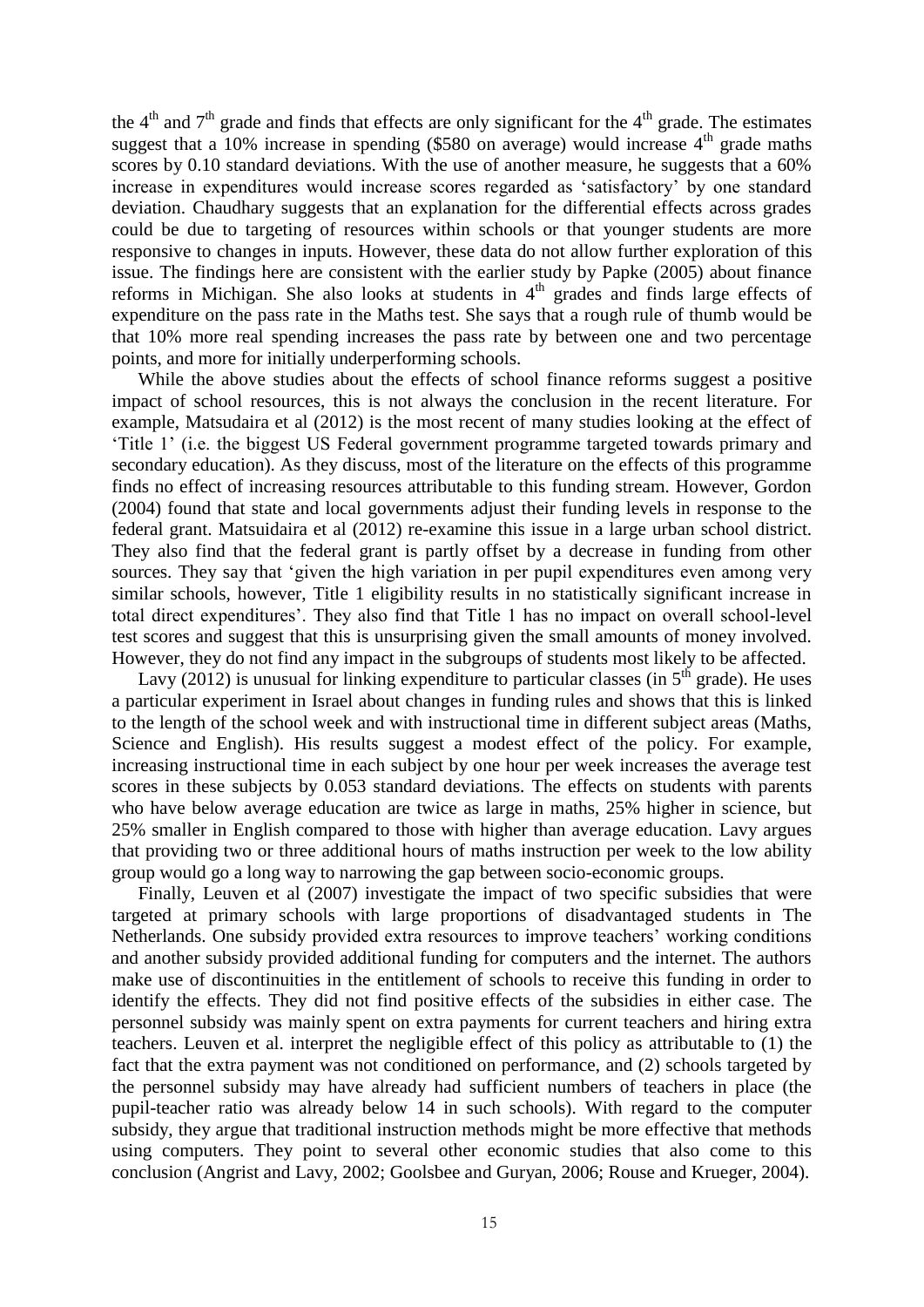## **4. Secondary Phase**

#### **4.1 UK evidence**

A survey of evidence for the UK (and internationally) was provided by Vignoles at el (2000). This report summarised the state of play of evidence at the turn of the century, using evidence drawn mainly from the 1990s. Much of research cited in the review addresses slightly different questions regarding the cost effectiveness of different school types, or of different experimental pedagogic interventions. Many of the studies on the general effects of resources that are cited use methods that do not meet appropriate criteria in terms of establishing causal links.

The most reliable British research they cite that provides direct evidence on the impacts of additional resources is based on student level data from British birth cohort studies (National Child Development Study – NCDS and British Cohort Study – BCS). The schooling data relates to age 16 during the 1970s. Despite the potential lack of contemporary relevance, the advantages of these cohort studies is that they allow investigation of impacts on schooling on later life outcomes, such as earnings. The summaries in the review indicate that only one of the four studies finds stable evidence that lower pupil-teacher ratios (at secondary school level) improve exam results and those that look at spending (at LEA level) find no effect. There are impacts from pupil-teacher ratios when considering differences across school types (private, grammar, comprehensive etc.) but not when considering differences in PTRs between schools of a given type (e.g. comprehensives). One of these articles (published as Dustman et al (2003) reports effects from pupil teacher ratio reductions on the probability of staying on at school (and hence on subsequent wages). Another study using the same data source also finds impacts of lower student-teacher ratios on wages, but only for women (Dearden at al, 2003). The wage effects are moderate: one less pupil per teacher (from a mean of 17) increasing wages by around 1%. A limitation of this work based on the NCDS is that, despite the rich data source and use of student level data, these are cross-sectional, educational production function based estimates, and the resource effects are not estimated from any specific policy driven difference or change in resources (although they control for a wide range of student background factors).

More recent evidence on secondary school expenditure or pupil-teacher ratios in the UK is relatively scarce. Two reports were produced for the then Department for Education and Skills, by Jenkins at al (2006a and 2005b). Like a lot of recent work on education in England, the authors use administrative data from the National Pupil Database in England. They look at effects of additional spending at school-level on student's performance at age 14 (key stage 3) and age 16 (GCSEs). Both studies find small positive effects from general spending (or PTRs) on attainment in science at both ages, effects on maths at GCSE, but no effects on English either age. The order of magnitude of these effects is around 5-6% of one standard deviation in test scores, for a one-standard deviation increase in expenditure (about £300- £400 in early 2000s prices) with little difference across pupil types. In forming these estimates, the authors predict spending from the political control of the Local Authority in which the school is located in order to try correct for the reverse linkages between school disadvantage and resourcing. This design (which is common in many fields of research) is potentially limited by the fact that voting behaviour may be related to student achievement through population demographics (and hence voting) rather than school expenditure. A very recent study uses unique information on siblings, imputed from address information in the National Pupil Database. By comparing outcomes for siblings exposed to different levels of education expenditure, Nicoletti and Rabe (2012) are better able to control for family background factors, and they find significant but very small impacts from expenditure on progress between Key Stage 2 test scores at age 11, and GCSE achievement in secondary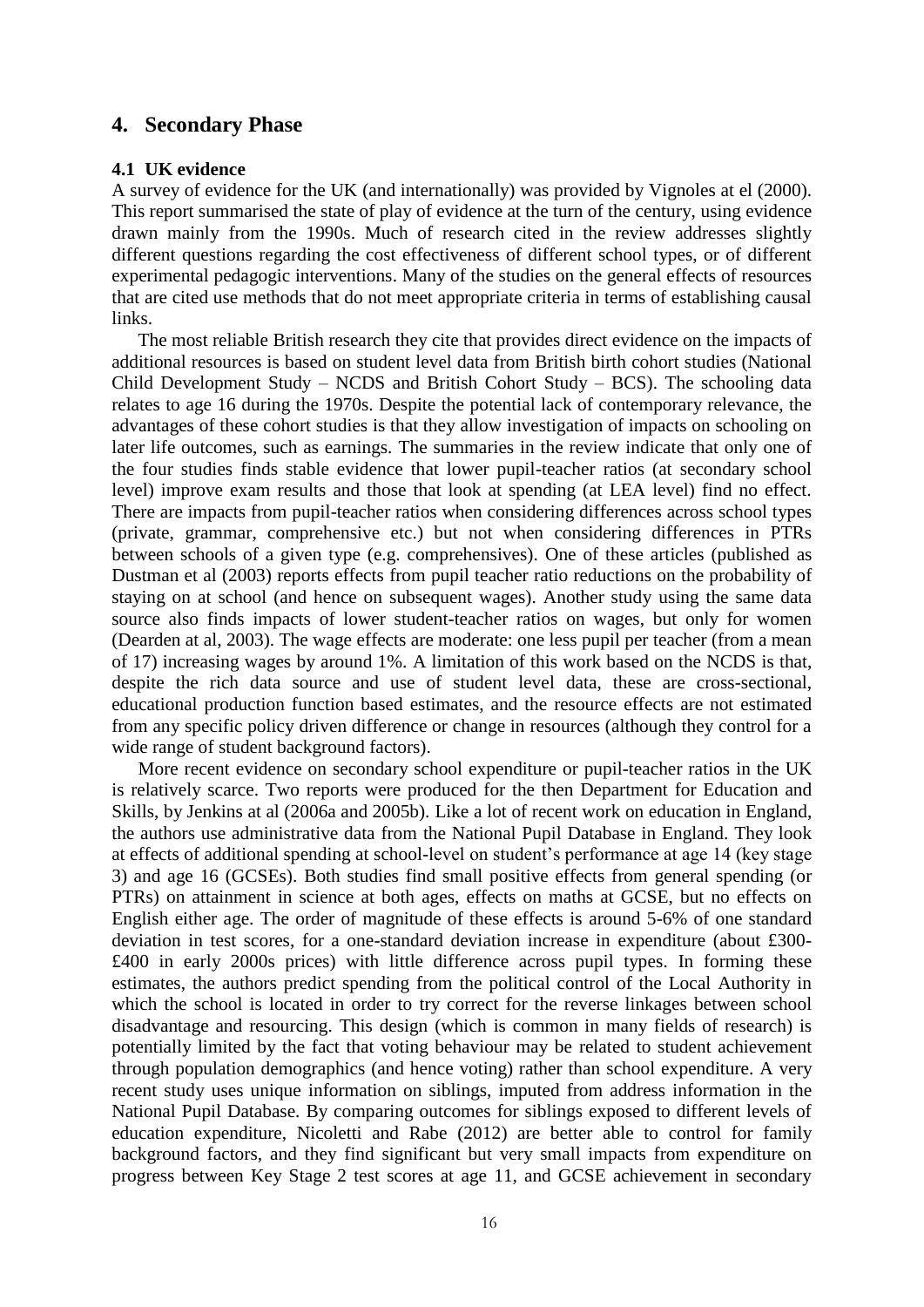school. A permanent £1000 increase in expenditure per student raises achievement by about 0.02 standard deviations. A potential limitation of this approach is that 85% of siblings attend the same school, but in different years, so the study is effectively estimating the effect of marginal changes in expenditure from year to year within a school. As will become clear throughout this review, studies that adopt designs based on short run changes over time of this type tend to find small impacts. However, a useful feature of the design in this case is that the findings can be compared directly to those in Holmlund et al (2011) which looks at primary school achievements in the same educational system using the same data set. The estimates of the resource impacts in the two phases are of a similar order of magnitude when using the same methods (around 0.05 standard deviations for £1000 increase), although slightly smaller at the secondary phase when comparing siblings.

Class size effects in the UK are investigated by Denny and Oppedisano (2010) using PISA data on mathematics tests for 15 and 16 year olds, and exploiting year on year changes in school-specific cohort size as a source of random variation in class sizes. They also look at the US data in this analysis. Their findings are that mathematics scores are better for students in *bigger* classes, with one extra student in a class of 25 raising scores by 0.07 standard deviations. These results imply that expenditure on class size reductions is counterproductive. However, their research design assumes that the year to year changes in a school's enrolment are not partly determined by changes in school quality (and hence student scores).

As discussed in Section 2, the modern approach to investigating these kinds of questions requires explicitly defined changes or differences in resourcing from which to estimate the impacts, for example from resource-based policy interventions. For secondary schooling in England, Machin et al (2010) look at the effects of the 'Excellence in Cities' programme which allocated extra resources (about £120 per pupil per year in the early 2000s) to some secondary schools in disadvantaged urban areas in England. They find evidence of benefits from the programme in mathematics and on attendance at age 14, but not on English, but with variation in the effects across pupil and school types. The biggest effects are concentrated on medium to high ability pupils in the most disadvantaged schools. Bradley and Taylor (2010) in a study of the impacts of various policies on GCSE performance also report beneficial effects from Excellence in Cities in disadvantaged schools, with a 3 percentage point improvement in GCSEs for participating schools.

Another major programme in England is the Academy programme, in which new Academies were built to replace failing schools in disadvantaged areas The early stages (up to 2009) of this programme under the Labour government has been evaluated in Machin and Vernoit (2011). They compare average educational outcomes in schools that became academies and similar schools, before and after academy conversion took place. There are three main findings. Firstly, schools that became academies started to attract higher ability students. Secondly, there was an improvement in performance at GCSE exams – even after accounting for the change in student composition. Thirdly, to an extent, neighbouring schools started to perform better as well. This might either be because they were exposed to more competition (and thus forced to improve their performance) or it might reflect the sharing of academy school facilities (and expertise) with the wider community. The National Audit Office in a less sophisticated evaluation also found evidence of improving performance in the new academies (NAO 2007). However, all these results relate to the early phase of the programme which was targeted at disadvantaged areas and students, where the potential gains are greater (as documented elsewhere in this survey). The Academies programme has been significantly widened, with any state school in England now able to apply for academy status and it is as yet, too early to evaluate the impacts of this new model. Although this programme clearly involved a commitment of extra resources, it is not a simple resource-based intervention, and assessing the additional costs in terms of expenditure per pupil is not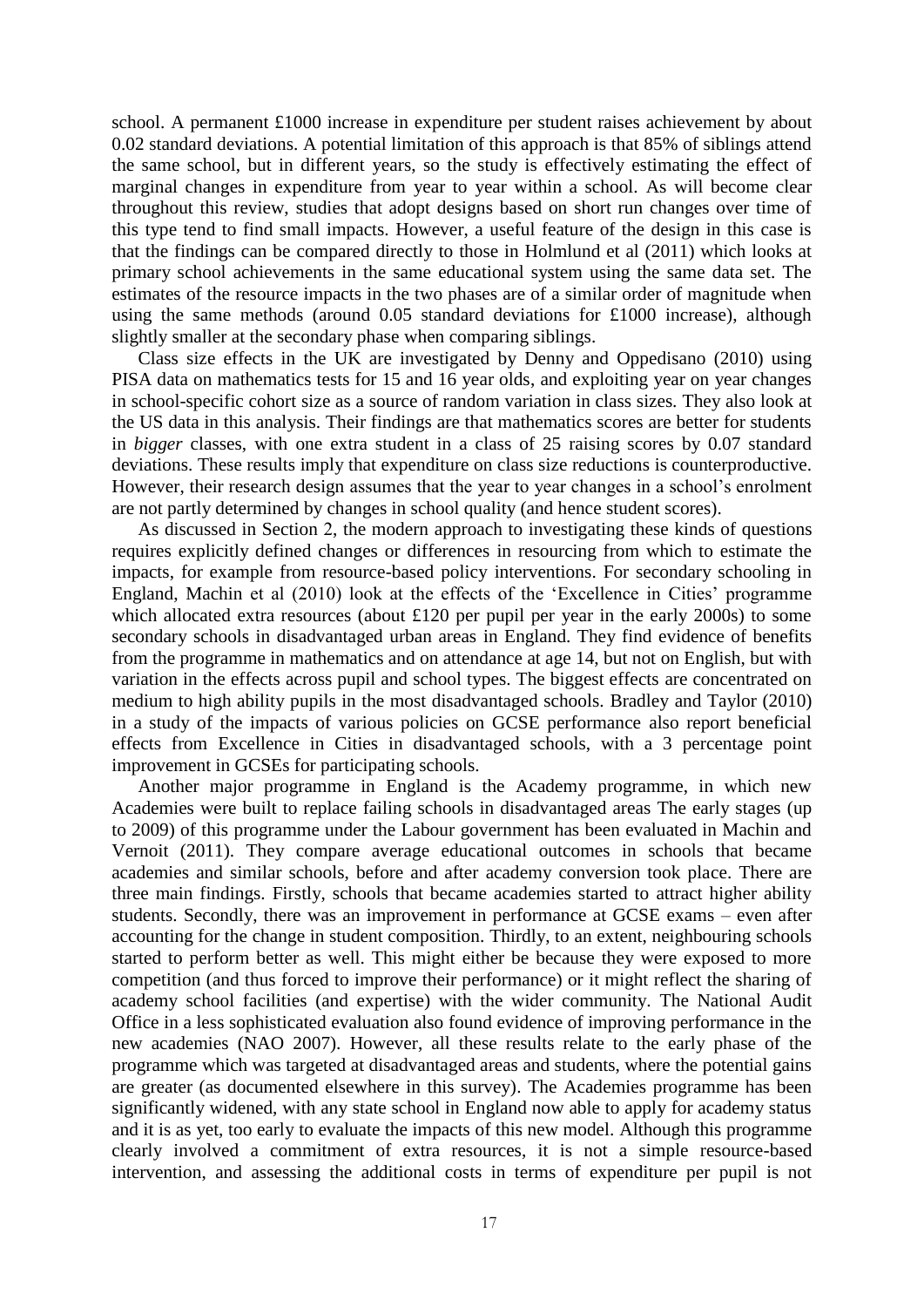possible, given that there are high initial capital costs and that the on-going expenditure differences between non-academy schools are not clear cut.

As for primary schools, Hutchings et al (2012) report improvements in performance for secondary schools in the London/City Challenge programme, but as discussed for primary schools (Section 3.2 above) there are few clear lessons about the effect of general resources from this study.

Slater, Davies and Burgess (2009) take a different approach that estimates the overall contribution of teacher quality to the distribution of children's achievements at GCSE. This study follows methods developed in the US literature – see section 4.2 below – and uses a dataset on Bristol students that is unique for the UK in providing linked student teacher data. Teacher 'quality' here is measured by teachers' persistent ability to achieve test score gains for different groups of children in different years. Slater Davies and Burgess find (like the US studies) that teacher quality accounts for some of the variation in student scores. A one standard deviation increase in teacher quality yields a 0.3 standard deviation increase in test scores according to their estimates. However, these differences in teacher quality are not explained by teacher salary, or differences in qualifications or experience, factors which generally determine pay, and hence teaching resource costs. The finding is thus consistent with other strands of evidence that finds little or no impact from financial resources on student achievement.

#### **4.2 International evidence from developed economies**

The international literature is extensive. Across countries, the OECD Programme for International Student Assessment (PISA) and the Trends in International Mathematics and Science Study (TIMSS) are popular data sources for these analyses, but there are many other studies using country-specific administrative and survey data, with a large body of evidence for the US in particular. A popular approach is to use (arguably) random variation in school enrolment between cohorts (grades) to estimate the effect of average class size changes on achievement at secondary level. Woessmann and West (2006) find mixed evidence on mathematics and science scores of 13 year olds in a sample of 11 countries (excluding UK) in the TIMSS data with significant beneficial effects in Greece and Iceland, but zero or inconclusive results elsewhere. They argue that the lack of any general effects of class size reductions could be because the magnitude of the effects is dependent on the educational system. Another related study on a bigger sample of European countries from TIMSS (Woessmann, 2005) also finds a mix of effects, with Iceland again the only country showing clear beneficial impacts from smaller classes, but no evidence across countries in general that resources spent on class size reductions are productive. Similarly mixed findings emerge in Altinok and Kingdon (2012) from the TIMSS data, who investigate the effects of differences in subject-specific class sizes in a student's achievement across subjects. This method has the advantage of controlling for omitted pupil variables that are common across all subjects. Using this method they find evidence of significant but very small beneficial class size effects for a number of Eastern European and Developing countries, and in the Netherlands (where a 1 student reduction raises achievement by less than 0.01 standard deviations), but in general the results are zero and insignificant.

Turning to country specific studies, Heinesen (2010) looks at the effects of year to year variation in French class sizes in Danish schools, from grades 7 to 9 (13-15) in 2002-4. He argues that focussing on a single language subject mitigates the selection problems induced by parents switching schools in response to class size or quality differences. This design assumes that parents do not base such choices on single subjects, that students do not choose to study a particular a language based on anticipated class quality, and that variation in French class sizes over time within a school is due only to random variation in the numbers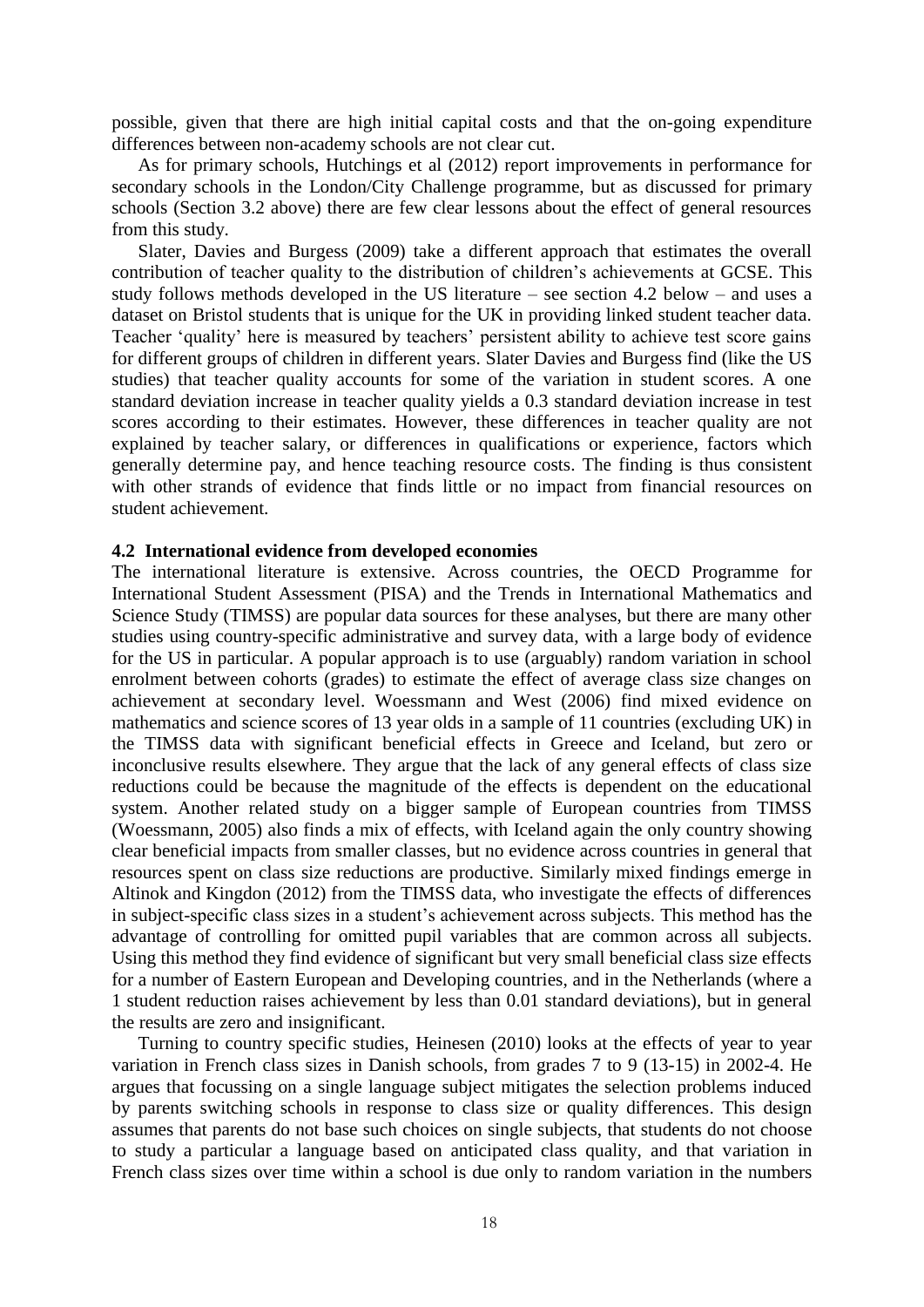of students choosing to study French rather than German. The evidence from Heinesan's work is that an extra student in a class reduces students' test scores by 0.03 standard deviations, and the effect is bigger for lower ability/disadvantaged students and boys. A series of 'placebo' results on the effects of French class sizes on other subjects is reassuring in showing no significant effects.

As in the primary school literature, class size rules have been used to implement regression discontinuity designs to estimate that effects of additional teaching staff resources following Angrist and Lavy (1999). Bonesronning (2003) uses 30 student class limits in Norway to find that students surveyed in lower secondary schools (age 13-16) did better on tests if they were in smaller classes, but only marginally. A 1 student reduction in class sizes increases test scores by 0.01 standard deviations, although there is some variation in response across different student types. Leuven Oosterbeek and Ronning (2008) provide related evidence from administrative data in Norway and exploiting the class size rules, and population variation over time, and find effects of a similar order of magnitude, although not statistically significant. A number of studies, some described in Section 3.3 above and in Gary-Bobo, Mahjoub and Badrane (2006), use similar methods on French data with moderate impacts on achievement in grade 9 reported from Piketty and Valdenaire (2006): a 10 student reduction in class size increases achievement by about 0.2 standard deviations. In their own research, Gary-Bobo et al look at the effects of class size on grade repetition in a sample of French students from grade 6 through to grade 9, they find moderate beneficial effects of class size reductions in primary school, but find no effect in junior high school (grades 8 and 9), suggesting that class size stops being so important for mature students. Bingley Jensen and Walker (2007) looks at the effect of uses the class size rules in Denmark on length of post-compulsory schooling and do find significant but small benefits from smaller class sizes. A one pupil reduction in class sizes (from a mean of 20) is linked to a 1% change in the length of compulsory schooling – which amounts to 8 days on average. Interestingly, they translate this into an economic return in terms of gains in lifetime earnings, and come to a figure of about £3500 for men and half this for women (30,000 DKR) and estimate that this is about equal to the costs per person of implementing such a reduction in class sizes. A number of papers in the US refer to mandated class size reduction (CSR) programs that induced sudden changes to class sizes, but only Chingos (2012) looks at secondary schooling. He estimates whether mandated class size reductions in Florida had any impact on test scores, by comparing districts with different initial class sizes, and hence different mandated class size reductions. The conclusion is that CSR in Florid had no positive effect on performance in achievement through grades 6-8.

Haegeland, Raaum, and Salvanes (2012) report relatively large positive effects from school expenditures and teacher hours in Norway, using tax revenues raised from hydroelectric plants as a source of quasi-experimental variation. The idea here is that school funding is drawn from the local tax base, and hydro-electric plants result in a bigger local tax base. Given that the geological processes that lead to an area being suitable for a hydroelectric plant are unlikely to have a direct effect on student achievement, this higher funding can be treated as a random. If families choose where to live in order to access schooling, then the 'sorting' of different families into different school districts might undo this randomness (e.g. if higher ability families pick the better funded districts), so the authors endeavour to show that this does not affect their results. A 30% increase in funding (NOK 18,000, about £1800) is associated with 0.28 standard deviations higher achievement at age 16, although the research cannot say through what mechanisms this improvement occurs. This contrasts quite sharply with the lack of evidence on class size (and implicitly resource effects) in Leuven et al (2008). As noted already in relation to other studies, the difference may stem from the fact that the Leuven et al design is based on changes over time in enrolment within the same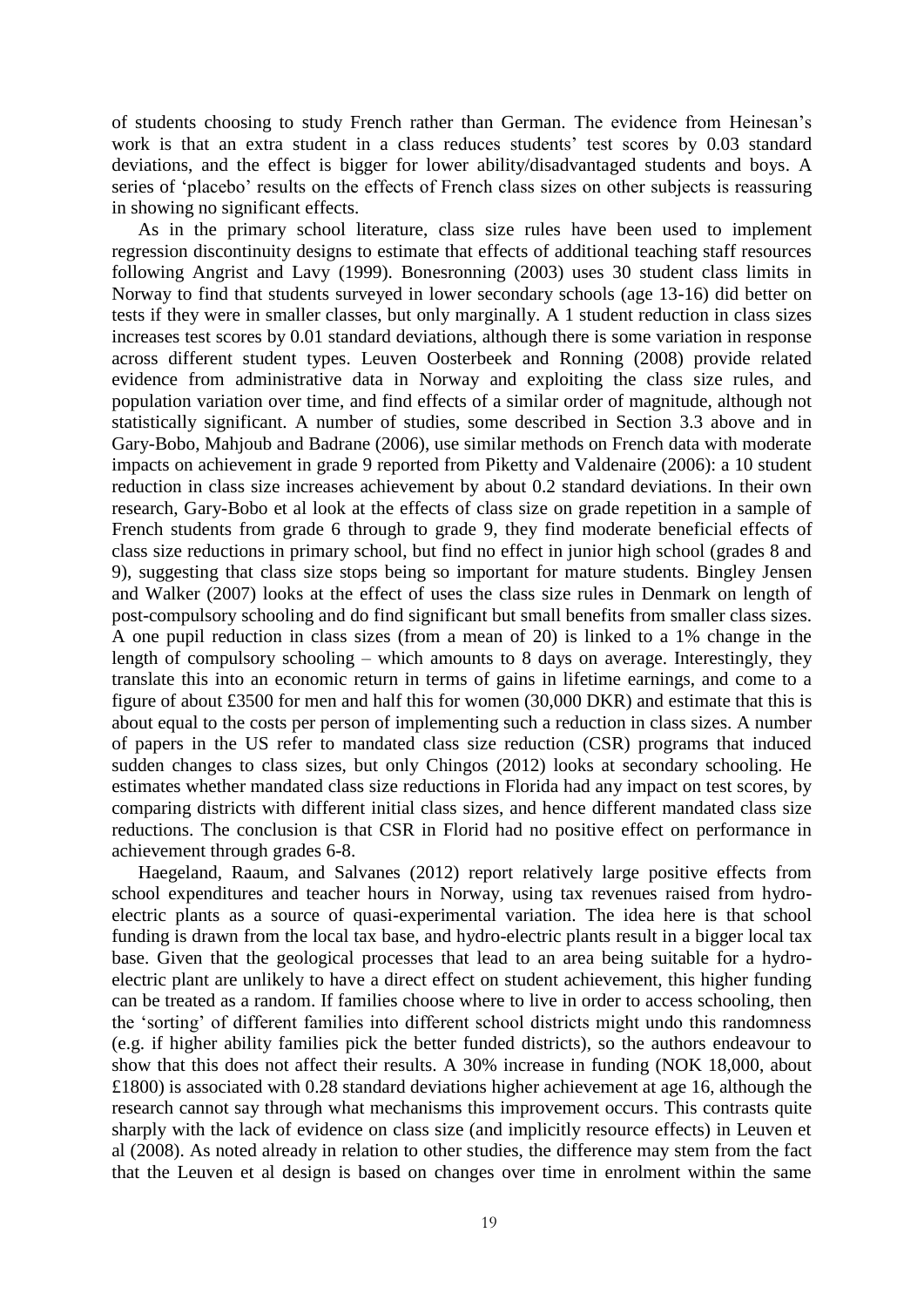school (coupled with class size rules), whereas the Haegeland et al study is estimating from cross-sectional differences between municipalities. Interestingly, the Hegeland et al study using cross-district differences in funding in Norway arrives at similar estimates to Gibbons et al (2011) who investigate differences across schools in neighbouring districts in England.

A number of studies use school finance policy reforms as a source of variation in school expenditures. Chaudhary (2006) studies the impact of a finance reform in Michigan ('Proposal A') which increased teacher salaries and reduced class sizes. Despite evidence of effects on  $4<sup>th</sup>$  grade (primary schooling) there is no evidence of effects at  $7<sup>th</sup>$  grade (secondary, age 12-13). Although not exactly an expenditure related intervention, Hakkinen , Kirjavained and Uusitalo (2003) investigate the impacts of large changes in school expenditure during the 1990s recession in Finland using a school fixed effects design (again based on changes over time in expenditure within schools) and but report no significant effects from teaching expenditures on senior secondary test scores. Guryan (2001), described in detail in Section 3.3, looks at the impact of Massachusetts finance equalisation policy on achievement in grade 8. In contrast to the effects found in primary school, he concludes that there are no effects at this secondary school grade.

There are no recent explicit experiments in class sizes reductions or general resourcebased interventions in secondary school that are comparable to the Project STAR experiment described in Section 3.3 (at least as far as we have been able to ascertain). A number of early experiments were carried out in the US in the 1920s and 1930s to assess the potential impacts of class size increases, and have been recently uncovered and described in Rockoff (2009). The general findings of these experiments, which included 5 studies of around 1800 students at secondary school, was that class size had neglible effects on student performance, in sharp contrast to the findings of Project STAR. Potential reasons for this difference are discussed in Rockoff (2009), and may include weaker methodology in the early studies, that the early experiments excluded the kindergarten age group, or that the relationship between class sizes and achievement has changed over time.

A related strand of research has shown that variation in teacher quality, within schools is one of the more important factors affecting students' achievements ( Hanushek and Rivkin, 2012 & 2010b; Rivkin, Hanushek and Kain, 2005). These studies typically show that the variation in teacher components represents about 0.10 to 0.2 standard deviations of the student test score distribution (implying that teachers account for 1-4% of the variance in student scores). As with other literature on school resources, it turns out to be hard to pin down specific resource-related factors that explain these differences between teachers. For example, Aaronson, Barrow and Sander (2007) find that a one standard deviation increase in teacher quality raises  $9<sup>th</sup>$  grade student achievements by about 0.25 standard deviations in Chicago schools, but that teacher experience, qualifications, tenure and demographics (which often determine pay, and hence resource costs) do not explain these differences between teachers. Koedel (2007) has similar results for secondary school students in San Diego (as do Koedel and Betts, 2007 for primary schools in San Diego). A strong criticism of these teacher quality findings is, however, that it does not control for the possibility that some teachers are persistently assigned the best or worst performing children over the lengths of the sample, and test score gains (value-added) are potentially a bad way to evaluate individual teachers (Rothstein, 2010).

## **5. Work on Less Developed and Developing Countries**

Similarly to his work for developed countries, Hanushek (2006) has conducted meta-analyses of studies about the effects of resources on educational attainment in developing countries. A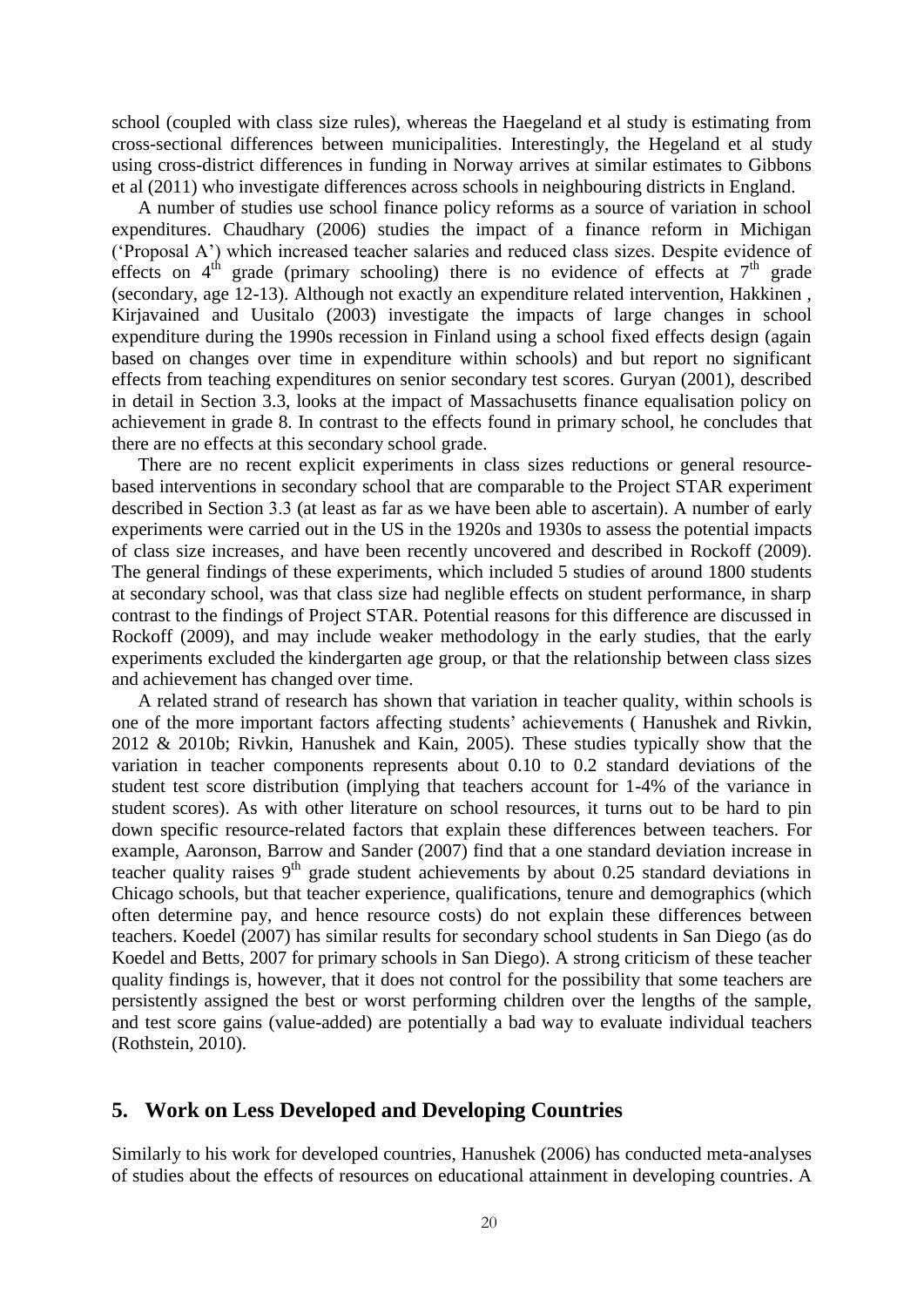comprehensive review of work from 1990 to 2010 is provided by Glewwe, Hanushek, Humpage and Ravina (2011). This analyses suggests a similar inconsistency of estimated resource effects as that found in the US and other developed countries. However, a major concern with work on developing countries is study quality, as many researchers do not have access to longitudinal data on individuals, and methods are sometimes below the currently accepted standards. Starting from an initial pool of 253 papers which estimated the impacts of school and teacher characteristics, Glewwe et al end up with only 43 which they consider 'high quality' on the basis of the methods and data used. A potential strength of the work on developing countries is that there are many examples of field experiments – randomized controlled trials to investigate the effects of specific interventions (see Kremer, 2003 and Glewwe et al, 2011). These RCTs have a strong advantage over studies based on nonexperimental data in dealing with omitted variable biases of the type discussed in Section 2. However, the range of interventions investigated is diverse  $-e.g.$  flip charts, computers and computer assisted learning, school meals - and the findings mixed, meaning it is again impossible to draw any general conclusions, especially in relation to policy lessons for developed countries.

One study that is similar to those for developed countries is by Urquiola (2006) and relates to educational attainment of third grade students in Bolivia. He is interested in the effects of class size and estimates effects using two strategies. The first approach focuses on variation in class size in rural areas with fewer than 30 students and hence only one classroom per grade. The second approach is similar to that used by Angrist and Lavy (1999) for Israel. This exploits regulations that allow schools with more than 30 students in a given grade to obtain an additional teacher (thus generating discontinuities in the class size variable). Both strategies suggest a sizeable impact of class size – particularly the effect estimated from the discontinuity (which gives rise to large changes in classes). In this case, a one standard deviation reduction in class size (approximately 8 students) raises scores by up to 0.3 standard deviations. He suggests that the effect of class size could be non-linear and that large effects might be attributable to the fact that hiring an extra teacher enables tracking (streaming/setting) in schools. In contrast, a study based on class-size rules in Bangladesh (Asadullah, 2005) finds that smaller class sizes are inefficient, leading to lower secondary school grades. Urquiola and Verhoogen (2009) present evidence for Chile that suggests beneficial effects of small 4<sup>th</sup> grade class sizes for test scores, using maximum class size rules. However, free choice amongst schools in Chile (which has a voucher system) and the strategic behaviour of schools in limiting enrolment to multiples of the maximum class size leads to sorting of children across schools with different enrolments, implying that the schools with the bigger classes end up enrolling students from more educated parental backgrounds. This violates the intentions of the research design, and Urquiola and Verhoogen conclude that the class size impacts in Chile are not necessarily causal.

Ultimately, it is quite difficult to draw conclusions from developing countries with regard to the impact of school resources in developed countries, because of the major differences in institutional context. In a review of the literature about randomised experiments, Kremer and Holla (2009) argue that supplying more of existing inputs, such as teachers or textbooks, often has a limited impact on student achievement because of distortions in developing country education systems. These distortions include elite-orientated curricula and weak teacher incentives, as manifest through a high level of absenteeism. They argue that pedagogical innovations (e.g. technology assisted learning or standardised lessons) that work around these distortions can improve student achievement at low cost. In a broader review about education in developing countries, Glewwe and Kremer (2006) suggest that the most effective forms of spending are likely to be those that respond to inefficiencies in schooling systems. For example, remedial education may be extremely effective in an environment in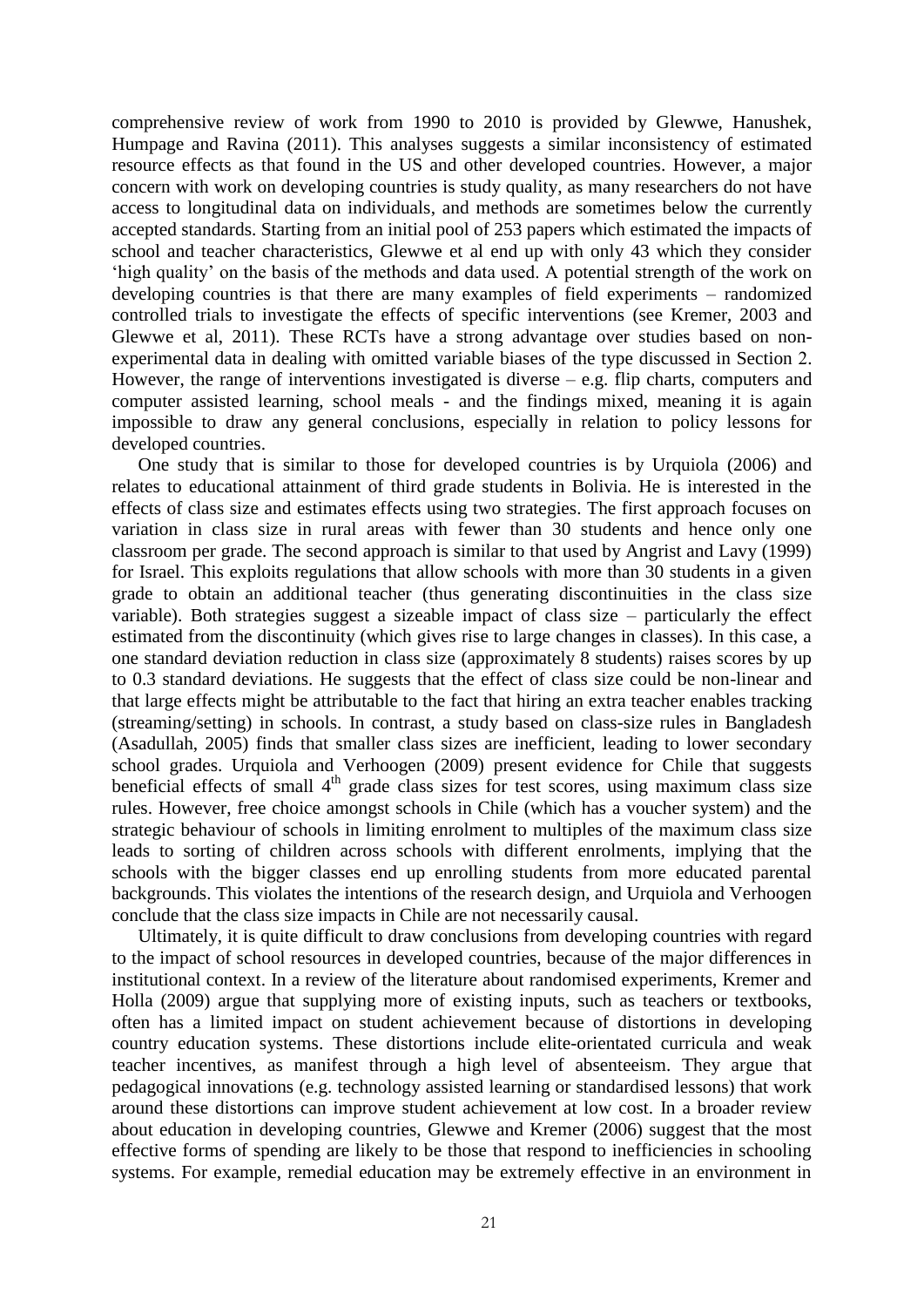which many students fall behind and are no longer able to follow teachers' lessons; providing computer-based education may be effective when teachers attend irregularly. They caution against a false dichotomy between the view that schools in developing countries need more money and the view that they need to reform. The two are not mutually exclusive.

## **6. Country, State and Regional Level Studies**

A vast literature on economic growth has demonstrated relationship between education in the workforce (e.g. average years of schooling) and subsequent economic growth at the country, state and regional level. More recent evidence suggests that the level of cognitive skills in the workforce (e.g. average test scores in secondary school) does an even better job of predicting subsequent growth literature. This is a broad literature in its own right, and a full survey is beyond the scope of this paper, but the key literature and evidence based on the cognitive skills measures from the OECD PISA data is described in Hanushek and Woessman (2008). This link between education and growth at the aggregate level raises the possibility that the quality of schooling – and not just the quantity – could be an important driver of growth, although in itself this does not provide evidence on whether investments in schooling have any effect on school quality.

Another strand of literature does try to tackle this question directly, by estimating the impacts of educational spending on the economy, aggregate income and on growth. An advantage of research that looks for impacts at the aggregate level is that they can capture 'macro' level benefits to the economy that go beyond the sum of the individual benefits that would be measured in micro-level studies. As an example, a general increase in educational quality in a country or region that benefits an individual student through improvements in their own education and pay, may have additional benefits in terms of labour market earnings and income working through spillovers from other individuals in the local labour market or wider economy. These effects are not easily detected from micro level studies into the effects of spending on individual students or schools, rather than the local region or economy as a whole.

These types of study typically find positive associations between spending on primary and secondary education, and growth rates. However, a limitation of this line of research, in common with similar research that tries to estimate the effects of of government investment and infrastructure spending, is that it is very difficult to disentangle the direction of causality. It is generally harder to come up with research designs that can easily separate out the causal links running from education spending and economic performance, from more general changes that affect both of these simultaneously (e.g. if higher income growth leads to a greater public spending on schooling). These studies should therefore be interpreted with some caution, and we do not review them further here.

### **7. Discussion, Synthesis and Conclusions**

Research on the effectiveness of additional resources in schools has moved on some way since the early 2000s, with a far greater number of high-quality research designs, a better understanding of the challenges to causal estimation, and better data. Ten years ago, the two prevailing interpretations of the evidence were succinctly articulated by Hanushek (2003)- 'resource policies have not led to discernible improvements in student performance' - and Krueger  $(2003)$  – '... reanalysis of the literature suggests a positive effect of smaller class sizes on student achievement, although the effect is subtle and easily obscured…'.The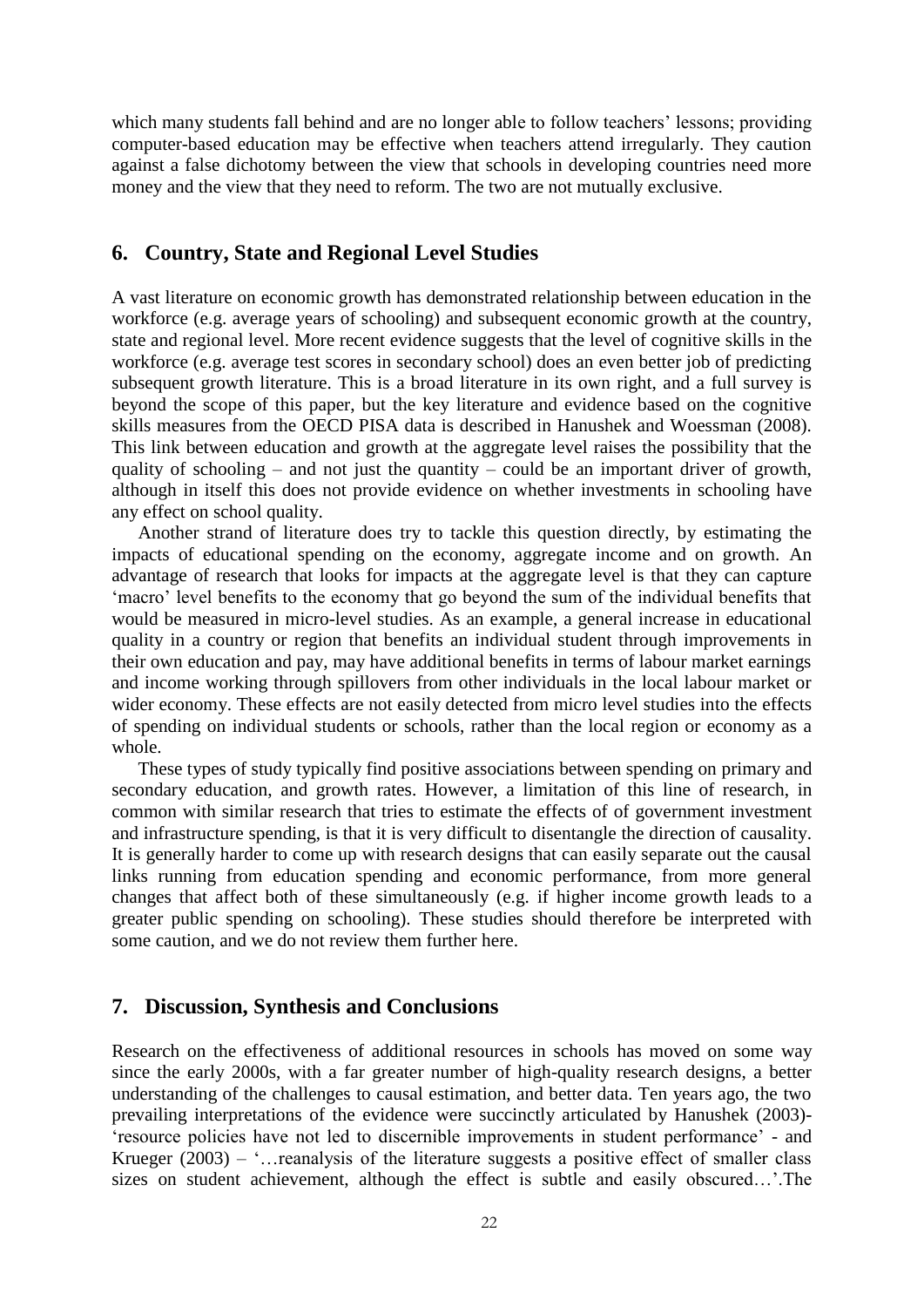position now regarding the more recent evidence is somewhat more in favour of the second interpretation, with a far greater number of studies finding evidence of positive resource impacts although even studies with good research designs and high quality data still produce a variety of sometimes conflicting results on the effects of resources.

Whether these impacts are small or large is arguable, because it depends what scale of impact one is expecting. The scale of the effects appears small when judged against the overall variation in student achievement. The usual benchmark figure is from the Project STAR programme, where a class size reduction of 8 students (and the resources this entails) is associated with around 15-20% of one standard deviation improvement in test scores. A comparable figure comes from our own work on English primary schools, where we find that a £1000, or 28% increase in expenditure (which could fund a 6-7 student reduction in class sizes) is associated with a 25% standard deviation improvement in test scores (Gibbons et al, 2011). Other studies find similar, or smaller effects. These impacts are not enormous compared to the overall variance in achievements, but it should be remembered that countless studies have demonstrated that most (more than 90%) of the variation in student test scores is due to family background, parental inputs, natural student abilities and purely random variation, so it should not be too surprising if the impacts of resource changes are relatively small by comparison. Where approximate cost benefit analyses have been carried out, these are usually favourable. For example, Machin and McNally (2008) in their evaluation of the Literacy Hour strategy in England, estimate a labour market return of 0.42% to a one percentile increase in test scores at age 10 (using data from children raised in the 1970s and 1980s), implying that a 0.20 standard deviation change in test scores would raise earnings by about 2.4%. Using the 2011 median earnings (£400 per week) and employment rate (70%) implies that average earnings are around £15000, so this change in test scores is worth around £6200 in present value terms at age 10 (assuming an additional £360 is earned in each year of a person's working life from age 16-65, and discounting back to age 10 using a discount rate of 3.5%). Therefore any investment that raises child achievement by 0.2 standard deviations at a cost of less than £6200 per child (in present value terms, over all years of schooling up to age 10) is worthwhile in terms of future labour market earnings alone. This is equivalent to a £800 per pupil increase in spending in each year between ages 4 and 10.

One limitation of the existing research is that it is primarily about cognitive skills as measured by in-school test scores. A few studies have looked at longer run outcomes like staying on rates and earnings, but this research is data intensive, requiring linked data on student schooling, post school education, and labour market outcomes. Relatively few studies have looked at the long run impacts of school resources, because this analysis can only be applied on life cycle panel data such as the cohort and household panel studies in Britain and the US. This is an important area of future investigation. The recent long-term study of Project STAR is important in this respect (Chetty et al, 2011).

There are some general patterns which have emerged from this review of the recent evidence on resource impacts. A first notable point is that increases in resourcing are usually, though not ubiquitously, found to be more effective in disadvantaged schools and/or on disadvantaged students at all phases (e.g. where students are entitled to free meals, or have low parental education). This may indicate that disadvantaged students are genuinely more responsive to resource based interventions and reductions in class sizes, implying that it is more efficient (as well as equitable) to target resources at these students. However, it is possible that this phenomenon sometimes arises because the potential gains at the top end are limited by the design of many school testing systems (e.g. the English key stage tests).

A second common pattern is that different research designs, although ostensibly asking the same questions, are using very different sources of variation in resources and class sizes, and tend to come to slightly different conclusions. Studies that use variation in class sizes and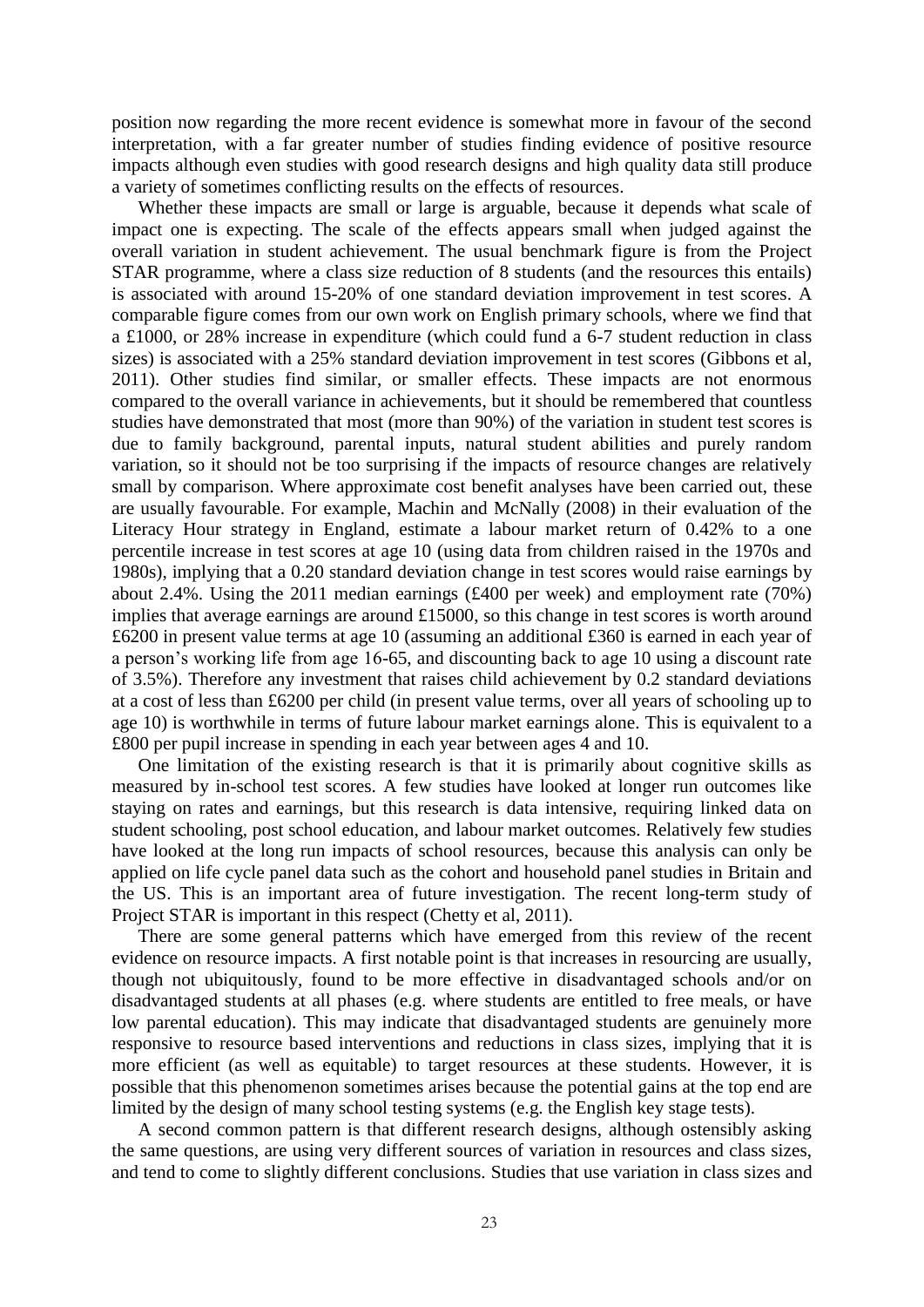resources over time, arising from population variation in cohort sizes, are working from marginal changes in class sizes and implied resources per student. These studies generally struggle to find large or even significant resource effects, compared to those that look at the large class size differences generated by maximum class size rules, or other large differences in resources between schools and classes – e.g. those induced by the STAR experiment.

One reason for the difference between the findings of these types of studies could be that responses of students to small changes are different from the responses to large changes i.e. there is some non-linearity in the response, and the impact of large changes cannot be inferred from the response to small changes in resources. A related explanation might be the schools, teachers, students and parents involved in the educational process naturally adapt to marginal changes in resources from year to year, and accommodate these changes by adjusting effort and engagement in the educational process. On the other hand, adaptation to large resource differences is less likely. This is one reason sometimes put forward for the lack of convincing evidence of resource impacts is that the individuals – teachers, students, parents – involved in the educational process change their behaviour in response to resource differences, and these changes in behaviour are unobserved to the researcher. In many cases these changes in behaviour will be compensatory, with individual substituting their own inputs as resources are withdrawn, and so tend to 'crowd out' and mask the impacts of resource differences. This is a fundamental limitation to any research based on human behaviour, when it is infeasible to make the participants 'blind' to the interventions or resource differences under investigation. For instance parents may compensate for a lack of school resources by paying for private tuition or devoting more of their own time; teachers may undo class size impacts by exerting more effort in larger classes than in smaller classes; pupils themselves may respond with greater or lesser effort. Unless researchers have detailed data on these kinds of inputs (which in the case of 'effort', is practically impossible), estimates of the effects other inputs for which they are substitutes are very likely to be downward biased. Experimental studies are not immune to these kinds of substitution effects, when participants are aware of their involvement in an experiment (so called Hawthorn effects). Although this crowding out is a problem in theory, it is unclear whether it matters in practice for educational interventions. In one study of the issues, Datar and Mason (2008) suggest that parents responded to larger classes in the Tenessee STAR experiment by more financial input, more school involvement, but less child interaction, although controlling or not for these changes does not appear to affect the STAR experimental results on class size reductions.

Whether these responses should be accounted for or not when assessing the effectiveness of policy is an open question. On the one hand, the behavioural responses of teachers, parents and pupils need to be taken into account in evaluating the causal effect of policy, because there is no value in devoting additional public resources if this simply crowds out individual effort and private investments. On the other hand, if these behavioural responses only apply to the small resource changes that underpin practical estimation strategies then this is something to be concerned about  $-e.g.$  teachers may be able to easily accommodate changes of one or two students in a class without any impact on achievement, but would respond very differently to a halving or doubling of class size. Behavioural responses to small changes may simply be masking the potential impacts of potentially larger policy-driven resource interventions. Further work is needed in this area to assess the threat that compensatory changes in behaviour imposes to empirical work on educational resources.

Other potential explanations for the differences in estimates from different studies is that some designs are simply better able to control for selection issues and omitted variables than others. It may be that designs using changes in resources over time within schools are genuinely better at comparing like with like (because they are looking at changes within a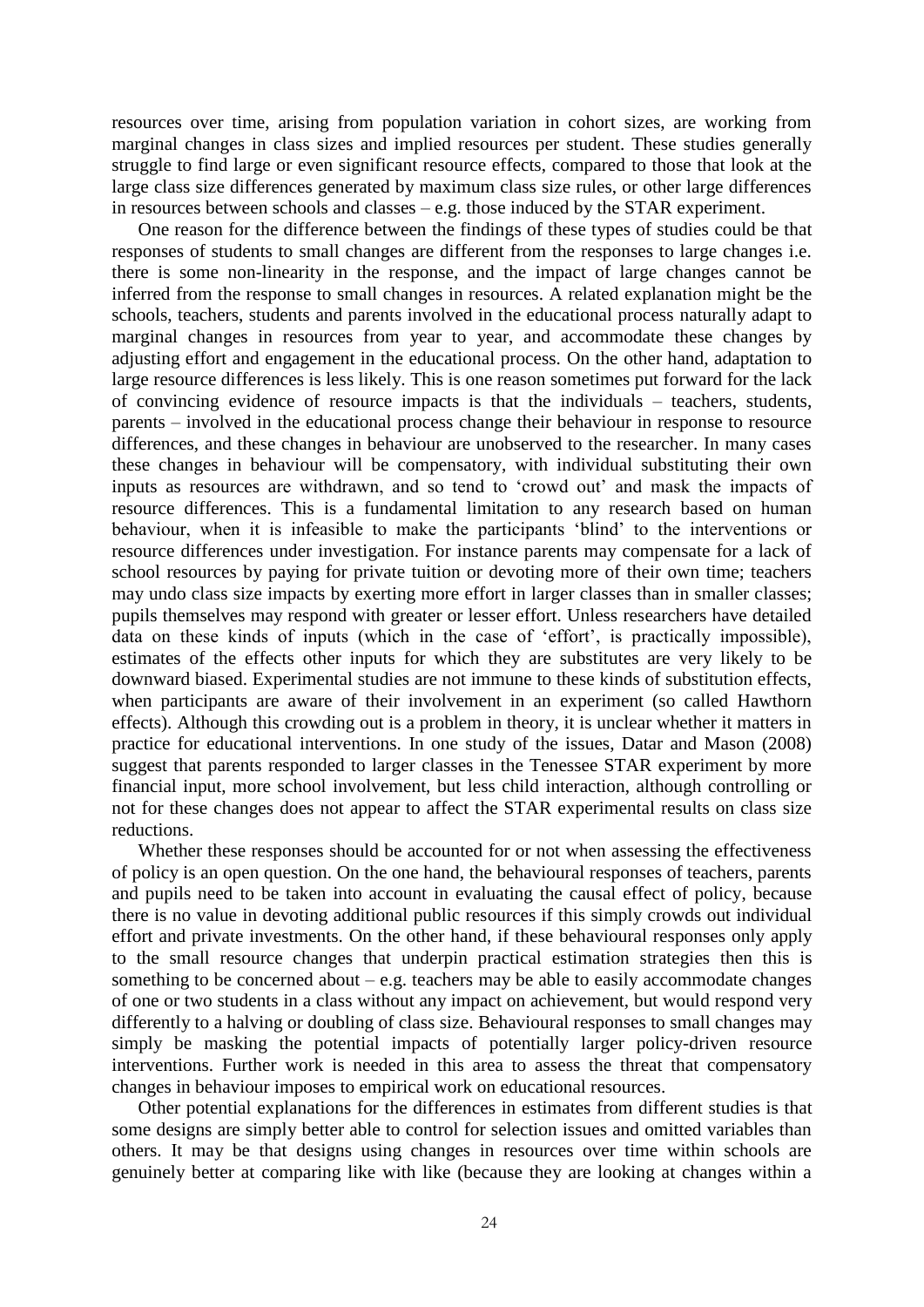school rather than differences between schools) and hence arrive at lower estimates than other designs. Comparing results across different countries and education systems is also problematic, given that the response to resource changes is likely to be context-dependent. This is particularly true of the studies that look at general funding changes and differences, because obviously the effect of more resources will depend crucially on how these resources are used, and research generally lacks sufficiently data to answer questions about the impact of expenditures on specific items (except where they investigate specific interventions like ICT or teaching expenditure). None of the studies we looked had sufficiently detailed data to investigate the impact of changes in multiple categories of resource expenditure, and it is hard to devise research designs that estimate the causal effects of multiple categories of resource intervention simultaneously (although Gibbons et al, 2011 provide indirect evidence on how different categories of expenditure respond to exogenous differences in school income).

Although we have highlighted this variation across studies, it is worth noting that the studies we reviewed that found evidence of statistically significant impacts, found effects in a similar *order* of magnitude, even if they differed in their exact conclusions. The smallest nonzero effects were in the order of 2-5% of one standard deviation in achievement for a 30% increase in expenditures (equivalent to roughly a 6 student reduction in class sizes from a mean of 25). The largest impacts were in the order of 25-30% of one standard deviation for a similar resource impact. The experimental evidence from the STAR experiment is somewhere in the middle of this range. Clearly, from a policy perspective, this range is very wide, as the cost-benefit implications are very different at the top and bottom ends of the range, so more work is needed to try to narrow this down e.g. by a statistical meta-analysis of recent studies. More experimental research using randomised control trials would also help provide confidence in these figures, although experimental work on class sizes and resources in schools requires large scale experiments and are clearly liable to be controversial. Given the current state of knowledge, it is sensible to treat the current estimates as upper and lower bounds to the potential impacts of resource changes.

The key question at the outset of this review was whether the evidence indicated that resources invested in early years and primary education were more effective than resources allocated to secondary education and later years, justifying a transfer of resources from later to earlier educational stages. The background to this line of reasoning is the work by James Heckman and others that appears to support early interventions. The fact that many of the most well known and most reliable studies – particularly the STAR experiments – are on younger children may also have led to popular impression of the greater efficacy of early interventions. Our reading of the evidence is, however, that there is no completely compelling case to support a transfer from later to early stages of education given the current state of knowledge. Certainly there is evidence that differences in achievement open up early in a child's life, and subsequent achievements are closely linked to early achievements. This in turn implies that there is a theoretical advantage in addressing disparities in achievement early on, so that these disparities are not propagated to, and amplified in, later stages in the life cycle. This is essentially the evidence on which the Heckman line of reasoning is based. The problem is that it is not obvious from the empirical evidence on the effectiveness of resources that it is any easier to address the small disparities early on in life through policy interventions than it is to address disparities later in child development, so it would be premature to advocate a shift of resources give the current information available.

On balance there are probably more studies finding positive resource impacts in primary school and early years than in secondary school. This may be in part because there have been more studies focussing on primary schooling, and the research designs have typically been better. However, where comparable designs are available in same economic and education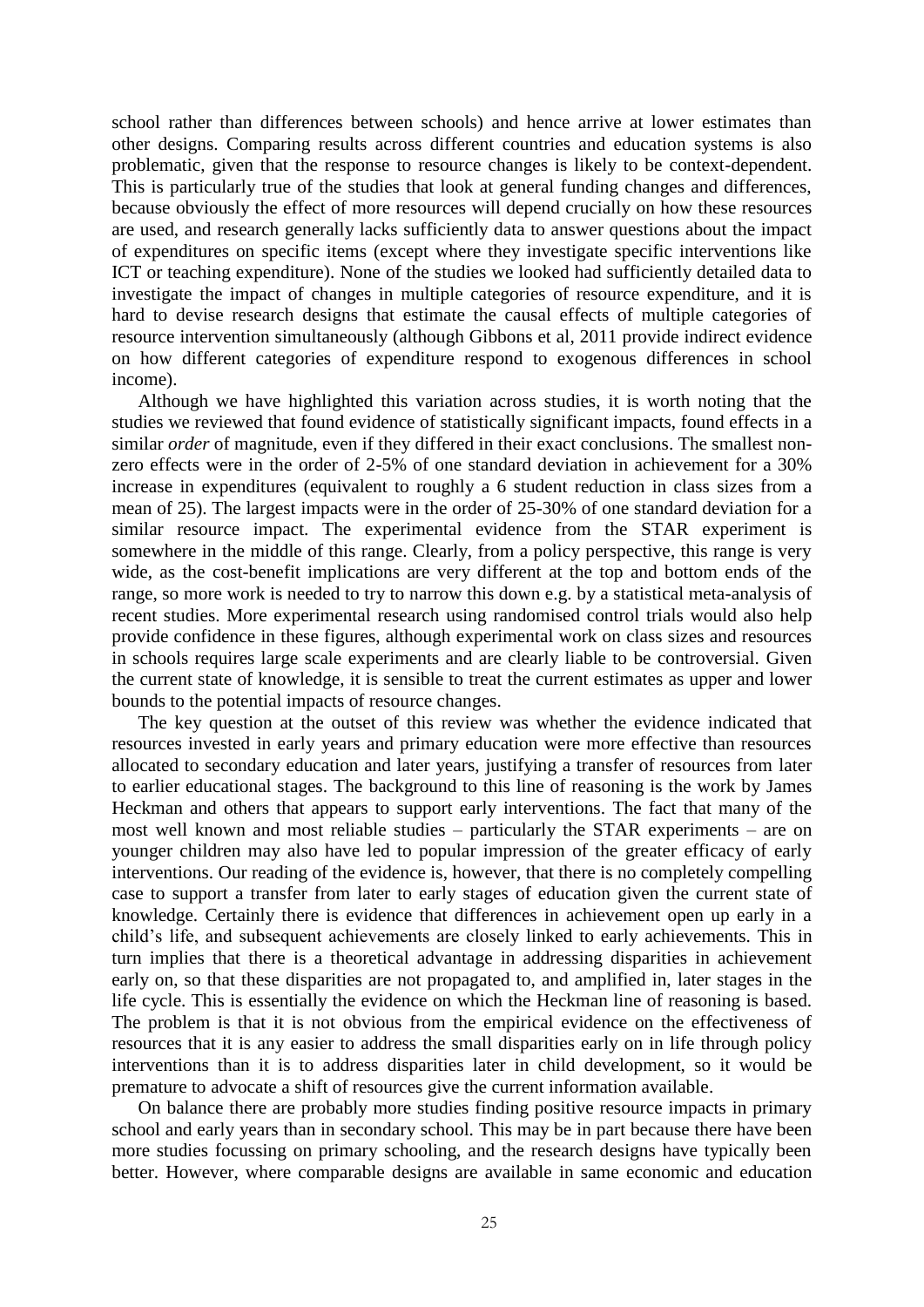context (e.g. the studies using the National Pupil Database in England, Holmlund et al, 2010; Jenkins et al, 2005 & 2006; Nicoletti and Rabe, 2012), the effect sizes at different phases seem comparable. Moreover, a closer reading of the Heckman literature on investments over the life cycle (Cunha and Heckman, 2007) suggests that a balanced approach with investments throughout the lifecycle is preferable to interventions at any one stage. The benefits of investments at an early age, although potentially offering higher returns, erode during later phases of childhood unless topped up with subsequent investments.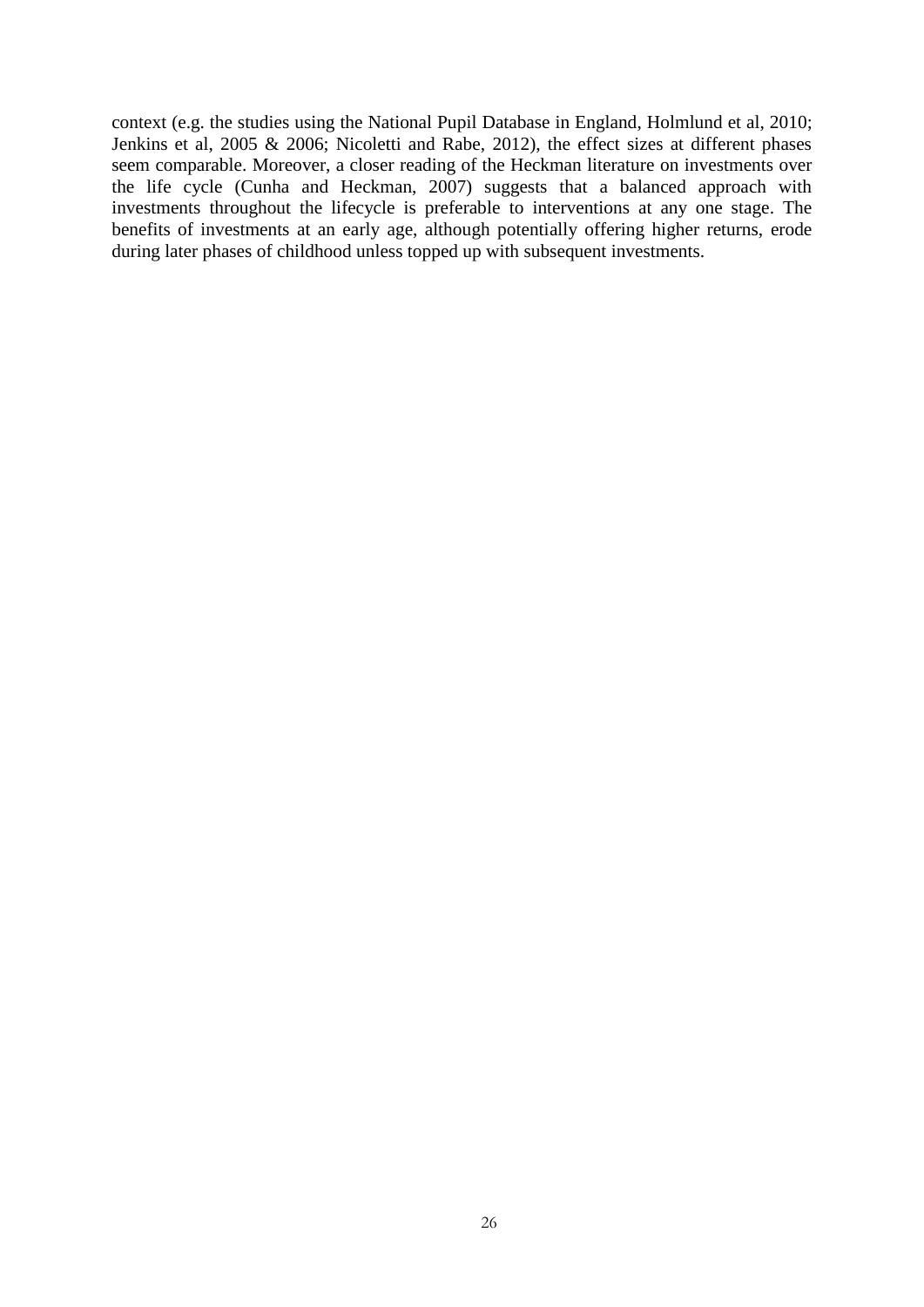## **8. References**

- Altinok, N. and G. Kingdon (2012), New Evidence on Class Size Effects: A Pupil Fixed Effects Approach, Oxford Bulletin of Economics and Statistics, 74 (2) 203-34.
- Angrist, J. and V. Lavy (1999), Using Maimonides' Rule to Estimate the Effect of Class Size on Scholastic Achievement, Quarterly Journal of Economics, 114 (2) 533-75.
- Angrist, J. and V. Lavy (2002), New Evidence on Classroom Computers and Pupil Learning, Economic Journal, 112: 735-65.
- Asadullah, M. Niaz (2005) The Effect of Class Size on Student Achievement: Evidence from Bangladesh, Applied Economics Letters, 12 (4) 217-21.
- Barrow, L. and C. Rouse (2005), Causality, Causality Causality: the View of Education Inputs and Outputs from Economics, Federal Reserve Bank of Chicago, Working Paper Series WP05-05-15.
- Blatchford, P., H. Goldstein, C. Martin and W. Browne (2002), A Study of Class Size Effects in English School Reception Year Classes, British Educational Research Journal, 28(2): 169-85.
- Bradley, S. and J. Taylor (2010), Diversity, Choice and the Quasi-market: An Empirical Analysis of Secondary Education Policy in England, Oxford Bulletin of Economics and Statistics, 72(1) 1-26.
- Bressoux, P., F. Kramarz and C. Prost (2009), Teachers' Training, Class Size and Students' Outcomes: Learning from Administrative Forecasting Mistakes, Economic Journal, 119: 540-61.
- Chaudhary, L. (2009), Education Inputs, Student Performance and School Finance Reform in Michigan, Economics of Education Review, 28: 90-98.
- Chetty, R., J. N. Friedman, N. Hilger, E. Saez, D. Whitemore Schanzenbach, and D. Yagan (2011), How Does Your Kindergarten Classroom Effect Your Earnings? Evidence from Project STAR, Quarterly Journal of Economics, 126(4): 1593-660.
- Cho, H., P. Glewwe, and M. Whitler (2012), Do Reductions in Class Size Raise Student's Test Scores? Evidence from Population Variation in Minnesota's Elementary Schools, Economics of Education Review, 31: 77-95.
- Cunha, F. and J. J. Heckman (2007), The Technology of Skill Formation, American Economic Review, 97 (2) 31-47.
- Cunha, F. and J. J. Heckman (2008), Formulating, Identifying and Estimating the Technology of Cognitive and Noncognitive Skill Formation, Journal of Human Resources, 43 (4) 738-82.
- Dearden, L., J. Ferri and C. Meghir (2002), The Effect of School Quality on Educational Attainment and Wages, Review of Economics and Statistics, 84(1): 1-20.
- Denny, K. and V. Oppedisano (2010), Class Size Effects Using a New Estimation Technique, Geary Institute University College Dublin Working Papers 201051, December.
- DfE (2011), The National Strategies 1997–2011, A Brief Summary of the Impact and Effectiveness of the National Strategies, DfE Report 00032-2011.
- Feinstein, L. (2003), Inequality in the Early Cognitive Development of British Children in the 1970 Cohort, Economica, 70, 73-97.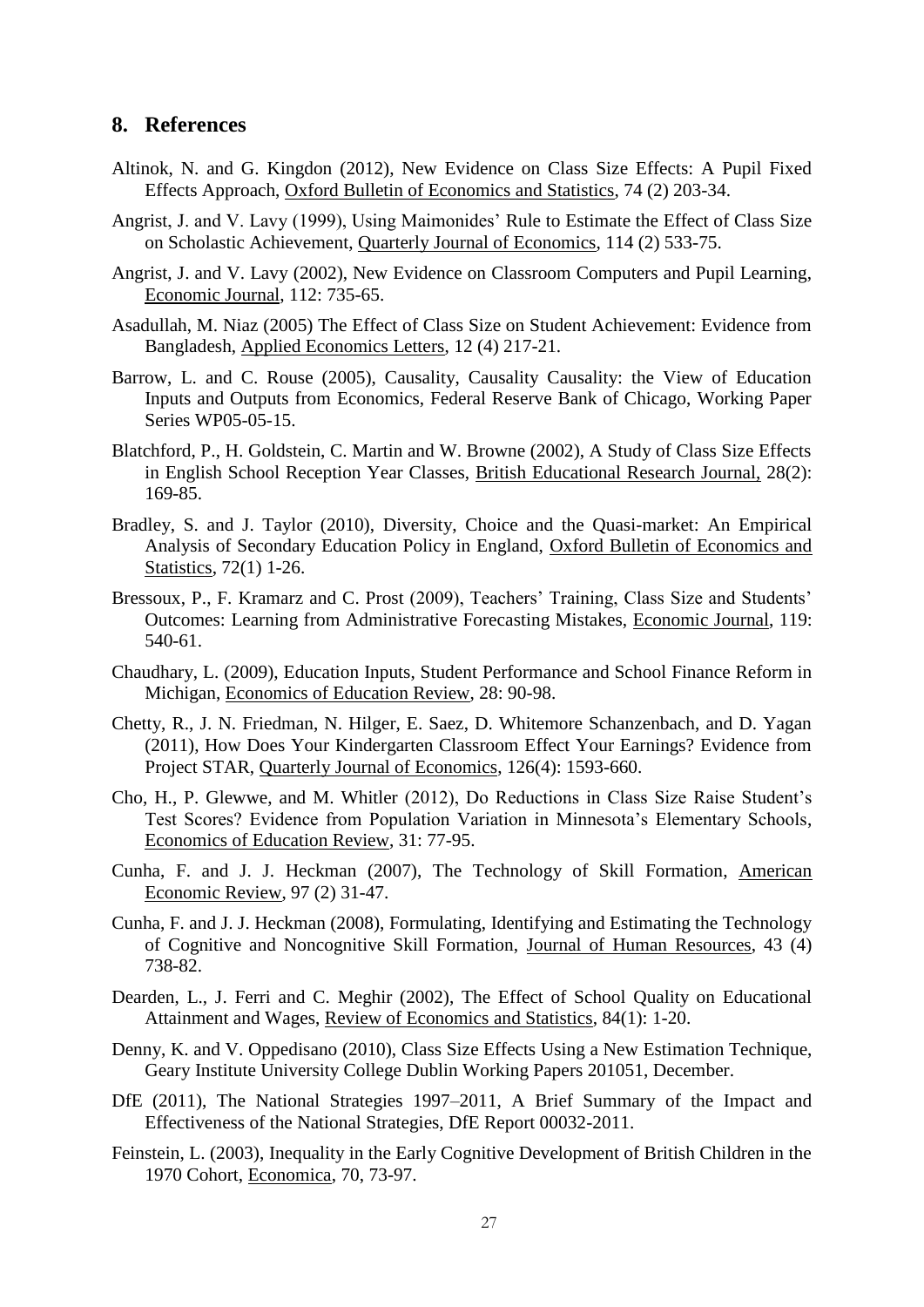- Gary-Bobo, R. J. and M. B. Mahjoub (2006), Estimation of Class-Size Effects, Using 'Maimonides' Rule': The Case of French Junior High Schools, Centre for Economic Policy Research Discussion Paper 5754.
- Gibbons, S., S. McNally, and M. Viarengo (2011), Does Additional Spending Help Urban Schools? An Evaluation Using Boundary Discontinuities, SERC Discussion Paper No.90, August; CEE Discussion Paper No.128, September.
- Gibbons, S and S. Telhaj (2011), Pupil Mobility and School Disruption, Journal of Public Economics, 95 (9–10), 1019-1236.
- Glewwe, P. and M. Kremer (2006), Schools, Teachers and Education Outcomes in Developing Countries. In Eric. A. Hanushek and Finis Welch (eds.), *Handbook of the Economics of Education*, Volume 2, Elsevier.
- Glewwe, P., E. Hanushek, S. Humpage and R. Ravina (2011) School Resources and Educational Outcomes in Developing Countries: A Review of the Literature from 1990 to 2010, NBER Working Paper 17554, October.
- Goolsbee, A. and Guryan, J. (2006), The Impact of Internet Subsidies in Public Schools, Review of Economics and Statistics, Review of Economics and Statistics, 88(2): 336-47.
- Gordon, N. (2004), Do Federal Grants Boost School Spending? Evidence from Title 1. Journal of Public Economics, 88: 1771-792.
- Guryan, J. (2001), Does Money Matter? Regression Discontinuity Estimates from Education Finance Reform in Massachusetts, NBER Working Paper 8269, May.
- Haegeland, T., O. Raaum and K. Salvanes (2012), Pennies from Heaven? Using Exogenous Tax Variation to Indentify Effects of School Resources on Pupil Achievement, Economics of Education Review, October 2012 31(5) 601-14.
- Hakkinen, I., T. Kirjavainen and R. Uusitalo (2003), School Resources and Student Achievement Revisited: New Evidence from Panel Data, Economics of Education Review, 22 (3) 329-35.
- Hansen, K. and D. Hawkes (2009), Early Childcare and Child Development, Journal of Social Policy, Vol. 38, 211-39.
- Hanushek, E. and S. Rivkin (2010), Generalizations About Using Value-added Measures of Teacher Quality, American Economic Review, 100 (2) 267–71.
- Hanushek, E. A. (1986), The Economics of Schooling: Production and Efficiency in Public Schools, Journal of Economic Literature, 24(3): 1141-77.
- Hanushek, E. A. (2003), The Failure of Input-Based Schooling Policies, Economic Journal, 113: F64-F98.
- Hanushek, E. A. and L. Woessmann (2008), The Role of Cognitive Skills in Economic Development, Journal of Economic Literature, 46 (3) 607‐68.
- Hanushek, E. A. and S. Rivkin (2012), The Distribution of Teacher Quality and Implications for Policy, Annual Review of Economics, 4, September 2012, 131-57.
- Hanushek, E. A. (2006), School Resources. In Eric A. Hanushek and Finis Welch (eds.), *Handbook of the Economics of Education*, Volume 2, Elsevier.
- Heckman, J. S., R. Moon, P. Pinto, P. Savelev and A. Yavitz (2010), The Rate of Return to the HighScope Perry Preschool Program, Journal of Public Economics, 94, 114-28.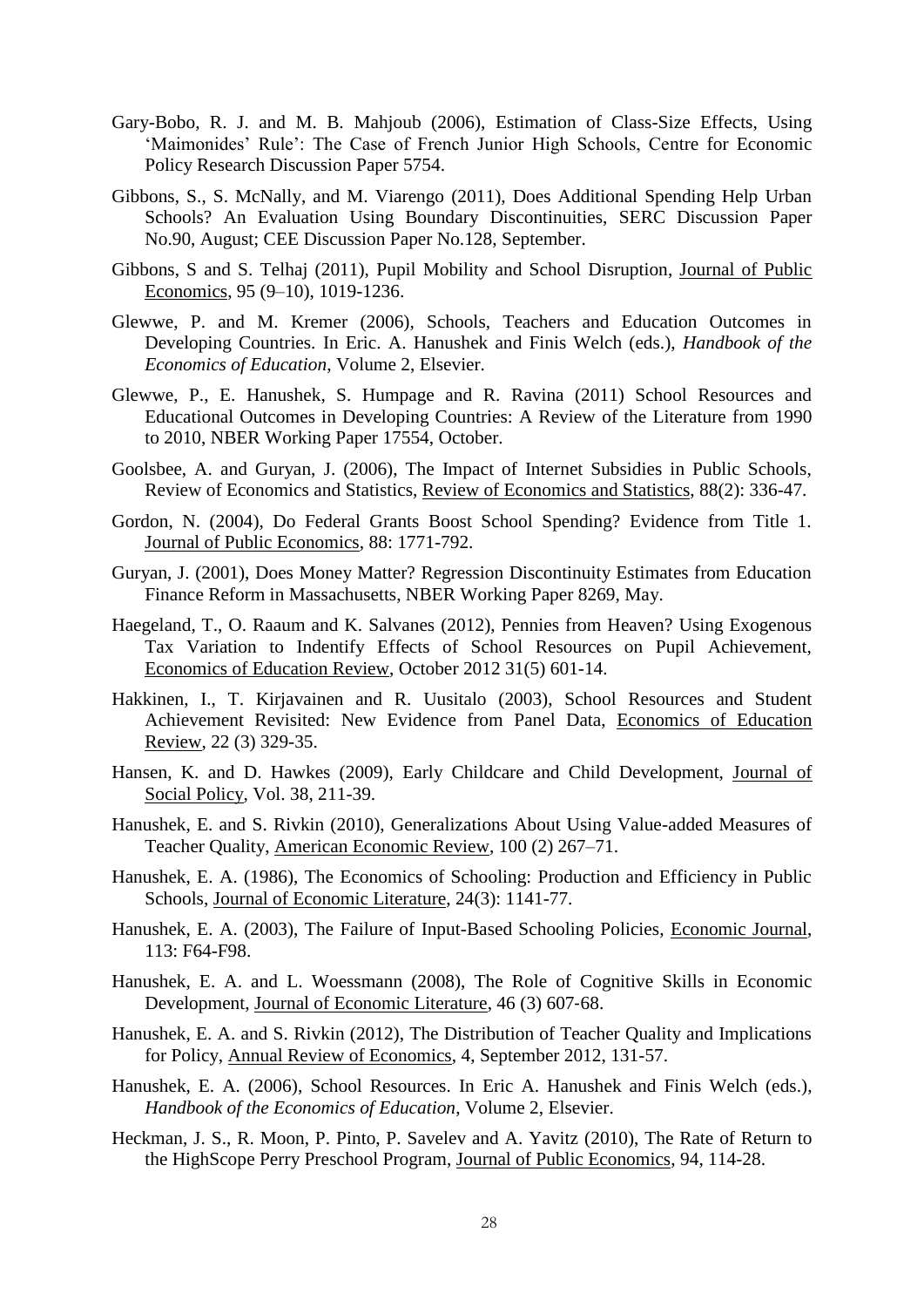- Heinesen, E. (2010), Estimating Class-Size Effects Using Within School Variation in Subject-Specific Classes, Economic Journal, 120 (545) 737-60.
- Holmlund, H., S. McNally, and M. Viarengo (2010), Does Money Matter for Schools? Economics of Education Review. 29 (6) 1154-64.
- Hoxby, C. (2000), The Effects of Class Size on Student Achievement: New Evidence from Population Variation, Quarterly Journal of Economics, 115(4): 1239-85.
- Hutchings, M., C. Greenwood, S. Hollingworth, A. Mansaray and A. Rose, with S. Minty and K. Glass (2012), Evaluation of the City Challenge programme, Department for Education Research Report DFE-RR215.
- Iacovou, M. (2002), Class Size in the Early Years: Is Smaller Really Better? Education Economics, 10(3): 261-90.
- Institute for the Study of Children, Families and Social Issues (2010), The impact of Sure Start Local Programmes on Five Year Olds and their Families. The National Evaluation of Sure Start (NESS) Team, Institute for the Study of Children, Families and Social Issues, Birkbeck University of London. DFE-RR067.
- Jenkins, A., R. Levacic and A. Vignoles (2006), Estimating the Relationship Between School Resources and Pupil Attainment at GCSE, Department for Education and Skills Research Report RR727.
- Jepsen, C. and S. Rivkin (2009), Class Size Reductions and Student Achievement: The Potential Trade off between Teacher Quality and Class Size, Journal of Human Resources, 44(1) 223-50.
- Kremer, M. (2003), Randomized Evaluations of Educational Programs In Developing Countries: Some Lessons, American Economic Review, Vol. 93, 102–06.
- Kremer, M. and A. Holla (2009), Improving Education in the Developing World: What Have We Learned from Randomised Evaluations? Annual Review of Economics, 1. 513-42.
- Krueger, A. (1999), Experimental Estimates of Education Production Functions, Quarterly Journal of Economics, 114(2): 497-532.
- Krueger, A. (2003), Economic Considerations and Class Size, Economic Journal, 113: F34- F63.
- Lavy, V. and A. Schlosser (2011), Mechanisms and Impacts of Gender Peer Effects at School, American Economic Journal: Applied Economics, Vol. 3(2), 1–33.
- Lavy, V., D. Paserman and A. Schlosser (2012), [Inside the Black Box of Ability Peer Effects:](http://ideas.repec.org/a/ecj/econjl/v122y2012i559p208-237.html)  [Evidence from Variation in the Proportion of Low Achievers in the Classroom,](http://ideas.repec.org/a/ecj/econjl/v122y2012i559p208-237.html) [Economic Journal,](http://ideas.repec.org/s/ecj/econjl.html) 122(559): 208-37.
- Lavy, V. (2012), Expanding School Resources and Increasing Time on Task: Effects of a Policy Experiment in Israel on Student Academic Achievement and Behaviour, NBER Working Paper 18369, September.
- Leuven, E., M. Lindahl, H. Oosterbeek and D. Webbink, (2007), The Effect of Extra Funding for Disadvantaged Pupils on Achievement, The Review of Economics and Statistics, 89(4): 721-36.
- Leuven, E., H. Oosterbeek and M. Ronning (2008), Quasi-Experimental Estimates of the Effect of Class Size on Achievement in Norway, Scandinavian Journal of Economics, 110 (4) 663-93.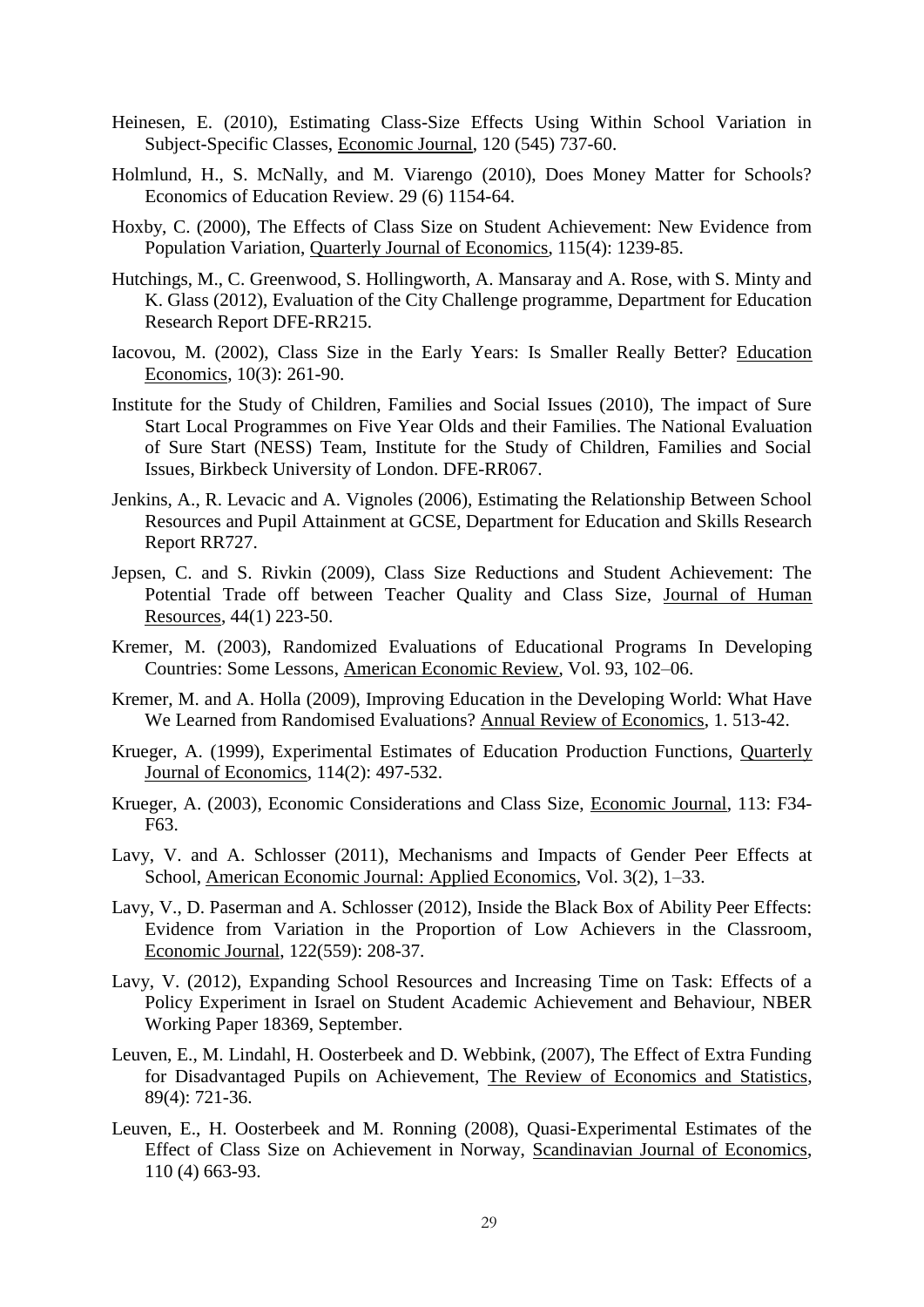- Levačić, R., A. Jenkins, A. Vignoles, F. Steele and R. Allen (2005), Estimating the Relationship Between School Resources and Pupil Attainment at Key Stage 3, Department for Education and Skills Research Report RR679.
- Levačić, R. and A. Vignoles (2002), Researching the Links between School Resources and Student Outcomes in the UK: A Review of Issues and Evidence, Education Economics 10(3): 313-31.
- Lindahl, M. (2005), Home Versus School Learning: A New Approach to Estimating the Effect of Class Size on Achievement, The Scandinavian Journal of Economics, 107(2): 375-94.
- NAO (2007), The Academies Programme. Report by the Controller and Auditor General, National Audit Office, The Stationery Office, London.
- Nicoletti, C. and B. Rabe (2012), The Effect of School Resources on Test Scores in England, ISER Working Paper 2012-13, July.
- Machin, S, S. McNally and C. Meghir, (2010), Resources and Standards in Urban Schools, Journal of Human Capital, 4(4) 365-93.
- Machin, S., S. McNally and O. Silva (2007), New Technology in Schools: Is there a Payoff? Economic Journal,117(522):1145-67.
- Machin, S. and S. McNally (2008), The Literacy Hour, Journal of Public Economics, 92, 1441–62.
- Matsudaira, J. D., A. Hosek and E. Walsh (2012), An Integrated Assessment of the Effects of Title 1 on School Behaviour, Resources and Student Achievement, Economics of Education Review, 31: 1-14.
- OECD (2011), PISA 2009 results Annex B1 [http://www.oecd.org/pisa/pisaproducts/pisa2009/pisa2009resultswhatstudentsknowandca](http://www.oecd.org/pisa/pisaproducts/pisa2009/pisa2009resultswhatstudentsknowandcandostudentperformanceinreadingmathematicsandsciencevolumei.htm) [ndostudentperformanceinreadingmathematicsandsciencevolumei.htm](http://www.oecd.org/pisa/pisaproducts/pisa2009/pisa2009resultswhatstudentsknowandcandostudentperformanceinreadingmathematicsandsciencevolumei.htm)
- OECD (2012), Education at a Glance (2012), OECD Indicators, Organisation of Economic Cooperation and Development, Paris.
- Ofsted (2010), The National Strategies: A Review of Impact, Office for Standards in Education, Manchester.
- Papke, L. E. (2005), The Effects of Spending on Test Pass Rates: Evidence from Michigan, Journal of Public Economics, 8: 821-39.
- Piketty, T. and M. Valdenaire (2006), L'impact de la taille des classes sur la reussite scolaire dans les ecoles, collueges et lycees francais: Estimations µa partir du panel primaire 1997 et du panel secondaire 1995, Ministµere de l'Education Nationale, Les Dossiers n173.
- Piketty, T. (2004), L'impact de la taille des classes et de la ségrégation sociale sur la réussite scolaire dans les écoles françaises : une estimation à partir du panel primaire 1997, mimeo.
- Rivkin, S., E. Hanushek and J. Kain (2005), Teachers, Schools, and Academic Achievement, Econometrica, 73 (2) 417–58.
- Rockoff, J. (2009), Field Experiments in Class Size from the Early Twentieth Century, Journal of Economic Perspectives, 23 (4) 211-30.
- Rothstein, J. (2010), Teacher Quality in Educational Production: Tracking, Decay, and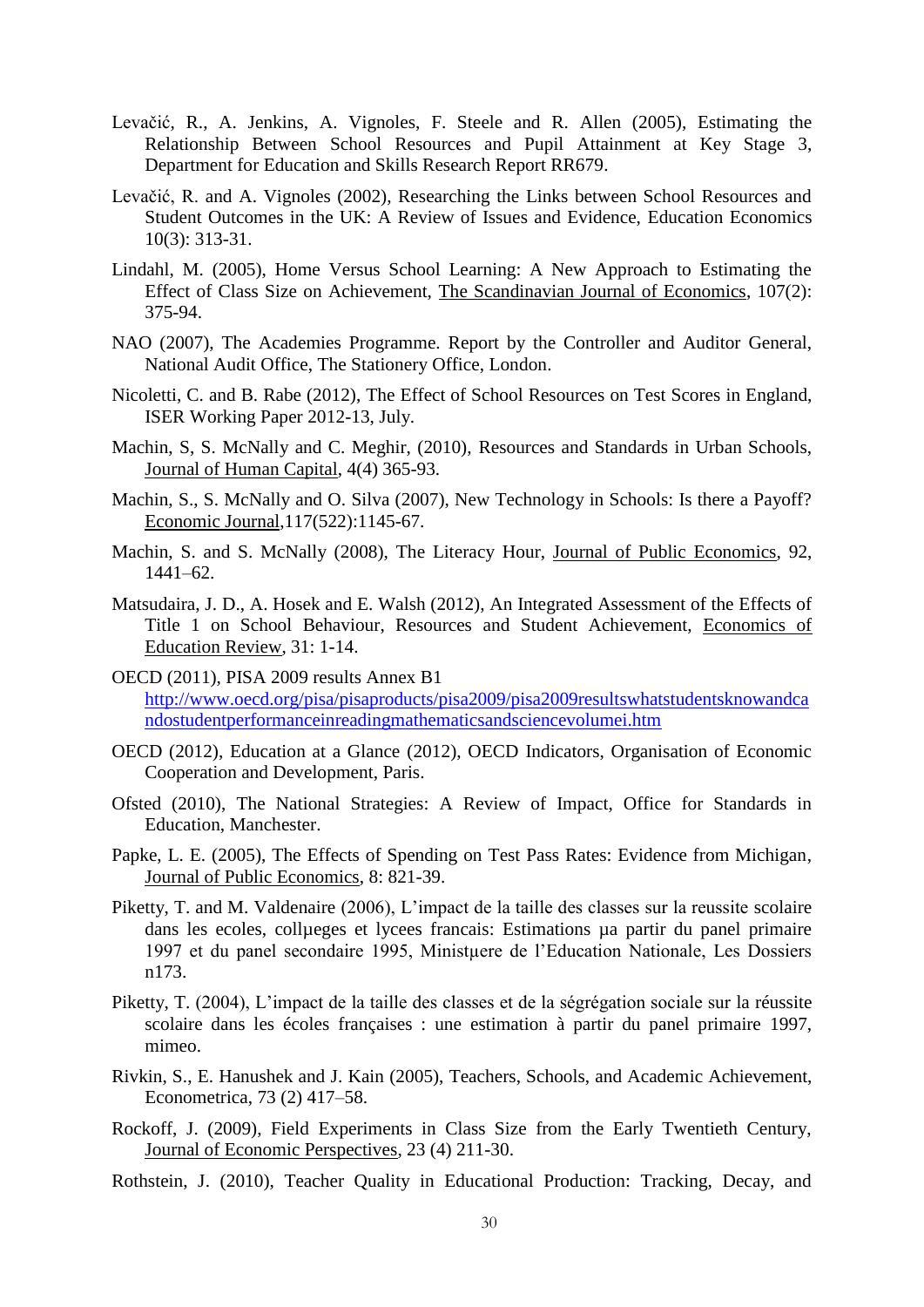Student Achievement, The Quarterly Journal of Economics, 125(1), 175-214.

- Rouse, C. E. and A. B. Krueger (2004), Putting Computerized Instruction To The Test: A Randomized Evaluation Of A 'Scientifically Based' Reading Program, Economics of Education Review, 23(4): 323-38.
- Schanzenback, D. (2006), What Have Researchers Learned from Project STAR? Brookings Papers on Education Policy: 205-28.
- Sims, D. P. (2008), Crowing Peter to Educate Paul: Lessons from a Class Size Reduction Externality, Economics of Education Review,28: 465-73.
- Slater, H., N. Davies and S. Burgess (2012), Do Teachers Matter? Measuring the Variation in Teacher Effectiveness in England, Oxford Bulletin of Economics and Statistics, 74(5) 629-45.
- Urquiola, M. (2006), Identifying Class Size Effects in Developing Countries: Evidence from Rural Bolivia, The Review of Economics and Statistics, 88(1): 171-77.
- Vignoles, A., R. Levačić, S. Machin, D. Reynolds and J. Walker (2000), The Relationship Between Resource Allocation and Pupil Attainment in the UK: A Review, CEE Discussion Paper 02, September.
- Woessmann, L. and M. West (2006), Class Size Effects From Around the World: Evidence from between Grade Variation in TIMSS, Economics of Education Review 50(3) 695- 736.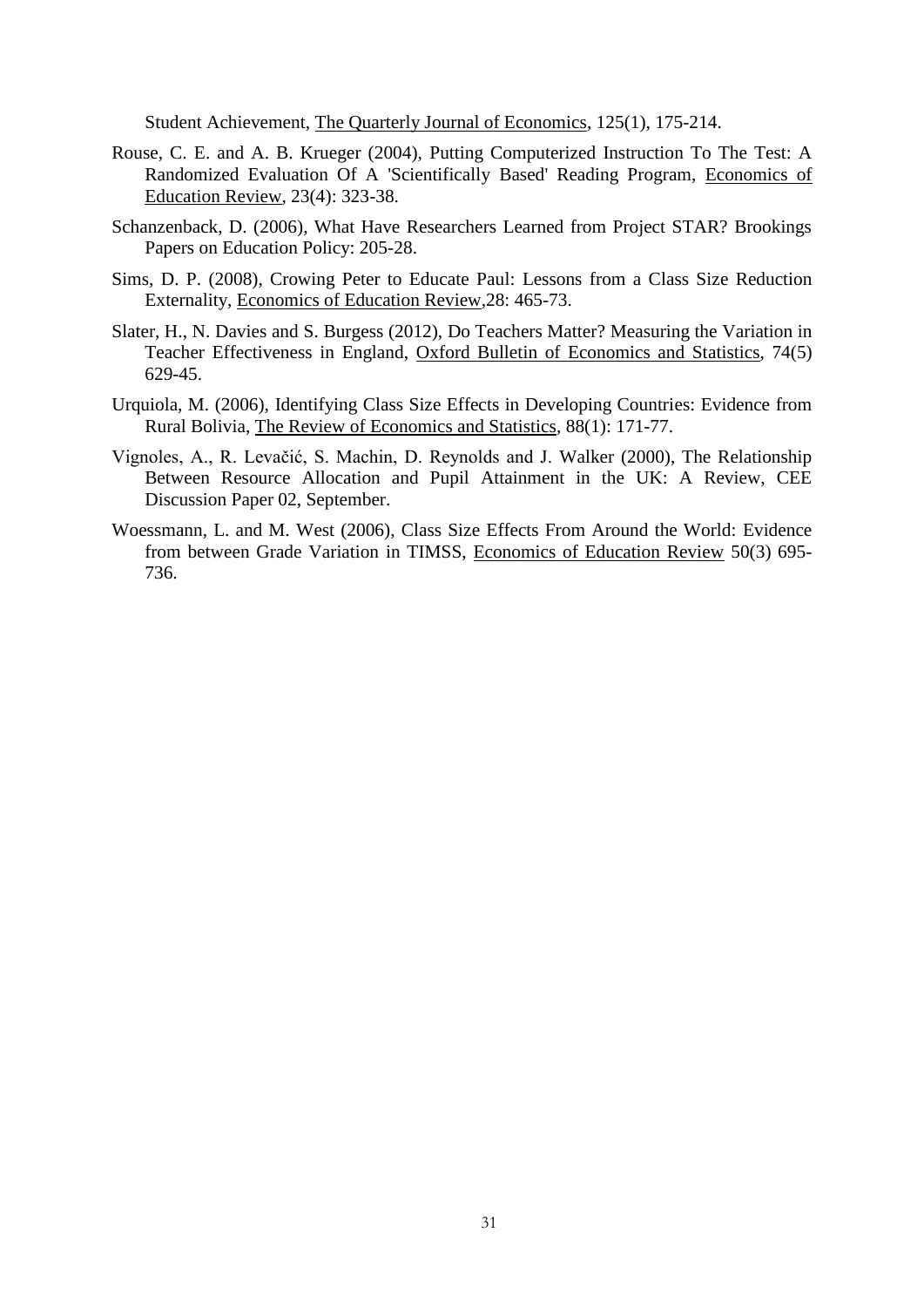## **9. Appendix A**

#### *Reasons for lack of comparability between schools with different levels of resources*

As discussed in Section 2 the key problem in estimating the causal effect of resources on student achievement is that pupil and school characteristics (e.g. ability, teacher quality) in schools or classes with more resources are not necessarily comparable to pupil and school characteristics in schools or classes with fewer resources. These pupil and school characteristics may have a direct effect on achievement, and are not necessarily observable to the researcher in their data. These omitted or confounding factors lead to upward or downward biases in the estimation of causal resource impacts. The principal reasons behind these differences in characteristics between high and low-resource schools are:

1) Resources devoted to schooling are determined by centralised policy in a way that compensates disadvantaged areas, schools or students by providing extra resources. A negative correlation between resources and achievement is then driven by the compensatory funding formula, which tends to work against finding any positive effect of expenditure on achievement.

2) Resources devoted to schooling are raised from local sources through taxation or charity, so expenditure depends on the tax base, local incomes and local demographics which are in turn directly related to child outcomes through parental background. A positive correlation between resources and achievement could then arise because higher achieving students come from backgrounds which are conducive to generating more expenditure, and again there is not necessarily any causal link between expenditure and outcomes.

3) The resources available to schools (and the way they are used) depend on the governance and leadership of the school, which may also have a direct influence on achievement. For example, a motivated an effective headteacher/principal may raise achievement through recruitment and organisation, and be effective at raising finance, but this does not imply that it is the financial resources which make a difference to outcomes.

4) Class sizes and hence spending per student may depend directly on parent and pupil choices, given that parents and children can choose which school to attend (or where to live in order to access a school) and this decision is likely to be related to school quality. For example, a school (or class) that is known to perform well may attract a high enrolment leading to large class sizes, high pupil teacher ratios and low expenditure per pupil. Conversely a poor performing school (or class) may lose students.

5) 'Sorting' and 'selection' effects arise through mobility of pupils and teachers across schools, and result in high resource schools differing in their composition from low-resource schools, with different types of teacher and different types of pupil. For example, if the school choices of higher ability students from better off backgrounds are more sensitive to class size or expenditure differences, or these families better positioned to exercise choice, then higher ability pupils may end up in the better-resourced schools or classes. In addition, school policies may assign more able pupils or pupils with educational needs into smaller classes, so again small and large classes are not comparable in terms of student composition. Similar arguments apply to teachers, if, for example higher quality teachers end up choosing better resourced schools. The recent literature worries about sorting and selection a lot.

6) Responses by teachers and pupils/parents can work against or with resource differences leading to upward and downward biases. For example, parents may hire private tuition or put in their own time to compensate for low resources/large class sizes in school. Teachers may respond to class size and resource differences by varying the amount of effort (mental effort in the class, out of work hours etc.) that they put in. Both of these compensatory behaviours tend to attenuate estimates of the effects of the resource differences Alternatively, parents,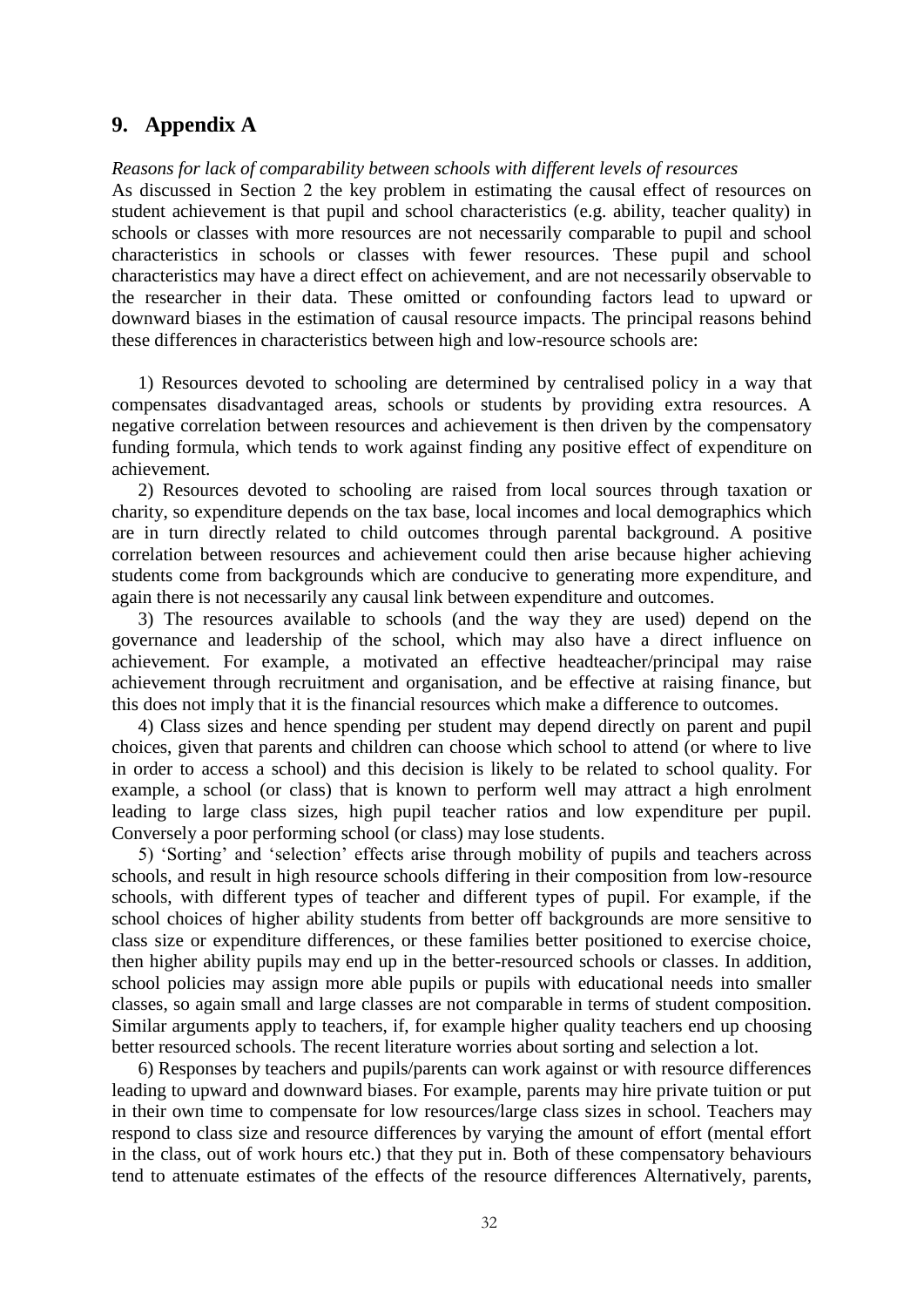students and teachers may disengage from the education process in response to resource cuts and engage more in response to resource increases, amplifying the effects from resource changes. Estimates of the effects of resource differences that do not take these responses into account are still causal, as they show what would be expected to happen in response to resource changes. However, they are not estimates of the impact of resources holding everything else including teacher, pupil and parent effort constant, which is often the intended research goal.

## **10. Appendix B: Benchmarking and Comparing the Size and Strength of Effects Across Different Studies**

Different studies on resource effects in education use different measures, even for what is conceptually the same outcome. For example, when looking at achievement, some studies report effects on test scores, some studies report effects on the proportion achieving certain qualifications or standards, or dropping out of college. Even when using a broadly similar indicator like test scores in different contexts, the scales are not always comparable due to the different designs and scale of the tests. Resource variables too are often not easily compared across different studies. A trivial case is when studies look at the effects of expenditure, but expenditure is measured in different currency units. In these cases some simple currency conversions can help. More difficult cases to compare are, for example, class size changes and expenditure changes. For this reason, researchers often try to standardise the size of the effects they report, and to provide comparisons with other benchmark studies. In the classsize literature, it has become common to relate the size of effects to the class size impacts found in the Tennessee STAR experiment. More generally, researchers usually report 'effect sizes' in terms of standard deviations of the outcome variable (e.g. test scores).

Where possible, we too have reported the results of the studies using this convention, stating for example that a 10 student reduction in class sizes, or a £1000 increase in expenditure raises student achievement by x% of one standard deviation. For statisticians and applied researchers, standard deviations (sd) are a natural way to think about effect sizes, but for others they are not necessarily intuitive and may need some explanation. The standard deviation is a measure of the variability in a score around the mean (average). For the most common distributions of test scores, around 60-70% of students have test scores within +/-1 standard deviation of the mean. A student who is one-standard deviation above the mean, is therefore just inside the top 15-20% of students.

The easiest way to understand these orders of magnitude is to imagine ranking all students taking a test and assigning the top 1% a score of 100, the next 1% a score of 99 and so on until the bottom 1% who get a score of 1 (i.e. assign them to percentiles in the distribution). If we say a given resource change raises scores by 10% of one standard deviation (0.1 s.d.) , this is like moving the average achieving student ranked at 50, up around 3 points on this scale (3 percentiles) to 53. This may not seem like a big effect, although in educational intervention terms it would be considered quite a large effect, and there is no general way of deciding whether an effect is big or small, without reference to the effects of feasible alternative interventions. In education terms a 0.1 s.d. change in student scores is a big change because a lot of the variation in student achievement is due to natural ability, family background and luck, and other factors that have so far seemed out of reach of feasible education-related interventions. The effect size typically quoted for the Tennessee STAR class size experiment is around 0.15 standard deviations for an 8 student class size reduction.

Another way to benchmark an effect measured in standard deviations is to think in terms of some familiar level of achievement, like the probability of achieving Level 4 in Key Stage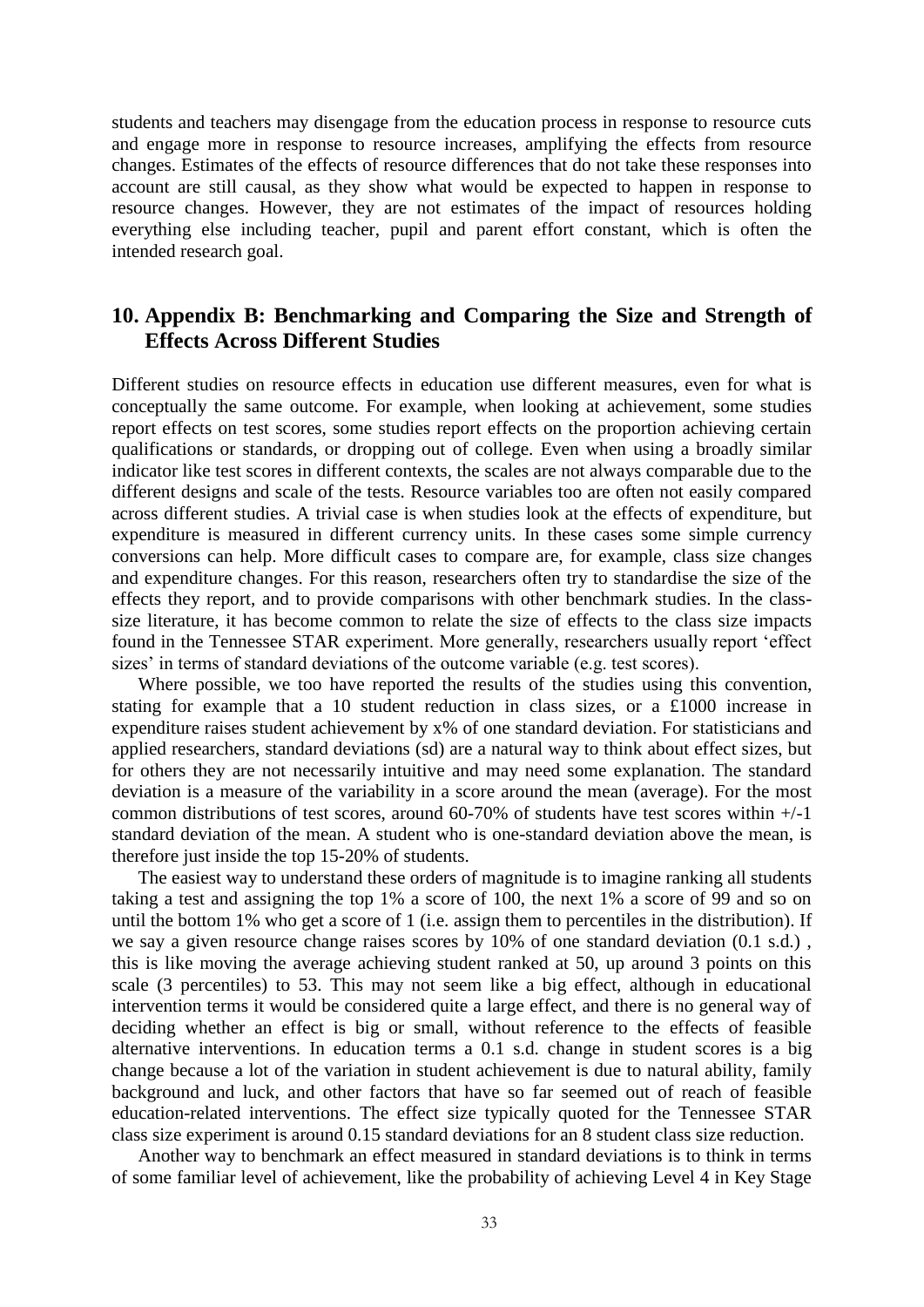2 tests or the probability of achieving a C-A\* in GCSEs. This is difficult, because it depends on the way that the underlying distribution of test scores converts into these levels of achievement. In some of our work (Gibbons et al 2011) we looked at the conversion to Key Stage 2 maths levels. One standard deviation in the maths score distribution in 2009 was 23 points (on a 0-100 scale), therefore a 0.1 standard deviation change is 2.3 points. About 20% of students were at Level 3 or below, and the threshold mark between Level 3 and Level 4 was around 45. Around 15% of these students had marks above 42.7, so a 2.3 mark improvement would have put them over the 45 threshold. In other words, a 0.1 s.d. improvement in maths test scores would push 15% of students currently at Level 3 to Level 4. However, given that only 20% of students are at Level 4, this implies only a 3 percentage point increase the probability of achieving Level 4 in maths (0.2\*0.15).

Sometimes it is also necessary to report the change in resources in terms of standard deviations too, perhaps because the resource has no natural scale. An example is 'teacher quality', where studies often state that a one standard deviation improvement in teacher quality leads to a 0.1 (or 10%) standard deviation increase in student scores. Referring to the above, this would imply that a teacher who is one of the best 15-20% of teachers raises average student scores by 3 points (percentiles) on this uniform scale from 0-100. Again this doesn't look big, but these teacher impacts are considered some of the biggest impacts in the education economics literature.

Another complication is that different interventions may have different implications in terms of total economic benefits, because of the number of students affected. For example, in the teacher case above, if an intervention could be found to raise a teacher's teaching quality by 1.s.d. permanently, then all students in the class benefit (perhaps 25 students) over the entire remainder of the teachers career, which could amount to 1000 students. For a proper comparison of resource-based interventions, some form of cost benefits or cost effectiveness analysis is required. A cost effectiveness estimate might compare the costs of achieving a 0.1 s.d. improvement in student test scores through intervention A (e.g. reducing class sizes by 10 students), with the costs of achieving a 0.1 s.d. improvement in student test scores through intervention B (e.g. simply allocating £1000 more resources per pupil to schools). A cost benefit analysis would attempt to monetise the benefits, though this is a very difficult and assumption-laden exercise, and practical examples are typically limited to working out the labour market returns to individual differences in achievement, and so providing an estimate of the benefits in terms of lifetime earnings.

## **11. Appendix C**

The figure illustrates the theoretical optimal ratio of early (period 1) to late investments (period 2) in the two period model described in Cunha and Heckman (2007). The figure is derived from their Equation 9 and is similar to their Figure 2, but adapted to allow for a nonzero discount rate, which is set to 3.5% per year, and assuming a 10 year interval between periods 1 and 2.

The horizontal axis shows the skill multiplier, which is a parameter which represents the effect of early investments on the productivity of later investments. The vertical axis shows the predicted ratio of early (period 1) to late investments (period 2). The different curves show the relationship for different assumptions about the substitutability of investments in early and later periods in producing the adult stock of skill: from perfect complements through to perfect substitutes (the number in the legend is the value of a parameter that determines this complementarity). In general, for low levels of the skill multiplier, investment is optimal in later periods (the ratio of early to late investments is below 1). For high levels of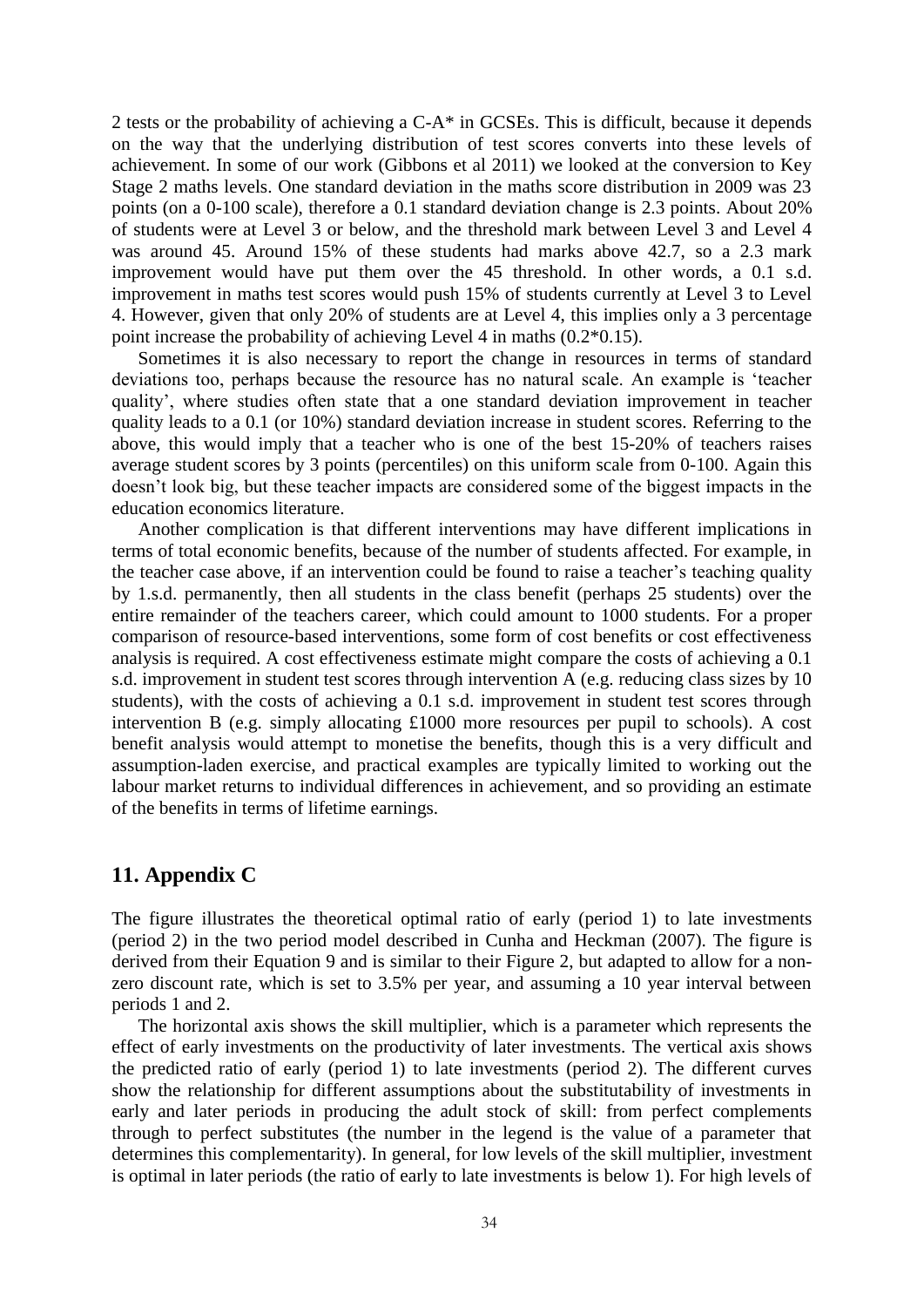the skill multiplier, more investment is optimal in later periods (the ratio of early to late is above 1). For the special case where early and late investments are perfect complements, the ratio is 1 regardless of the skill multiplier. This is because perfect complementarity means both early and late investments are needed in equal quantity. For the special case where early and late investments are substitutes, investment is in either the early or late periods but never in both. As can be seen, the theory alone cannot determine the optimal investment sequence without knowledge of the skill multiplier and the degree of complementarity in the production of skills.

Technical note: the ratio of investments is given by ratio =  $(c/(1-c)*(1+r))^{1/(1-s)}$ , where c is the skill multiplier, r is the discount rate and s is the complementarity parameter.

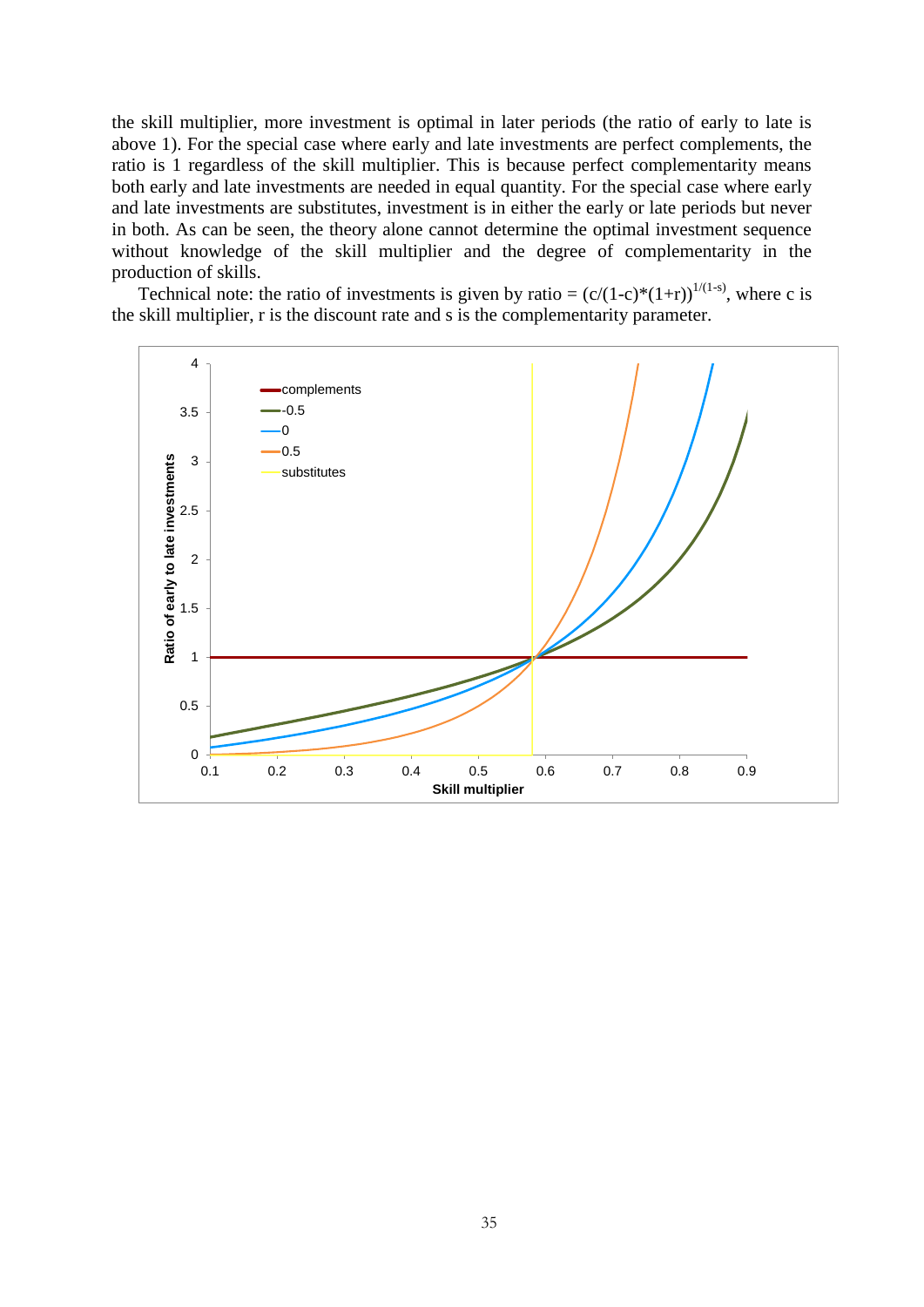## **CENTRE FOR ECONOMIC PERFORMANCE Recent Discussion Papers**

| 1225 | Cornelius A. Rietveld<br>David Cesarini<br>Daniel J. Benjamin<br>Philipp D. Koellinger<br><b>Jan-Emmanuel De Neve</b><br><b>Henning Tiemeier</b><br><b>Magnus Johannesson</b><br>Patrik K.E. Magnusson<br>Nancy L. Pedersen<br>Robert F. Krueger<br><b>Meike Bartels</b> | Molecular Genetics and Subjective Well-<br>Being                                                                        |
|------|--------------------------------------------------------------------------------------------------------------------------------------------------------------------------------------------------------------------------------------------------------------------------|-------------------------------------------------------------------------------------------------------------------------|
| 1224 | Peter Arcidiacono<br>Esteban Aucejo<br><b>Patrick Coate</b><br>V. Joseph Hotz                                                                                                                                                                                            | Affirmative Action and University Fit:<br><b>Evidence from Proposition 209</b>                                          |
| 1223 | Peter Arcidiacono<br>Esteban Aucejo<br>V. Joseph Hotz                                                                                                                                                                                                                    | University Differences in the Graduation of<br>Minorities in STEM Fields: Evidence from<br>California                   |
| 1222 | Paul Dolan<br><b>Robert Metcalfe</b>                                                                                                                                                                                                                                     | Neighbors, Knowledge, and Nuggets: Two<br>Natural Field Experiments on the Role of<br>Incentives on Energy Conservation |
| 1221 | Andy Feng<br>Georg Graetz                                                                                                                                                                                                                                                | A Question of Degree: The Effects of Degree<br><b>Class on Labor Market Outcomes</b>                                    |
| 1220 | Esteban Aucejo                                                                                                                                                                                                                                                           | Explaining Cross-Racial Differences in the<br><b>Educational Gender Gap</b>                                             |
| 1219 | Peter Arcidiacono<br>Esteban Aucejo<br><b>Andrew Hussey</b><br>Kenneth Spenner                                                                                                                                                                                           | Racial Segregation Patterns in Selective<br>Universities                                                                |
| 1218 | Silvana Tenreyro<br><b>Gregory Thwaites</b>                                                                                                                                                                                                                              | Pushing On a String: US Monetary Policy is<br>Less Powerful in Recessions                                               |
| 1217 | Gianluca Benigno<br>Luca Fornaro                                                                                                                                                                                                                                         | The Financial Resource Curse                                                                                            |
| 1216 | Daron Acemoglu<br>Ufuk Akcigit<br>Nicholas Bloom<br>William R. Kerr                                                                                                                                                                                                      | Innovation, Reallocation and Growth                                                                                     |
| 1215 | Michael J. Boehm                                                                                                                                                                                                                                                         | Has Job Polarization Squeezed the Middle<br>Class? Evidence from the Allocation of<br>Talents                           |